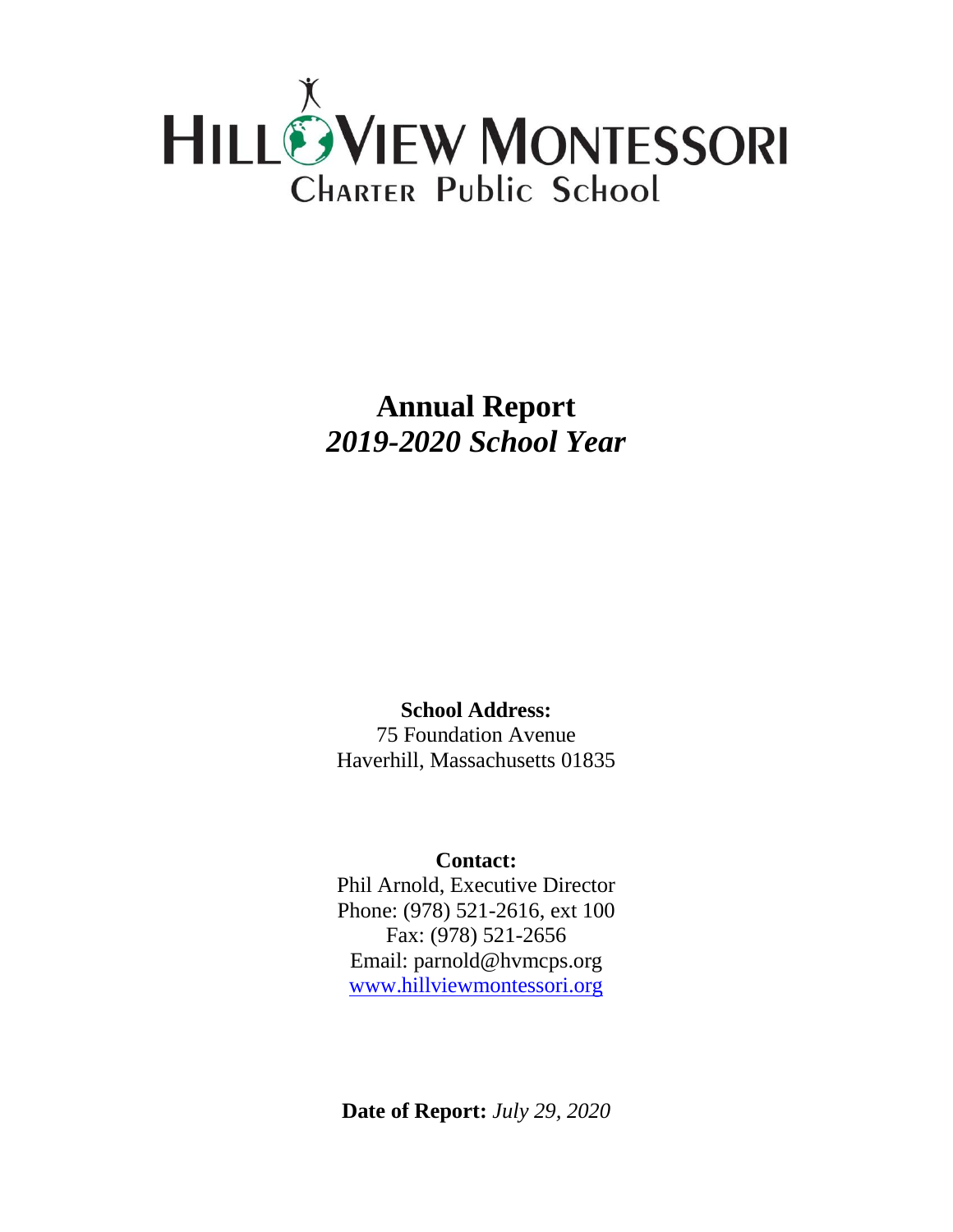# *TABLE OF CONTENTS*

| <b>INTRODUCTION TO THE SCHOOL</b>                                | 3              |
|------------------------------------------------------------------|----------------|
| <b>SCHOOL PERFORMANCE AND PROGRAM IMPLEMENTATION</b>             | 4              |
| <b>FAITHFULNESS TO THE CHARTER</b>                               | $\overline{4}$ |
| Mission and Key Design Elements                                  | 4              |
| Amendments to the Charter                                        | 5              |
| Access and Equity                                                | 6              |
| <b>Dissemination Efforts</b>                                     | 7              |
| <b>ACADEMIC PROGRAM SUCCESS</b>                                  | 8              |
| <b>Student Performance</b>                                       | 8              |
| Program Delivery                                                 | 8              |
| Social, Emotional, and Health Needs                              | 10             |
| ORGANIZATIONAL VIABILITY                                         | 12             |
| Organizational Structure of the School                           | 12             |
| <b>Teacher Evaluation</b>                                        | 12             |
| <b>Budget and Finance</b>                                        | 13             |
| <b>APPENDIX A - ACCOUNTABILITY PLAN PERFORMANCE</b>              | 14             |
| <b>APPENDIX B - RECRUITMENT AND RETENTION PLAN</b>               | 16             |
| <b>APPENDIX C - SCHOOL AND STUDENT DATA</b>                      | 24             |
| APPENDIX D - ADDITIONAL REQUIRED INFORMATION                     | 26             |
| <b>APPENDIX E - BOARD OF TRUSTEES 2020-2021 MEETING SCHEDULE</b> | 26             |
| <b>ATTACHMENTS</b>                                               | 28             |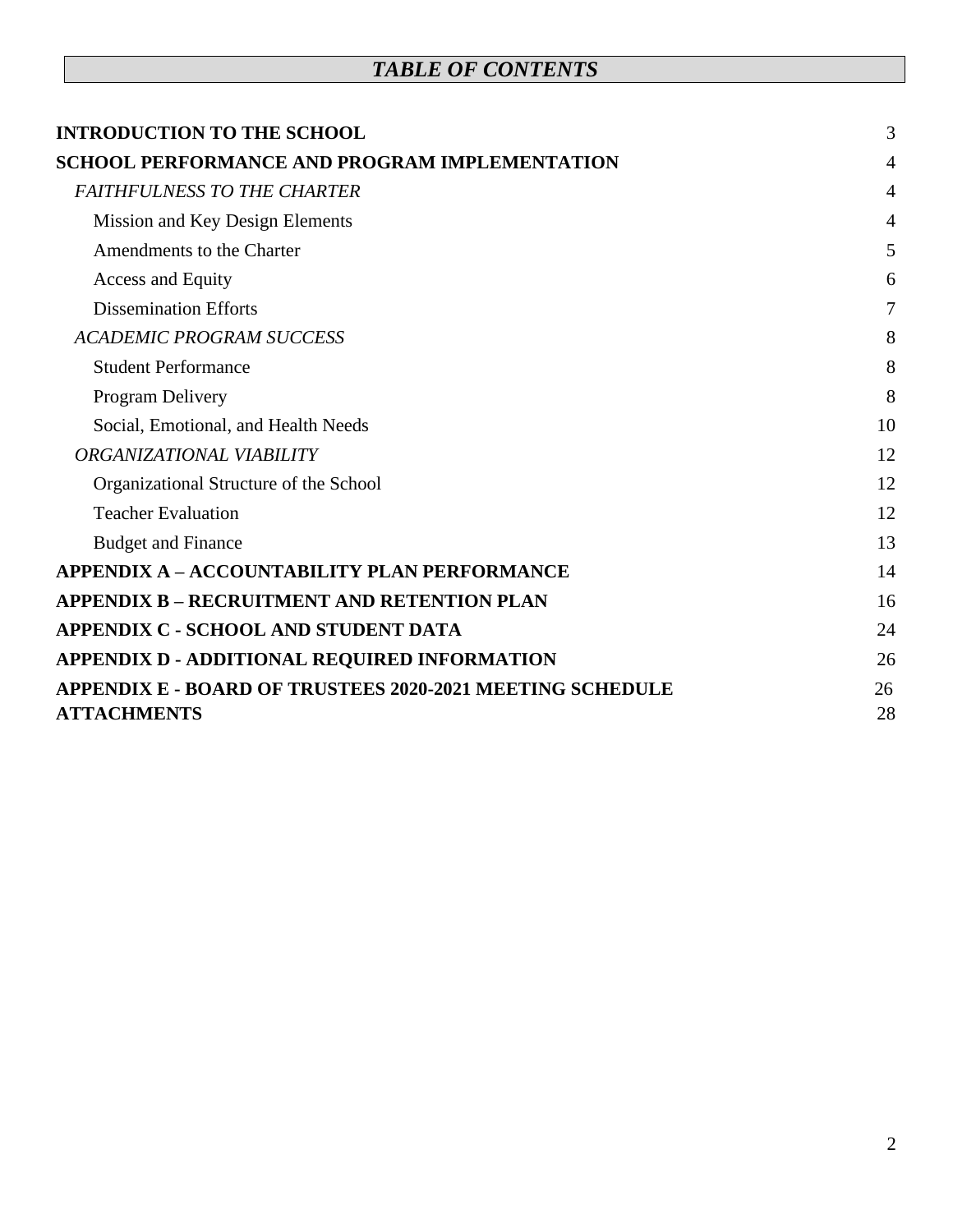<span id="page-2-0"></span>

| <b>Hill View Montessori Charter Public School</b>                                                         |                                          |                                                                         |                          |  |
|-----------------------------------------------------------------------------------------------------------|------------------------------------------|-------------------------------------------------------------------------|--------------------------|--|
| Type of Charter                                                                                           | Commonwealth                             | <b>Location of School</b>                                               | Haverhill, Massachusetts |  |
| Regional or Non-Regional                                                                                  | Non-Regional                             | <b>Chartered Districts in</b><br>Region<br>(if applicable)              | Haverhill                |  |
| <b>Year Opened</b>                                                                                        | 2004                                     | $Year(s)$ in which the<br><b>Charter was Renewed</b><br>(if applicable) | 2008; 2014; 2019         |  |
| <b>Maximum Enrollment</b>                                                                                 | 306                                      | <b>Current Enrollment as</b><br>of 6/17/2020                            | 306                      |  |
| <b>Chartered Grade Span</b>                                                                               | $K-8$                                    | <b>Current Grade Span</b>                                               | $K-8$                    |  |
| # of Instructional Days per<br>school year (per charter)                                                  | 180                                      | Current Waitlist as of<br>6/17/2020                                     | 270                      |  |
| Final Number of<br><b>Instructional Days during</b><br>2019-2020 School Year                              | 117 in-person days<br>65 remote learning |                                                                         |                          |  |
| <b>School Hours</b>                                                                                       | $8:40$ am $-3:40$ pm                     | Age of School as of<br>2019-2020 School<br>Year                         | 16 Years                 |  |
| The Mission of Hill View Montessori Charter Public School is to provide a grade K-8 public education that |                                          |                                                                         |                          |  |

The Mission of Hill View Montessori Charter Public School is to provide a grade K-8 public education that promotes academic excellence using the Montessori philosophy. In partnership with teachers and parents, children attain high levels of academic, personal, and social achievement and so prepared, become constructive contributors to our community.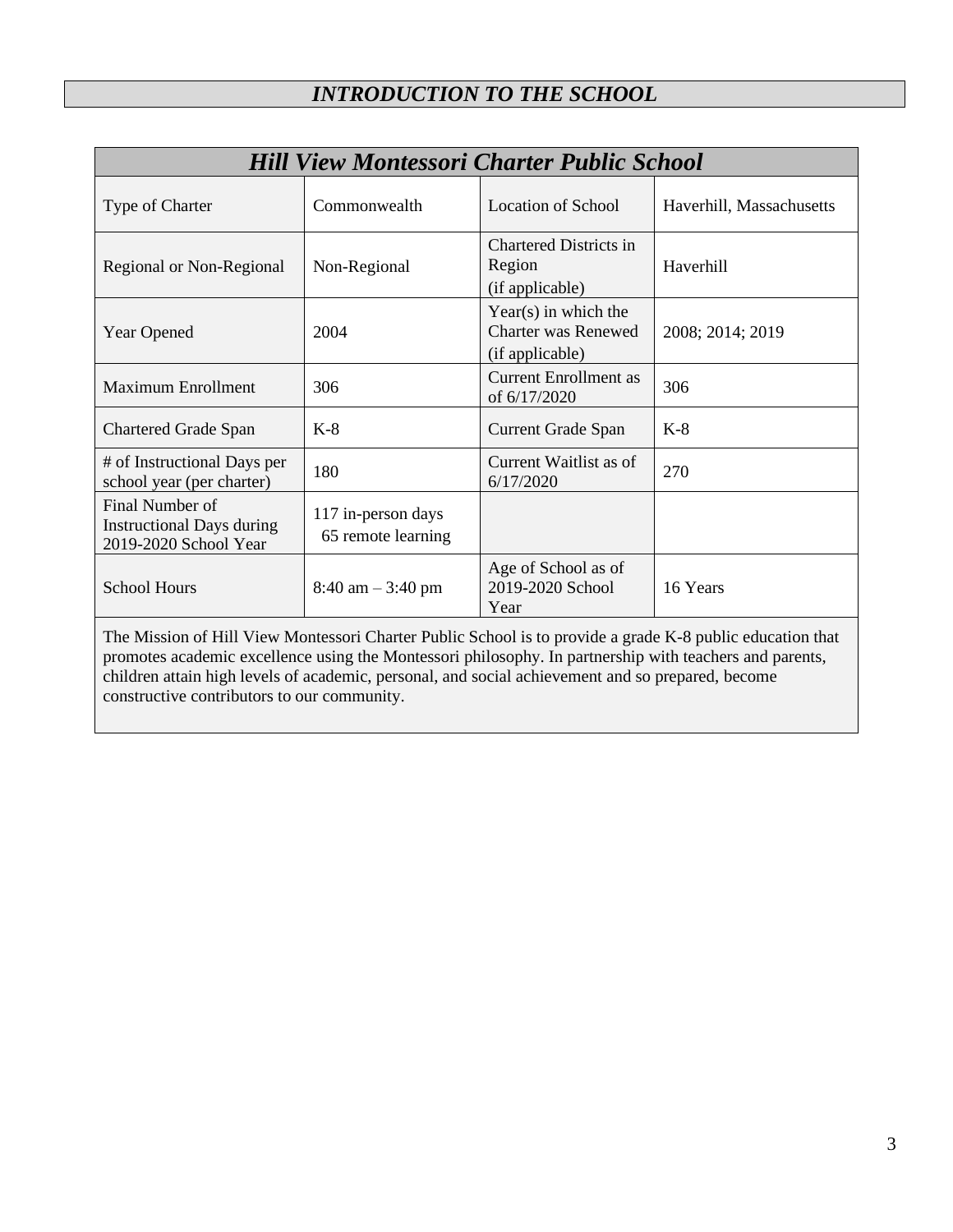## *SCHOOL PERFORMANCE AND PROGRAM IMPLEMENTATION*

<span id="page-3-0"></span>The following information and supporting data summarize Hill View Montessori Charter Public School (HVM)'s achievements during the 2019-2020 school year based on HVM's current accountability plan as well as the State's Common School Performance Criteria.

# *FAITHFULNESS TO THE CHARTER*

### <span id="page-3-2"></span><span id="page-3-1"></span>**MISSION AND KEY DESIGN ELEMENTS**

The mission of Hill View Montessori Charter Public School is to provide a K-8 public education that promotes academic excellence using the Montessori philosophy. In partnership with teachers and parents, children attain high levels of academic, personal and social achievement and so prepared, become constructive contributors to our community.

Following are HVM's core values, which represent the heart of our mission and vision:

*Core Value 1: Preeminent Public Montessori Core Value 2: Holistic Student Development Core Value 3: School-Strengthening Collaboration Core Value 4: High Quality Staff*

### *Core Value 1: Preeminent Public Montessori*

Being a preeminent public Montessori school means that the Montessori philosophy and curriculum exists in all classrooms addressing the Massachusetts Frameworks/Common Core Standards. Currently, all levels (Kindergarten, Lower Elementary, Upper Elementary, Middle School) have alignment charts which document the blend of the Montessori and the Massachusetts Curriculum Frameworks/Common Core Standards. HVM continued our reading (DRA2 and Fountas & Pinnell BAS) and writing assessments during the school year.

In the area of personal and social achievement, HVM is also a model of preeminence. The focus on student's personal and social development is a profoundly important aspect of Montessori curriculum and educational program. In addition to the quantitative data presented on progress reports, there is an overwhelming amount of anecdotal data that emphasizes our success in this area. In particular, the majority of visitors to HVM comment on the calm and peaceful nature of our classrooms. People are also continually amazed at how engaged and self-directed our students are even in the youngest grades. Furthermore, when our students spend time in the community, people comment about their positive and productive behavior.

In the area of personal and social achievement, HVM's Grace and Courtesy Curriculum is also a model of preeminence. The focus on student's personal and social development is an important aspect of Montessori curriculum and is a focus of K-6. The School Social Worker, graduate-level Social Work Intern, and Guidance Counselor presented lessons from "Second Step" curriculum to lower elementary and upper elementary classrooms and supported the Montessori program of Grace & Courtesy throughout the school year. The Middle School advisory curriculum followed the guidelines provided in *The Advisory Book* (published by Origins Developmental Designs/Linda Crawford). In addition to the quantitative data presented on progress reports, teachers collect anecdotal data that emphasizes student success.

### *Core Value 2: Holistic Student Development*

HVM is committed to the development of the whole child and believes that it is principle to provide a holistic approach to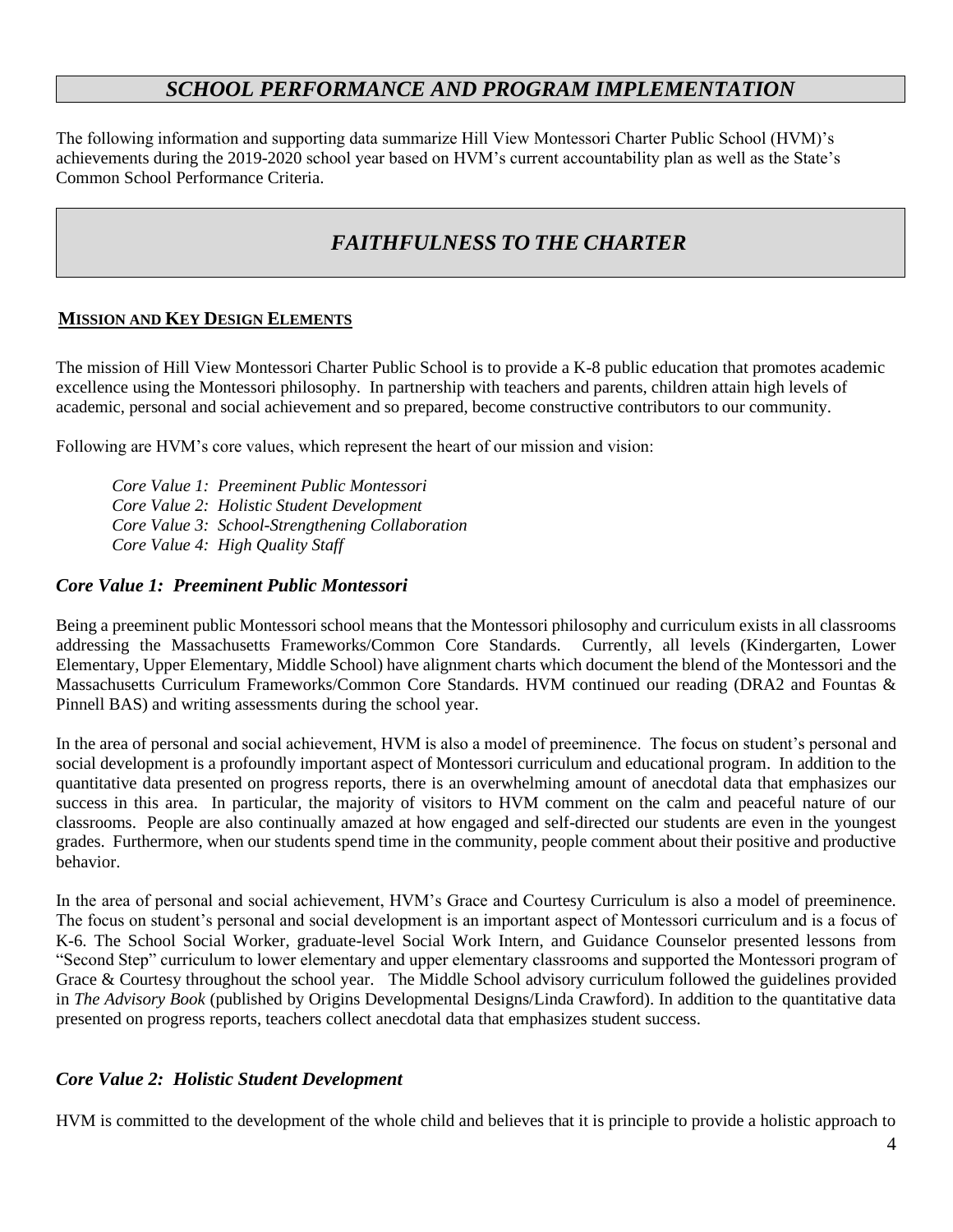education for children. Without feeling safe, understood, valued and able to make and grow from mistakes, children may learn skills but will not reach their full potential as critical thinkers and competent problem solvers. The Montessori learning environment promotes 21<sup>st</sup> century skills such as self-direction, teamwork, critical thinking and problem-solving skills in addition to students knowing themselves as learners. Students are involved in Practical Life activities that include care of themselves and their environment. Students at HVM are empowered to take ownership of their learning and their environment under the guidance of their teachers.

HVM employs a full-time School Social Worker and Guidance Counselor who provide support to students and families and to support students' emotional and social well-being in school. During the 2019-2020 school year, HVM also had a graduate-level Social Work Intern 20 hours per week. Services include various social skills/support groups, some limited individual counseling and coordination with relevant agencies within the local community. In addition, a school psychologist works closely with the Special Education Team and the school staff to complete assessments and serve as an integral member for HVM's Student Success Team (SST) to make recommendations to support learners in the classroom.

### *Core Value 3: School-Strengthening Collaboration*

Parental and community involvement continues to be an important aspect of HVM. Due to the generous support of volunteers, HVM is able to stretch its limited resources and serve its students beyond what would be possible otherwise. Parent volunteers take on a variety of roles including serving on committees, doing projects to maintain the grounds and building, keeping up the school library, making classroom materials, driving for student outings and field trips, facilitating an annual pancake breakfast and spaghetti dinner for families to attend, and providing meals to teachers during parentteacher conferences in November and March.

HVM's PTO continued to support field trip costs for those families in need. Parents, faculty and staff supported the HVM Foundation and Board of Trustees' development activities.

## *Core Value 4: High Quality Staff*

In 2019-2020, 100 percent of the Kindergarten teachers were Montessori credentialed, 100 percent of the Lower Elementary teachers were Montessori credentialed, and 50 percent of the Upper Elementary teachers were Montessori credentialed, while the other 50 percent are continuing the second phase of their Montessori teacher education program during summer 2020. One teacher in Middle School has formal Montessori Adolescent Certification for Middle School students aged 12-14.

HVM continues to be committed to employing teachers with Montessori training who also meet federal standards for highly qualified teachers. The school is currently paying for several staff members to enroll in and attend Montessori Teacher training through the Seacoast Center for Montessori Education which began last summer and continued through the 2019-2020 school year. Additional training is continuing during summer 2020 and will continue through next summer 2021. (In fact, HVM entered into an arrangement with Seacoast to host the Montessori Teacher Training program at HVM's school location in Haverhill.) Upon completion of the training program, those staff members will receive their Montessori Level I (ages 6-9) certification. If any of those staff members continue with training during the subsequent summers, they will be able to earn their Montessori Level II (ages 9-12) certification.

HVM's EL teacher maintains her Montessori Primary (ages 3-6) Teacher certification and two of HVM's Special Education teachers possess Montessori Teacher certification, while another Special Education teacher has begun her Montessori Teacher certification training. HVM's goal is to ensure all lead teachers are fully credentialed and mentored/coached in Montessori philosophy, pedagogy, and curriculum as well as all Massachusetts teaching requirements. HVM also aims to have as many Classroom Assistants and support staff Montessori trained and credentialed as possible as well.

### <span id="page-4-0"></span>**AMENDMENTS TO THE CHARTER**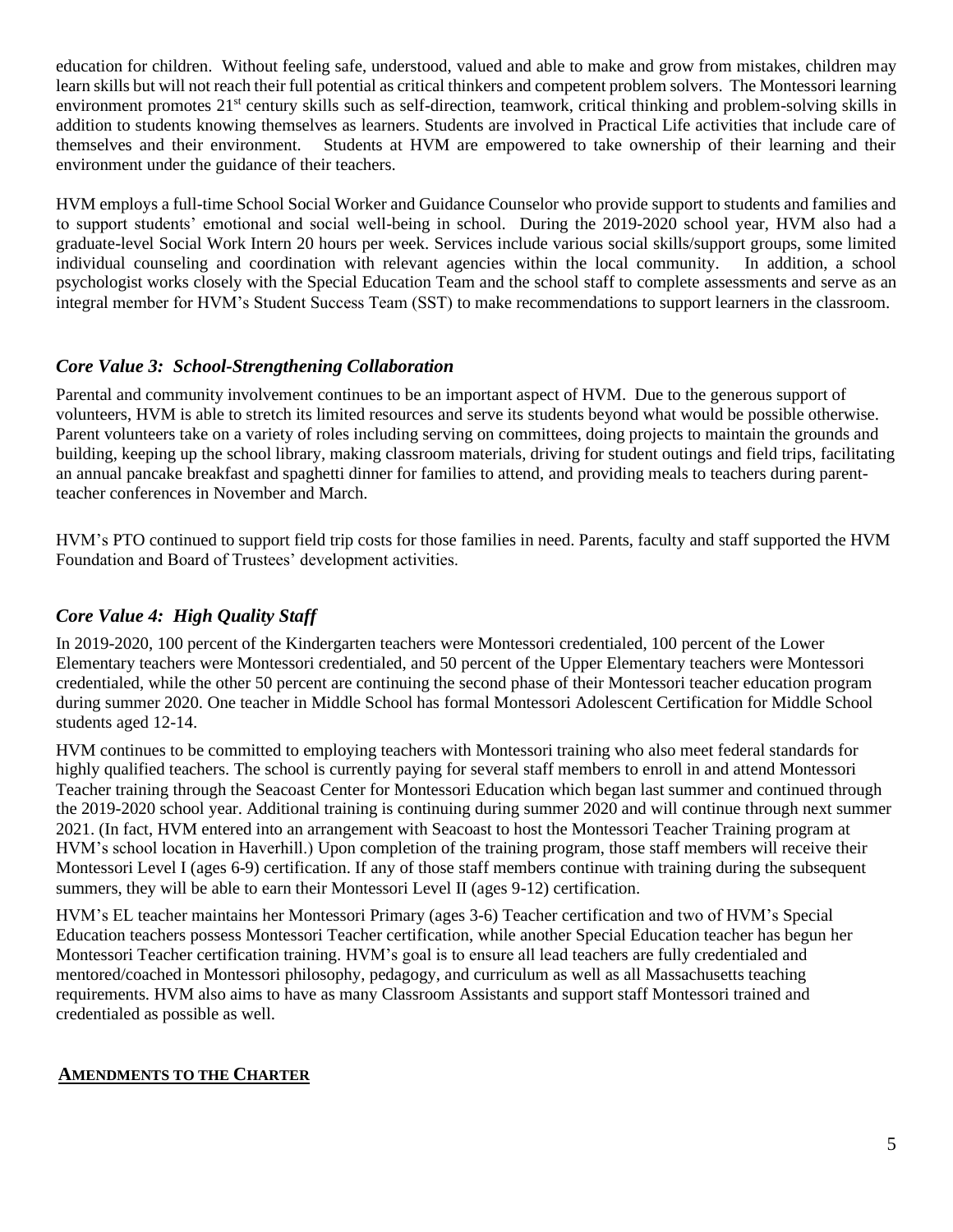There were no amendments to the charter during the 2019-2020 school year.

## <span id="page-5-0"></span>**ACCESS AND EQUITY**

For the 2018-2019 school year, 14 incidents resulted in actionable discipline. Of the 14 incidents, 0% involved students of color or students with disabilities.

The 2018-2019 Student Discipline Profile may be viewed at: [HVM 2018-2019 Student Discipline Profile](http://profiles.doe.mass.edu/ssdr/?orgcode=04550000&fycode=2019)

<span id="page-5-1"></span>

| 2018-2019 Student Discipline        |                                                        |                                       |                                            |                                                |                                     |
|-------------------------------------|--------------------------------------------------------|---------------------------------------|--------------------------------------------|------------------------------------------------|-------------------------------------|
| <b>Student Group</b>                | <b>Total</b><br><b>Number</b><br>of<br><b>Students</b> | <b>Students</b><br><b>Disciplined</b> | Percent In-<br><b>School</b><br>Suspension | <b>Percent Out-</b><br>of-School<br>Suspension | <b>Percent Emergency</b><br>Removal |
| <b>All Students</b>                 | 315                                                    | 14                                    | .6                                         | 4.4                                            | $\mathbf{0}$                        |
| EL.                                 | 33                                                     | $\mathbf{1}$                          | $\Omega$                                   | $\Omega$                                       | $\boldsymbol{0}$                    |
| <b>Economically Disadvantaged</b>   | 67                                                     | 6                                     | 3.0                                        | 9.0                                            | $\mathbf{0}$                        |
| <b>Students with Disabilities</b>   | 54                                                     | 5                                     | $\Omega$                                   | $\mathbf{0}$                                   | $\boldsymbol{0}$                    |
| <b>High Needs</b>                   | 127                                                    | 9                                     | 1.6                                        | 7.1                                            | $\mathbf{0}$                        |
| Female                              | 172                                                    | $\overline{4}$                        | $\Omega$                                   | $\Omega$                                       | $\mathbf{0}$                        |
| Male                                | 143                                                    | 10                                    | 1.4                                        | 7.0                                            | $\mathbf{0}$                        |
| American Indian or Alaska Native    | $\Omega$                                               |                                       |                                            |                                                |                                     |
| <b>Asian</b>                        | $\mathbf{1}$                                           | $\mathbf{0}$                          | $\mathbf{0}$                               | $\mathbf{0}$                                   | $\boldsymbol{0}$                    |
| <b>African American/Black</b>       | 18                                                     | $\mathbf{1}$                          | $\mathbf{0}$                               | $\mathbf{0}$                                   | $\boldsymbol{0}$                    |
| Hispanic/Latino                     | 72                                                     | 4                                     | $\mathbf{0}$                               | $\Omega$                                       | $\mathbf{0}$                        |
| Multi-race, Non-Hispanic/Latino     | 8                                                      | 2                                     | $\mathbf{0}$                               | $\Omega$                                       | $\mathbf{0}$                        |
| Native Hawaiian or Pacific Islander | $\Omega$                                               |                                       |                                            |                                                |                                     |
| White                               | 216                                                    | 7                                     | 0.9                                        | 3.2                                            | $\Omega$                            |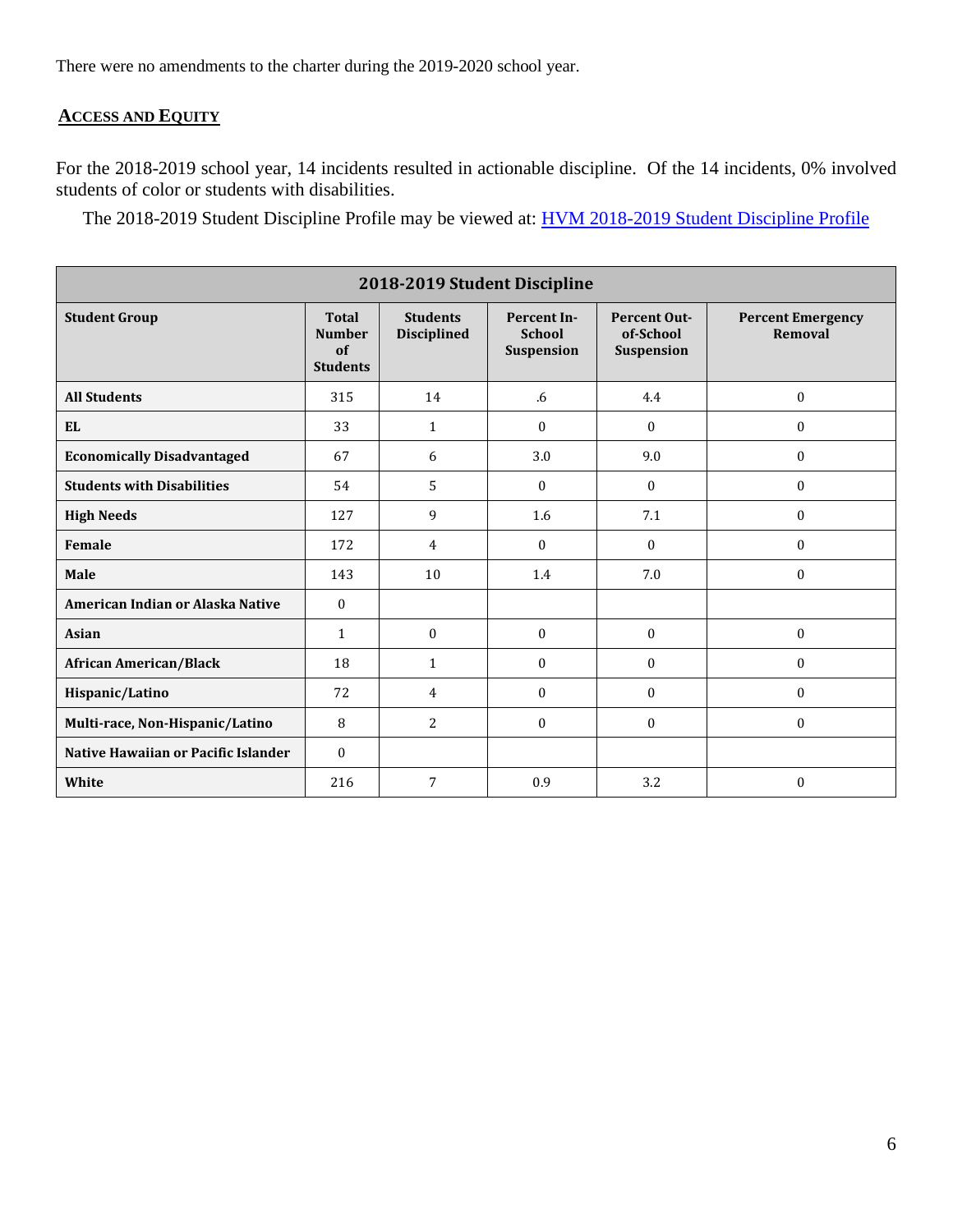## **DISSEMINATION EFFORTS**

| <b>Best Practice</b><br><b>Shared</b>                                                             | <b>Vehicle</b> for<br><b>Dissemination</b><br>(describe the method,<br>format, or venue used<br>to share best practices) | Who at the<br>school was<br>involved with the<br>dissemination<br>efforts? (Title)                                  | With whom did the school<br>disseminate its best practices?<br>(Partners and Locations)                                                                                  | <b>Result of dissemination (List</b><br>any resulting artifacts,<br>materials, agendas, or results<br>from partners. Also indicate<br>if the school received grant<br>funding to disseminate and if<br>a grant report was written.) |
|---------------------------------------------------------------------------------------------------|--------------------------------------------------------------------------------------------------------------------------|---------------------------------------------------------------------------------------------------------------------|--------------------------------------------------------------------------------------------------------------------------------------------------------------------------|-------------------------------------------------------------------------------------------------------------------------------------------------------------------------------------------------------------------------------------|
| Communities of<br>Practice -<br><b>MCPSA</b><br>Capacity<br><b>Building</b><br>Network            | Collaborative meetings<br>with Charter School<br>Administrators,<br>specialized teams and<br><b>MCPSA</b> facilitators   | Executive<br>Director;<br>SPED Co-<br>Coordinators; EL<br>Program Director                                          | <b>Shared with Charter Schools</b><br>across the state                                                                                                                   | Improved service delivery in<br>the areas of school<br>leadership, Special Education<br>intervention, and EL<br>instruction as well as<br>increased collaboration<br>between Special Education<br>program and EL program            |
| Pedagogy and<br>Montessori<br>Curriculum /<br>Collaboration<br>between public<br>Montessori staff | <b>Site Visits</b>                                                                                                       | 5 faculty from<br>HVM visited<br>other public<br>Montessori<br>schools as well as<br>private Montessori<br>programs | River Valley Charter School,<br>Mill Falls Charter School<br>(NH), Cornerstone Montessori<br>(NH)                                                                        | Classroom observations to<br>compare Montessori<br>programs for similarities and<br>differences                                                                                                                                     |
| Pedagogy and<br>Montessori<br>Curriculum                                                          | Public Montessori<br>Convening - workshops<br>and breakout sessions                                                      | N/A                                                                                                                 | River Valley Charter School,<br>Mill Falls Charter School<br>(NH), Alighieri Montessori<br>Charter, and HVM                                                              | Public Montessori Convening<br>was cancelled due to<br>COVID-19                                                                                                                                                                     |
| <b>Charter School</b><br>Leadership                                                               | Consultancies, training,<br>workshops, seminars                                                                          | Executive<br>Director                                                                                               | New charter leaders "Cohort<br>1" participating in MCPSA<br>"Cohort 1" ongoing<br>consultancies, trainings, Zoom<br>conference calls (during<br>COVID-19 school closure) | Networking with MCPSA<br>colleagues on best practices<br>in Charter School leadership<br>and school administration                                                                                                                  |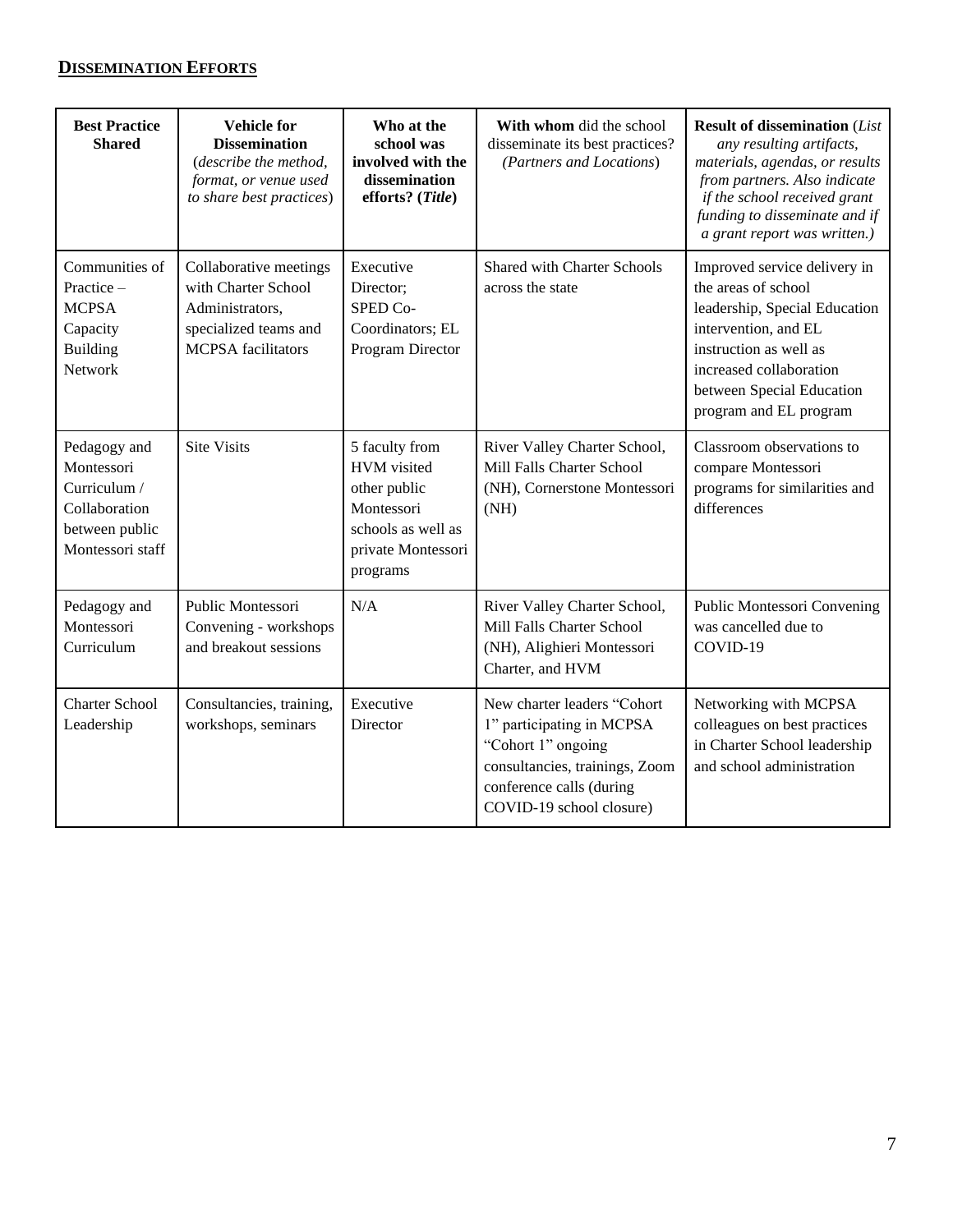# *ACADEMIC PROGRAM SUCCESS*

### <span id="page-7-1"></span><span id="page-7-0"></span>**STUDENT PERFORMANCE**

The Hill View Montessori Charter Public School "School Report Card" may be viewed at:

#### <http://reportcards.doe.mass.edu/2019/04550050>

| <b>Overall Classification</b>                                                | <b>Accountability Percentile</b>                                                                 | <b>Progress Toward</b><br><b>Improvement Targets</b> |
|------------------------------------------------------------------------------|--------------------------------------------------------------------------------------------------|------------------------------------------------------|
| 2019                                                                         | 2019                                                                                             | 2019                                                 |
| Not requiring assistance<br>or intervention                                  | 53%                                                                                              | Meeting 72 percent of<br><b>Improvement targets</b>  |
| Reason for classification:<br><b>Substantial progress</b><br>towards targets | [Cumulative criterion-referenced target percentage]<br>$(2018 \times 40\%) + (2019 \times 60\%)$ |                                                      |

### <span id="page-7-2"></span>**PROGRAM DELIVERY**

Hill View Montessori Charter Public School is based on the Montessori Method of education, developed by Dr. Maria Montessori. This philosophy is a child-centered educational approach based on teacher observations of children within the educational environment. Other than the kindergarten classrooms, our lower elementary, upper elementary, and middle school consist of multi-aged groups of students that foster peer learning uninterrupted work cycles, and teacher guided academic lessons. Montessori students learn to think critically, work collaboratively, and develop skills necessary for success in the 21st century.

To support the area of reading development, the Fundations Reading program was previously chosen by teachers and administration as an educational source to bring consistent instruction and develop a stronger foundation of phonemic awareness, phonological knowledge, and basic reading skills for students in kindergarten through third grade. During the year, the Montessori Pedagogical Director collaborated with Kindergarten and Lower Elementary teachers, as well as other interested staff members in the understanding and selected utilization of this program in their classrooms.

This multisensory, structured language program fits well with the Montessori language and grammar methodology and materials. Teachers have the opportunity to present reading lessons in whole group, small group or individual settings. During the 2019-2020 school year, Kindergarten and Lower Elementary teachers implemented the Fundations reading program with instruction taking place multiple times a week prior to the COVID-19 school closure.

The HVM Upper Elementary teachers have collaboratively focused on improving mathematical concepts, application of knowledge, and explanation of word problems. During collaborative team meetings and referencing Massachusetts Frameworks Standards, teachers identified students for strengths and weaknesses to be addressed. They designed lessons and activities to address those standards and increased the amount of time and focus on math vocabulary. Instruction focused on math open response lessons and activities in the area of number sense, restating the problem, showing work in the form of a diagram, table, equation or expression, and explaining and giving the solution statement.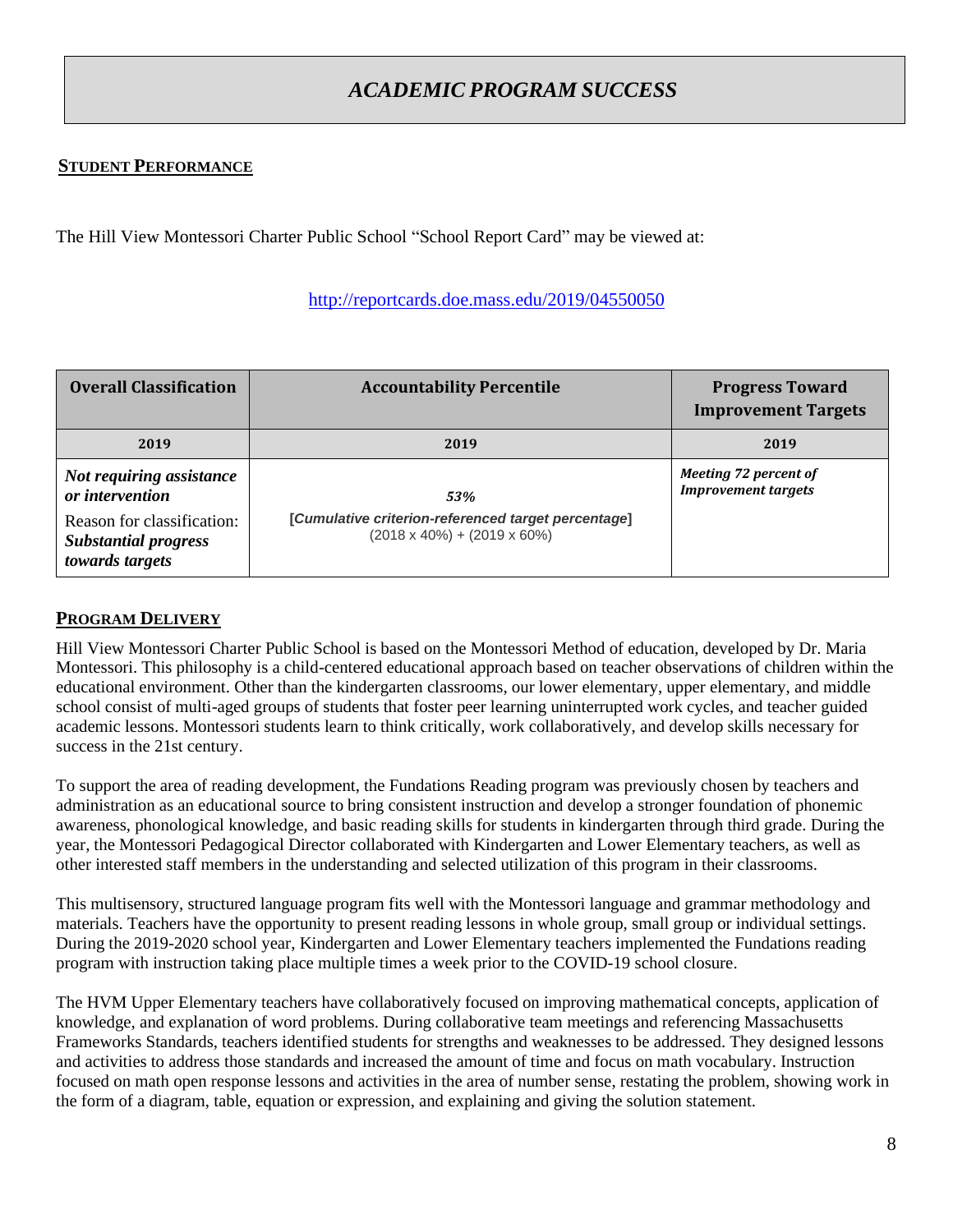The math intervention program continued this year, in which students were supported once a week with additional math lessons in whole and small groups for additional practice in understanding the application of mathematical concepts and activities to deepen student knowledge.

Advisory groups at the Middle School level were facilitated by the Middle School subject teachers and one Middle School support teacher and served to support social and emotional learning of middle school students. *The Advisory Book***:** *Building a Community of Learners Grades 5-***9** by Linda Crawford was used to facilitate advisory lessons and discussions.

HVM professional educators work collaboratively to assess students' academic needs through observations, work samples, writing portfolios, and school-wide assessments such as DRA Reading Comprehension and the Fountas & Pinnell Benchmark Assessment System (BAS). In addition to the above data, 2019 statewide assessments (MCAS ELA & Math, MCAS Science) were also reviewed and analyzed to monitor the growth of all students. HVM classroom teachers and support teachers employed strategies focusing on reading comprehension, vocabulary building, and developing writing skills. HVM teachers utilized fall DRA data and winter BAS data to formulate reading groups and to provide individualized and group instruction in reading comprehension.

HVM continues to have a language-based program to meet the individual need of select special education students. The program supports development of language and learning skills that focus on reading skills, written expression, spelling, oral expression, and vocabulary. Oral and written language remediation is provided through integrated curriculum to reinforce the relationship between listening, speaking, reading, and writing for students. HVM strives to empower students to become independent learners and develop appropriate skills to function successfully in the classroom.

HVM staff engaged in monthly whole group and small group professional development in the area of teaching math competently and confidently. This professional development was facilitated by Dr. Mahesh Sharma from the Center for Teaching/Learning of Mathematics.

During the 2019-2020 school year, professional development for teachers and staff included:

- The Teaching of Mathematics Competently and Confidently
- Trauma-Informed Practices in the Classroom
- Fountas & Pinnell Benchmark Assessment System
- Lexplore Artificial Intelligence Eye Movement Reading Assessment
- Bullying Prevention: Recognition and Response
- Child Abuse Mandated Reporter training
- CIPA: Compliance with the Children's Internet Protection Act
- Concussion Awareness
- Cultural Competence and Racial Bias
- Cyberbullying
- De-Escalation Strategies
- Discrimination Awareness in the Workplace
- Diversity Awareness: Staff-to-Student
- First Aid
- General Ethics in the Workplace
- Head Lice
- Health Emergencies: Life Threatening Allergies
- Making Schools Safe for LGBT Students
- Medication Administration: Epinephrine (EpiPen) Auto-Injectors
- Sexual Harassment: Staff-to-Student
- Sexual Harassment: Student Issues & Response
- Sexual Misconduct: Staff-to-Student
- Student Mental Health
- Youth Suicide: Awareness, Prevention, and Postvention
- MCAS Administration training and security requirements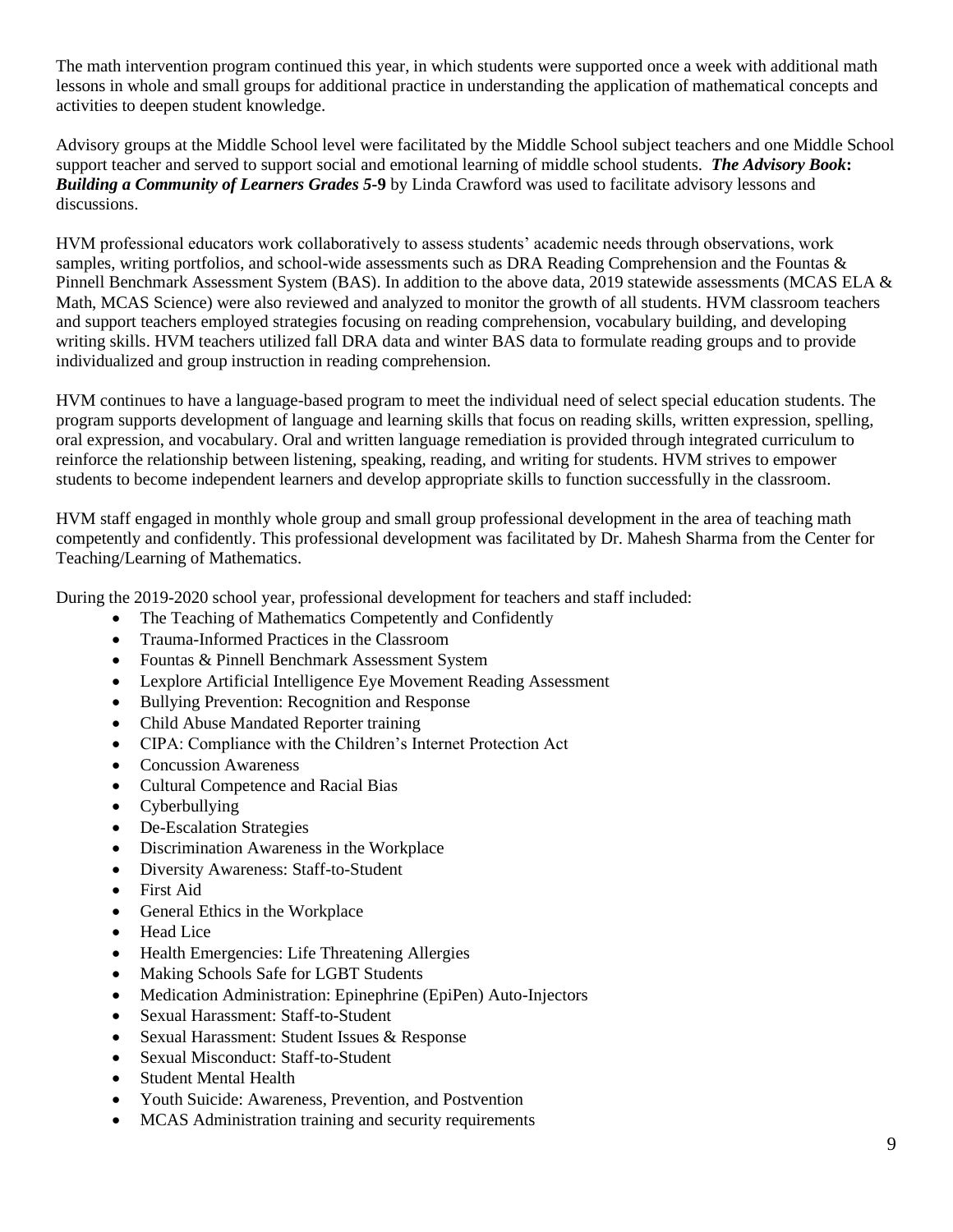HVM teachers incorporate the Six Traits Writing Program into their Montessori writing lessons to strengthen the student's writing conventions, organization, word choice, ideas, sentence fluency and voice. Rubrics are used to self-evaluate and assess their writing. Through this program as well as the Montessori grammar lessons, the student is able to develop a strong foundation for written expression.

The Montessori philosophy recognizes the strengths and challenges of each individual and focuses on individualized differentiated instruction. If students are in need of additional support, the classroom teacher (or any staff member) makes a referral to the Student Success Team ("SST Team"). The SST Team consists of: Executive Director, Montessori Pedagogical Director, two Special Education Co-Coordinators/Teachers, EL Teacher, School Social Worker, Social Work Intern, Guidance Counselor, Title I Math Specialist, and a Title I Reading Specialist. During the 2019-2020 school year, the SST Team met twice a month to review the referrals and discuss classroom evidence and possible interventions that can be implemented in the classroom in support of the referred student. Classroom teachers made modifications to the classroom environment and/or their instructional methods to accommodate the needs of the child. The SST Team monitored the progress of students every 6-8 weeks following a referral throughout the school year. Some of this data was used to identify students for services in HVM's targeted Title I Reading and/or Title I Math programs. On some occasions, the data reviewed regarding a particular SST Team referral resulted in a direct referral for a formal Special Education evaluation. Progress monitoring of students in intervention programs was documented approximately every six weeks. Ongoing data was used to arrange reading groups, teach particular grammar skills, vocabulary skills, comprehension, and problem solving strategies. During the 2019-2020 school year, 15 students were referred to the SST process.

Additionally, the Special Education Co-Coordinators and Special Education Director were responsible for facilitating all initial, annual, and reevaluation IEP meetings for students in grades K-8th grade. Currently, HVM supports approximately 57 students on IEPs and 504 Plans combined. Each Special Education Co-Coordinator/Teacher managed a caseload of approximately 15-16 students within their level. They were responsible for developing annual goals and objectives, implementing the service delivery, and writing progress reports each trimester. The School Social Worker and School Nurse were responsible for writing and implementing the 504 Plans. HVM has a part-time Speech and Language Pathologist on staff and HVM contracts outside services for those students in need of physical therapy and occupational therapy.

HVM's Executive Director served as the EL and Title I Coordinator for the school, working closely with the EL team and the Title I Math and Reading teams. In this capacity, they oversaw the Title I program and EL program. The EL teacher implemented and monitored progress of 26 students in grades K-8. The results of the ACCESS for ELLs WIDA report indicated consistent progress with many EL students meeting proficiency levels between 3-6 in the Listening, Speaking, Reading, and Writing Language domains. The targeted Title I programs offered intervention in reading and math for students at any grade level to support deficits of need and support teachers in the classroom setting. HVM has four Title I teachers: two providing Reading support and two providing Math support with children in the Lower Elementary, Upper Elementary and Middle School. The Title I teachers work closely with the classroom teachers to bridge and reinforce the skills and strategies taught in the classroom. In addition, they work with small groups of students to hone in on specific Reading and Math skills for each child's needs. This year, approximately 67 students received some level of Title I Reading and/or Math support. Over 75% of our instructional staff have completed the Sheltered English Immersion (SEI) course.

## <span id="page-9-0"></span>**SOCIAL, EMOTIONAL, AND HEALTH**

HVM employs a full-time Registered Nurse, a full-time School Social Worker, and a full-time Guidance Counselor. During the 2019-2020 school year, HVM also had a graduate-level Social Work Intern 20 hours per week. The Nurse, Social Worker, and Guidance Counselor partner with the administrative team and Special Education team to assess the student needs and provide services that are comprehensive and individualized. This student health and wellness team works closely with outside medical, mental health, and other service providers and parents to ensure each student receives the services needed in order for them to fully participate in school and access the curriculum to their own personal potential.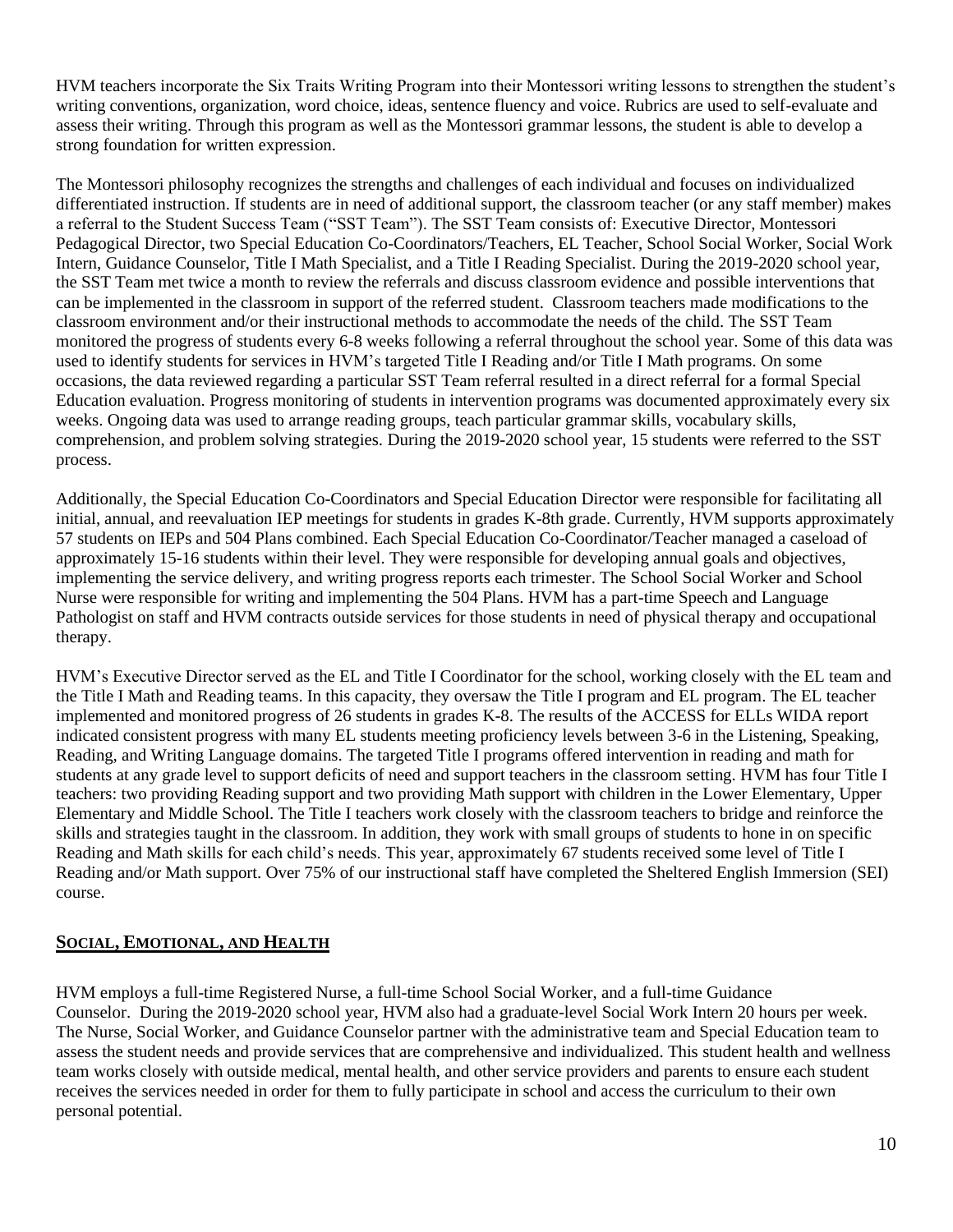HVM's master's level Social Work Intern worked with students with social/emotional goals on their IEPs. She also conducted whole classroom instruction and facilitated small group socialization groups (such as "lunch bunch") for students in grades 1-8. The Social Work Intern also participated in school referrals for wrap-around and outpatient counseling services. HVM's Intern was also an active participant in the bi-weekly Student Success Team meetings and provided remote engagement and support to students during the COVID-19 school closure.

Prior to entry to school each new family meets with the school nurse for a comprehensive developmental and health screening and an assessment of health needs is done. Parents that identify any social or emotional concerns are referred to the Social Worker or Guidance Counselor and, if needed, to the Special Education Department. Entering Kindergarten students are also given a developmental screening to identify concerns or need for further evaluation.

The School Nurse performed annual health assessments, including vision, hearing, height, weight, BMI, and posture screenings, referrals, and follow up with appropriate medical or specialty provider for more comprehensive evaluation and treatment when needed. An annual immunization survey was also completed to ensure students are up to date on all school required vaccinations or have proper documentation for any exemptions.

A Health and Wellness program for the 7th and 8th grade students was facilitated by the school's Fitness/Phys Ed Teacher and School Social Worker. Lessons were developed for each age group in the areas of Nutrition and Fitness, Healthy Relationships, and Substance Use Prevention.

Students are serviced through IEPs and 504 Accommodation Plans. In addition to nursing and social/emotional services, students may receive Occupational, Physical, and Speech and Language services.

In addition, the school contracted with a School Psychologist who, along with a staff per diem School Psychologist, conducted and completed assessments/evaluations and served on the Special Education Team to participate in the development of individual learning plans.

The Fitness/Phys Ed Teacher provided a "Morning Movement" program for students in Lower Elementary classrooms consisting of physical activities that enhance readiness and focus for learning. Adaptive PE is also provided per IEPs, 504s and teacher recommendations.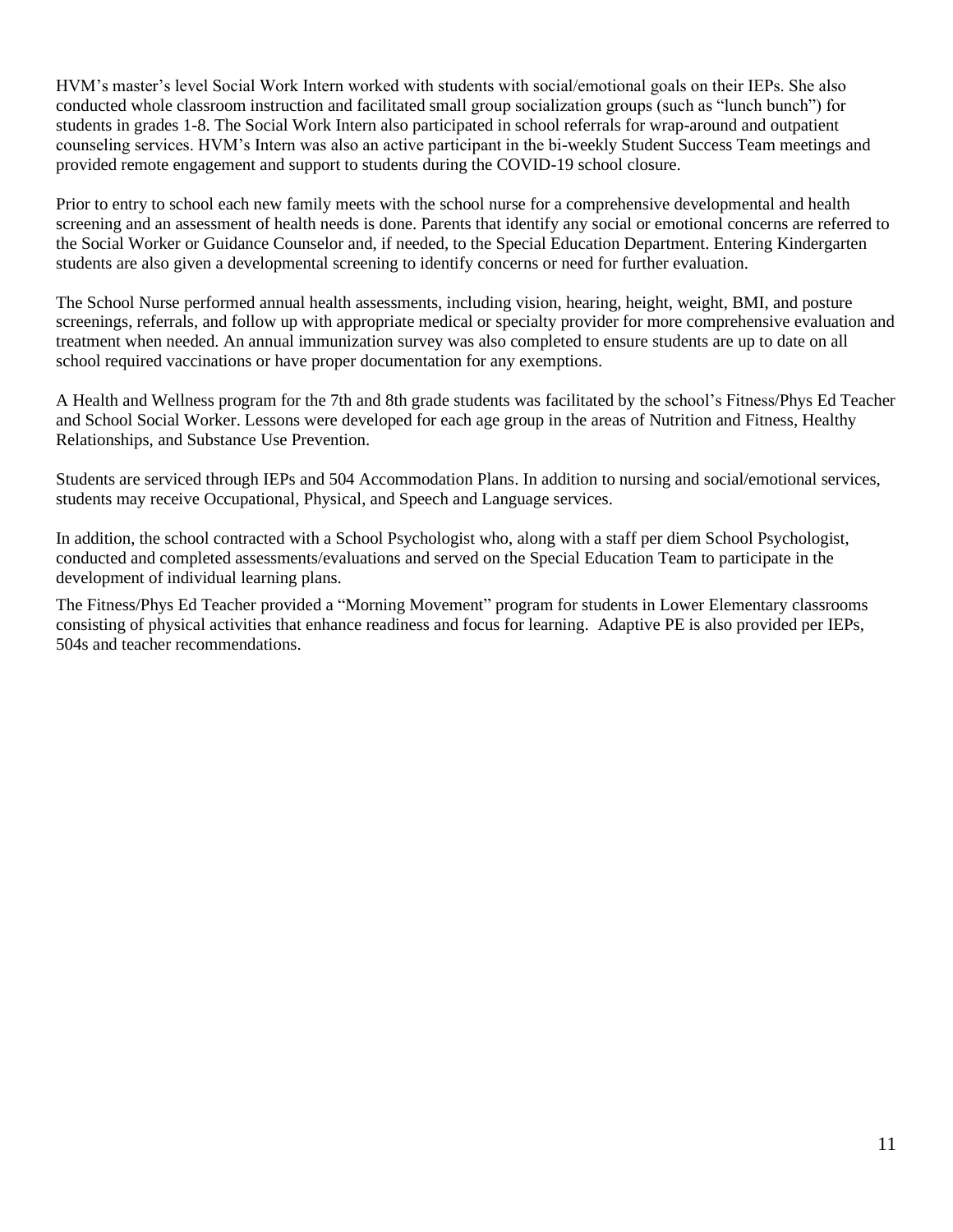# *ORGANIZATIONAL VIABILITY*

### <span id="page-11-1"></span><span id="page-11-0"></span>**ORGANIZATIONAL STRUCTURE OF THE SCHOOL**

The organizational structure of Hill View Montessori Charter Public School had two administrative structural changes for the 2019-2020 year Both of the following positions started July 1, 2019:

- HVM hired a Montessori Pedagogical Director to replace the Educational Program Director that retired in January 2019
- HVM hired a full-time Facilities Director



### <span id="page-11-2"></span>**TEACHER EVALUATION**

The cumulative process in the teacher evaluations comes from a combination of Montessori Work Engagement Observations and the Department of Elementary and Secondary Education Evaluation procedures. The Montessori Work Engagement Observation reviews the students' engagement in their work, materials used in lessons and individual work, observation of the prepared environment, classroom management, teacher relating to the child, presentations, and teacher's responsibilities regarding the implementation of Montessori methodology and philosophy. Overall observations should demonstrate the teacher's ability to form a positive Montessori community and a successful learning environment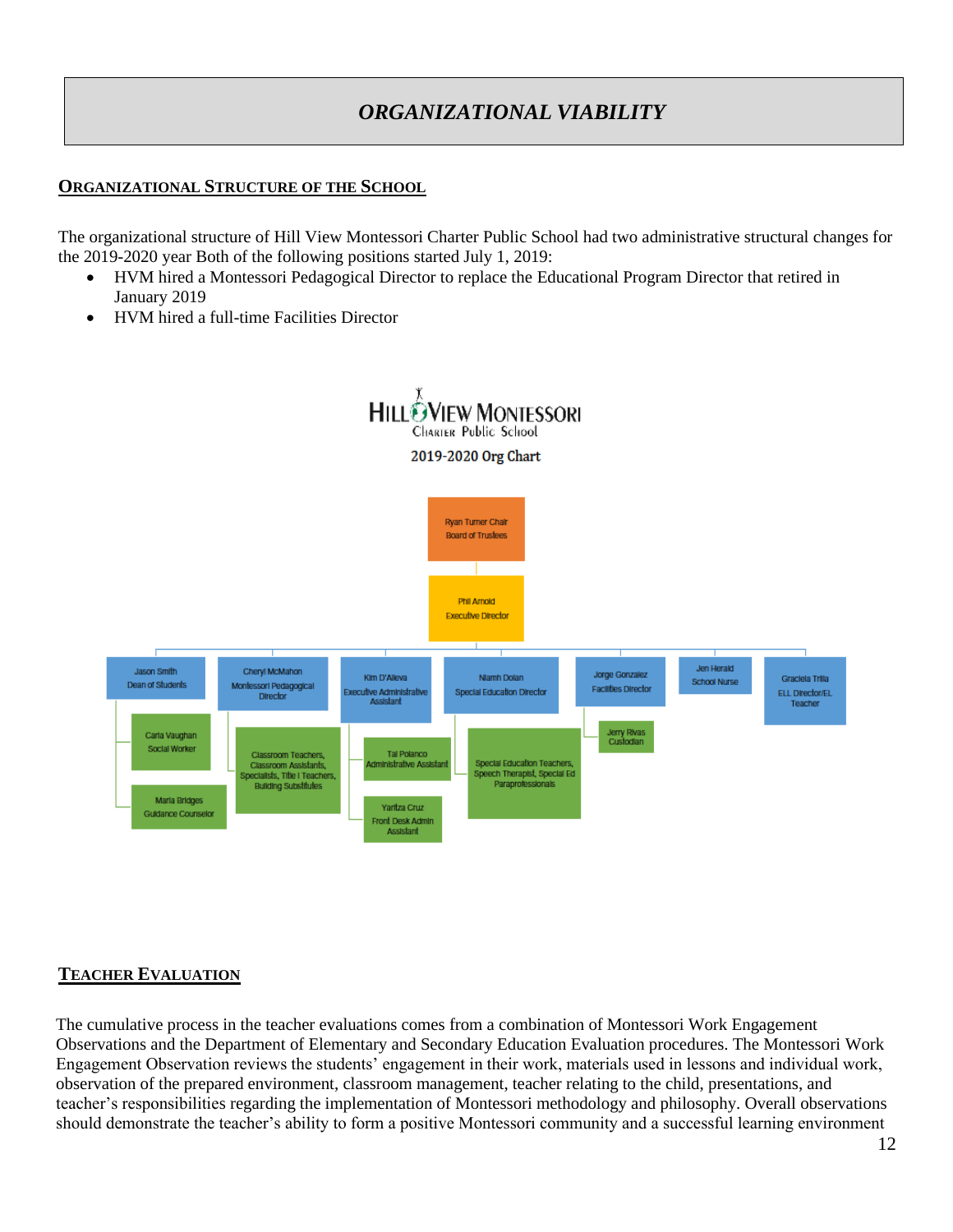for their students. HVM's Montessori Pedagogical Director was able to successfully observe and coach all Lead Teachers and Classroom Assistants during the 2019-2020 school year.

The format of the Department of Elementary and Secondary Education (DESE) reflects four categories: "Curriculum, Planning, and Assessment", "Teaching to all Students", "Family and Community Engagement", and "Professional Culture". In the area of "Curriculum, Planning, and Assessment", observation is focused on professional knowledge, wellstructured lessons, variety of assessments methods, analysis and conclusions, and adjusting instruction to meet the individual needs of students. "Teaching to all Students" focuses on: student engagement, meeting diverse needs, a safe and collaborative learning environment, clear expectations. "Family and Community Engagement" focuses on: teacher and parent/family engagement, providing learning expectations and student support, and communication between teacher and family. Lastly, the "Professional Culture" category focuses on the teacher's reflective practices, goal setting, professional learning and growth, professional collaboration, decision-making, and reliability and responsibility. It is with the guidance of the Montessori Work Engagement Observation form that facilitates the use of DESE Formative and/or Summative written evaluation tool used for all HVM teachers. Due to the COVID-19 school closure, unfortunately, formal evaluations were not able to be completed in Spring 2020.

In January 2020, teachers (and all staff) were individually evaluated via an informal 1:1 meeting process in the areas of autonomy, mastery, and purpose:

- *To what degree did a teacher believe he or she was able to work autonomously, with appropriate supports and resources, at HVM?*
- *To what level did a teacher believe he or she was aspiring and progressing in terms of mastering their craft as a public Montessori school teacher?*
- *To what degree did a teacher believe he or she had a purpose while working at HVM and felt personally or professionally committed to the mission and vision of HVM?*

## <span id="page-12-0"></span>**BUDGET AND FINANCE**

*Unaudited FY20 statement of revenues, expenses, and changes in net assets (income statement)*

• Please see Income Statement in the Attachments section of this report.

### *Statement of net assets for FY20 (balance sheet)*

• Please see Balance Sheet in the Attachments section of this report.

### *Approved School Budget for FY21*

• Please see Budget in the Attachments section of this report.

### **Capital Plan for FY21**

*The HVM Foundation purchased a building at 75 Foundation Avenue Haverhill, Massachusetts in November 2009 and then signed a long-term lease with HVMCPS for use of 49,000 square feet for school operations. Please refer to the Balance Sheet and FY21 Budget for specifics on the capital reserve balance and projected expenses.*

*Currently, the FY21 budget does not include any significant expenditures dedicated to capital plan upgrades or improvements. Any proposed capital expenditures for FY21 will be reviewed and approved by the Board of Trustees and/or allocated for in FY22 or other future budgets.*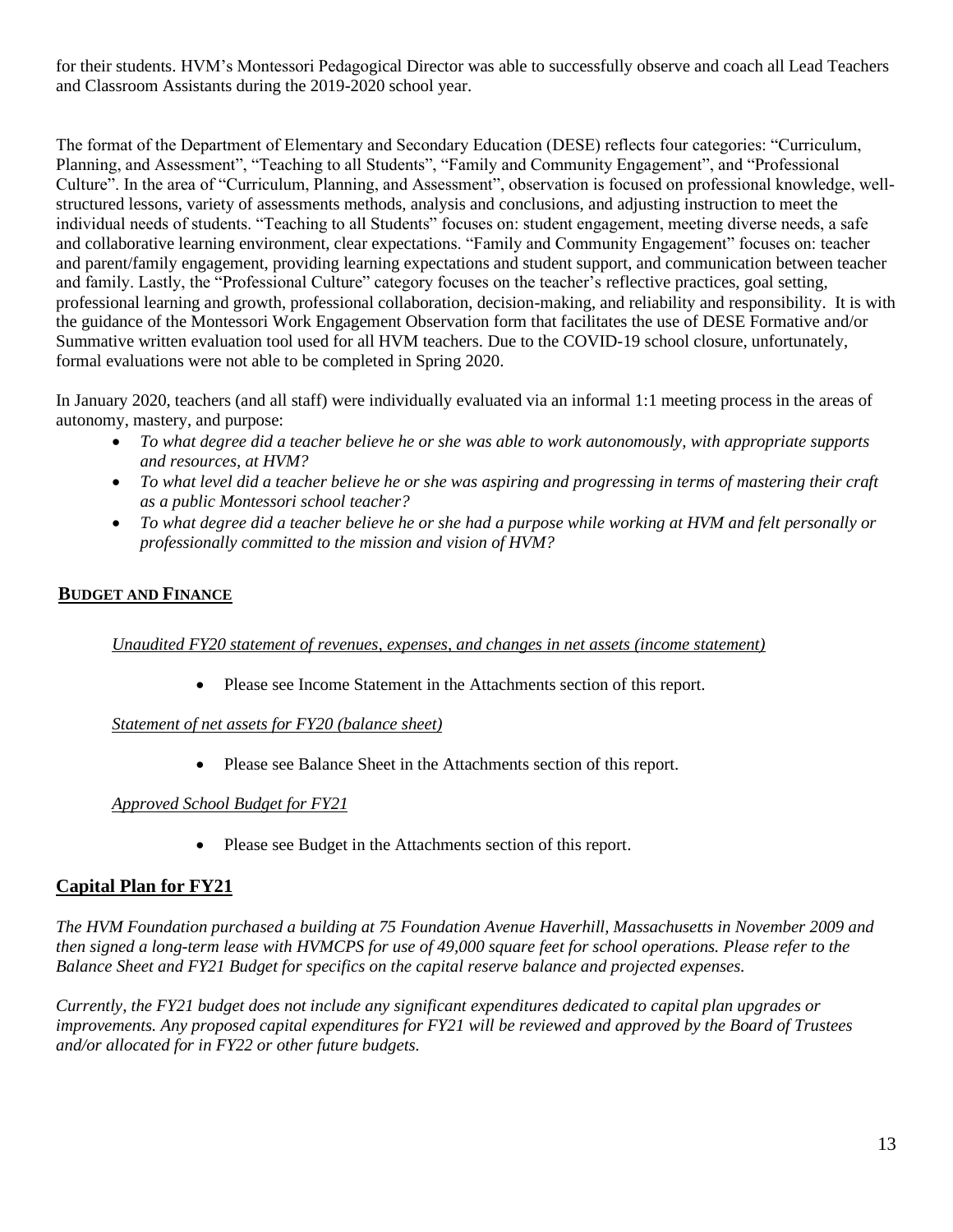# *APPENDIX A – ACCOUNTABILITY PLAN PERFORMANCE*

<span id="page-13-0"></span>

|                                                                                                                                                                                                                                                                                                                                                                                           | 2019-2020<br><b>Performance</b> | <b>Evidence</b>                                                                                                                                                                                                                                                                                                                                                                                                                                                                                                                                                                                                                                     |
|-------------------------------------------------------------------------------------------------------------------------------------------------------------------------------------------------------------------------------------------------------------------------------------------------------------------------------------------------------------------------------------------|---------------------------------|-----------------------------------------------------------------------------------------------------------------------------------------------------------------------------------------------------------------------------------------------------------------------------------------------------------------------------------------------------------------------------------------------------------------------------------------------------------------------------------------------------------------------------------------------------------------------------------------------------------------------------------------------------|
| Objective: HVM provides a public Montessori education for grades K-8.                                                                                                                                                                                                                                                                                                                     |                                 |                                                                                                                                                                                                                                                                                                                                                                                                                                                                                                                                                                                                                                                     |
| <b>Measure:</b> The Five Great Lessons, the foundation<br>of Montessori education, (The Coming of the<br>Universe and Earth; The Coming of Life; The<br>Coming of Human Beings; The History of Writing;<br>The Story of Numbers) will be presented and built<br>upon during the Lower Elementary, Upper<br>Elementary and Middle School years. Yearly<br>documentation will be collected. | Met                             | All levels of HVM (K, LE, UE, MS) continue<br>to present the appropriate Great Lessons to<br>students. Not all lessons will be presented in a<br>single school year, due to the 3-year cycle of<br>Montessori education. The lessons will<br>continue at each level to ensure all students<br>participate in all lessons during their entire K-<br>8 education at HVM.                                                                                                                                                                                                                                                                              |
| Measure: An outside Montessori consultant will<br>conduct an audit every two years (2014-2015;<br>2016-2017; 2018-2019) to evaluate HVM's<br>program based upon the <i>Essential Elements of</i><br>Successful Montessori Schools in the Public<br>Sector, developed by the American Montessori<br>Society and adopted by the National Center for<br>Montessori in the Public Sector.     | N/A                             | N/A for 2019-2020                                                                                                                                                                                                                                                                                                                                                                                                                                                                                                                                                                                                                                   |
| Measure: On the biannual audit, HVM will meet<br>90% or 20/22 of the Essential elements of the<br><b>Essential Elements of Successful Montessori</b><br>Schools in the Public Sector. Recommendations<br>suggested will be addressed in an action plan to be<br>completed during the following two years.                                                                                 | N/A                             | N/A for 2019-2020                                                                                                                                                                                                                                                                                                                                                                                                                                                                                                                                                                                                                                   |
| <b>Measure:</b> The Montessori curriculum and methods<br>will be aligned to Common Core State Standards.                                                                                                                                                                                                                                                                                  | Met                             | Curriculum continues to be mapped to/aligned<br>with Common Core.                                                                                                                                                                                                                                                                                                                                                                                                                                                                                                                                                                                   |
| Objective: HVM will focus on holistic student development.                                                                                                                                                                                                                                                                                                                                |                                 |                                                                                                                                                                                                                                                                                                                                                                                                                                                                                                                                                                                                                                                     |
| Measure: At least 85% of HVM students will<br>demonstrate "consistency" or "progressing" for<br>grades K-6 and "3 or 4" for Middle School on the<br>Personal and Social Growth and Work Habits<br>section of the end-of-year progress report.                                                                                                                                             | <b>Unable to</b><br>complete    | HVM was unable to provide formal end-of-<br>the-year progress reports due to the COVID-<br>19 school closure.                                                                                                                                                                                                                                                                                                                                                                                                                                                                                                                                       |
| <b>Measure:</b> Annually, each K-6 classroom will<br>participate in at least one community service<br>partnership and/or project and each Middle School<br>student will complete 20 community service hours.                                                                                                                                                                              | <b>Partially Met</b>            | Classroom and individual community service<br>projects included MSPCA and Emmaus House<br>fundraising activities, Northeast Urban Forest<br>Advocacy tree categorizing, food drives,<br>clothing drives, environment clean-up, and<br>Meals on Wheels seasonal cards. Students also<br>participated in numerous community service<br>opportunities and projects within the school<br>and in the Ward Hill Business Park. Not all<br>classrooms were able to participate in a<br>partnership during the school year and not all<br>Middle School students completed their full 20<br>community service hours due to the COVID-<br>19 school closure. |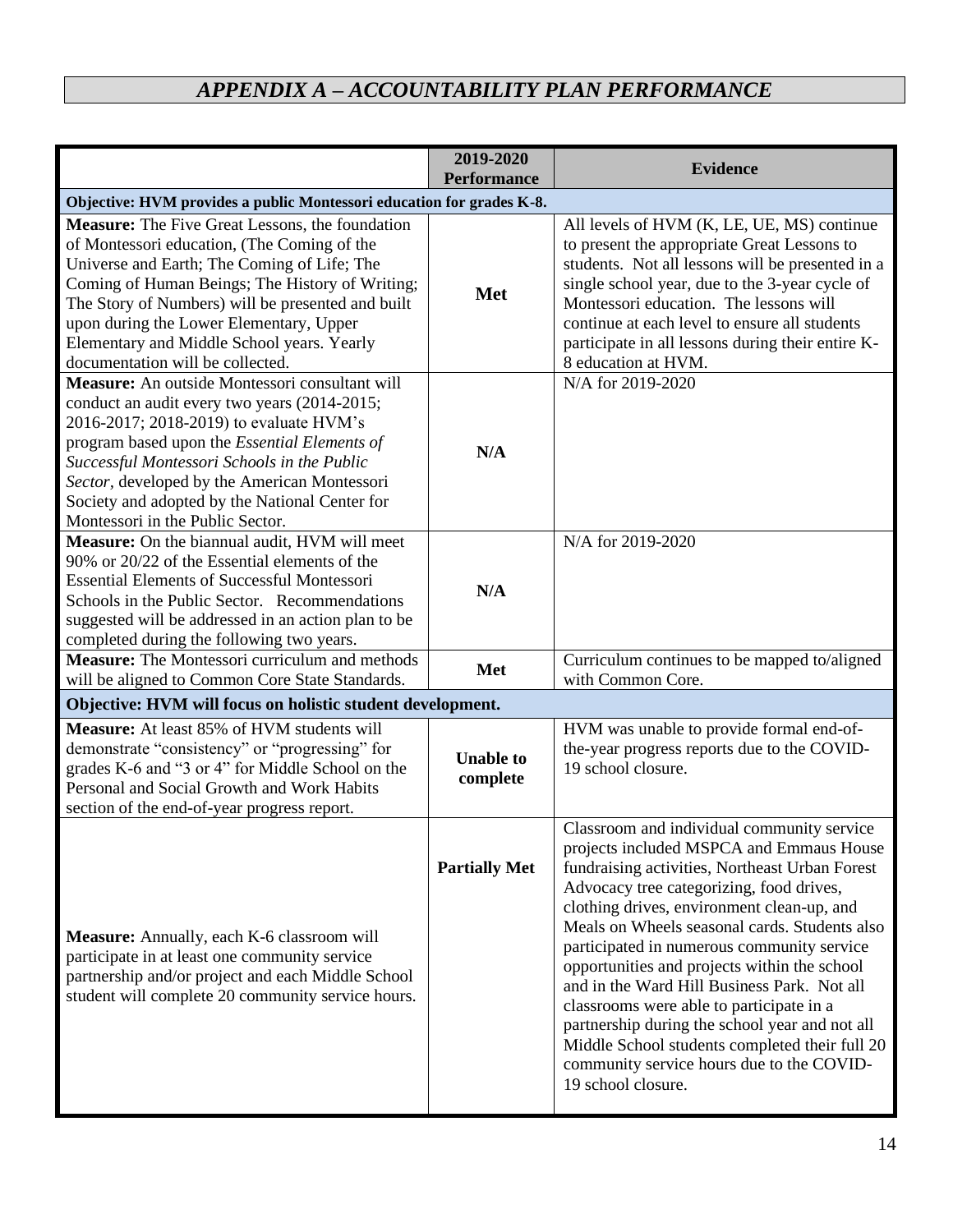| Measure: HVM will present Montessori<br>information to parents and/or community in a<br>variety of formats and media, in order to integrate<br>the Montessori philosophy into family life.                                                                                                                                                                                                                                                                                                                                                                                                       | Met                                                  | Montessori-related materials are shared with the<br>community in a variety of social media campaigns<br>(Facebook and Twitter), the school's website and<br>smartphone app, and teacher-led parent education<br>events.                                                                                                                                                                                                                                                                                                                                                                                                                                                                                                                                                   |  |
|--------------------------------------------------------------------------------------------------------------------------------------------------------------------------------------------------------------------------------------------------------------------------------------------------------------------------------------------------------------------------------------------------------------------------------------------------------------------------------------------------------------------------------------------------------------------------------------------------|------------------------------------------------------|---------------------------------------------------------------------------------------------------------------------------------------------------------------------------------------------------------------------------------------------------------------------------------------------------------------------------------------------------------------------------------------------------------------------------------------------------------------------------------------------------------------------------------------------------------------------------------------------------------------------------------------------------------------------------------------------------------------------------------------------------------------------------|--|
| Objective: Grace and Courtesy values are at the core of a Montessori education.                                                                                                                                                                                                                                                                                                                                                                                                                                                                                                                  |                                                      |                                                                                                                                                                                                                                                                                                                                                                                                                                                                                                                                                                                                                                                                                                                                                                           |  |
| <b>Measure:</b> A Montessori Grace and Courtesy<br>theme is presented through curriculum, assembly,<br>community-building and at-home activities.                                                                                                                                                                                                                                                                                                                                                                                                                                                | Met                                                  | Monthly, themed curriculum provided by Guidance<br>Counselor, School Social Worker, Master's-level<br>Social Work Intern and classroom faculty/staff,<br>provided students and parents/caregivers an<br>opportunity to experience and meaningfully engage<br>in and practice the Montessori Grace and Courtesy<br>themes. Additionally, beginning in September,<br>monthly community-building assemblies were<br>facilitated by the Dean of Students for Upper<br>Elementary and Middle School students.                                                                                                                                                                                                                                                                  |  |
| <b>Measure:</b> HVM will decrease our behavioral<br>referrals over the term of the charter comparing<br>annual results.                                                                                                                                                                                                                                                                                                                                                                                                                                                                          | <b>Partially</b><br>Met /<br>Incom-<br>plete<br>Data | This goal is based on the overall term of the charter<br>(2014-2019). As of the first two years of the<br>charter period, HVM had 10 incidents in 2014-2015<br>which required internal or external detentions or<br>suspensions. For the 2015-2016 school year, HVM<br>had 12 incidents resulting in internal or external<br>suspensions. For the 2016-2017 school year, 5<br>incidents resulted in internal or external<br>suspensions. For the 2017-2018 school year, 11<br>incidents resulted in internal or external suspension.<br>For the 2018-2019 school year, 16 incidents<br>resulted in internal or external suspensions. For the<br>2019-2020 school year, between August 2019 and<br>March 2020, 9 incidents results in internal or<br>external suspensions. |  |
| Objective: HVM will disseminate Montessori methods.                                                                                                                                                                                                                                                                                                                                                                                                                                                                                                                                              |                                                      |                                                                                                                                                                                                                                                                                                                                                                                                                                                                                                                                                                                                                                                                                                                                                                           |  |
| <b>Measure:</b> Invite other public schools in the district<br>to HVM-hosted Montessori Professional<br>Development at least once per year over the term<br>of the charter.                                                                                                                                                                                                                                                                                                                                                                                                                      | <b>Not</b><br>Met                                    | This measure was not met in the current school year<br>due to COVID-19 closure. Of note: In October,<br>HVM did host seven other charter school leaders<br>for a morning workshop focused on Montessori<br>education pedagogy.                                                                                                                                                                                                                                                                                                                                                                                                                                                                                                                                            |  |
| Objective: HVM will create an environment in which students will thrive socially, emotionally and academically, the<br>"whole child."                                                                                                                                                                                                                                                                                                                                                                                                                                                            |                                                      |                                                                                                                                                                                                                                                                                                                                                                                                                                                                                                                                                                                                                                                                                                                                                                           |  |
| Measure: HVM will become a Model<br>Demonstration School for "Building Capacity to<br>Serve All Students", developed by Massachusetts<br>Charter Public School Association and funded by<br>DESE, and will host other schools to share our<br>model over the charter term.<br>This program provides coaching and professional<br>development for schools to use to create and/or<br>refine programs to support students with high-<br>needs. By creating a positive school culture and<br>integrating available behavioral resources, schools<br>can affect the learning environment for general | <b>Partially</b><br>Met                              | HVM participated in the MA Charter Public School<br>Association's PBIS (Positive Behavior Intervention<br>System) monthly program meetings during the<br>2017-2018 school year and subsequently completed<br>its participation in September 2018 followed by<br>implementing recommended best practices and<br>protocols developed from the "Building Capacity to<br>Serve All Students" program. HVM did not achieve<br>the formal designation of "Model Demonstration<br>School" nor did it host other schools to share the<br>model during the final year of the charter term.                                                                                                                                                                                         |  |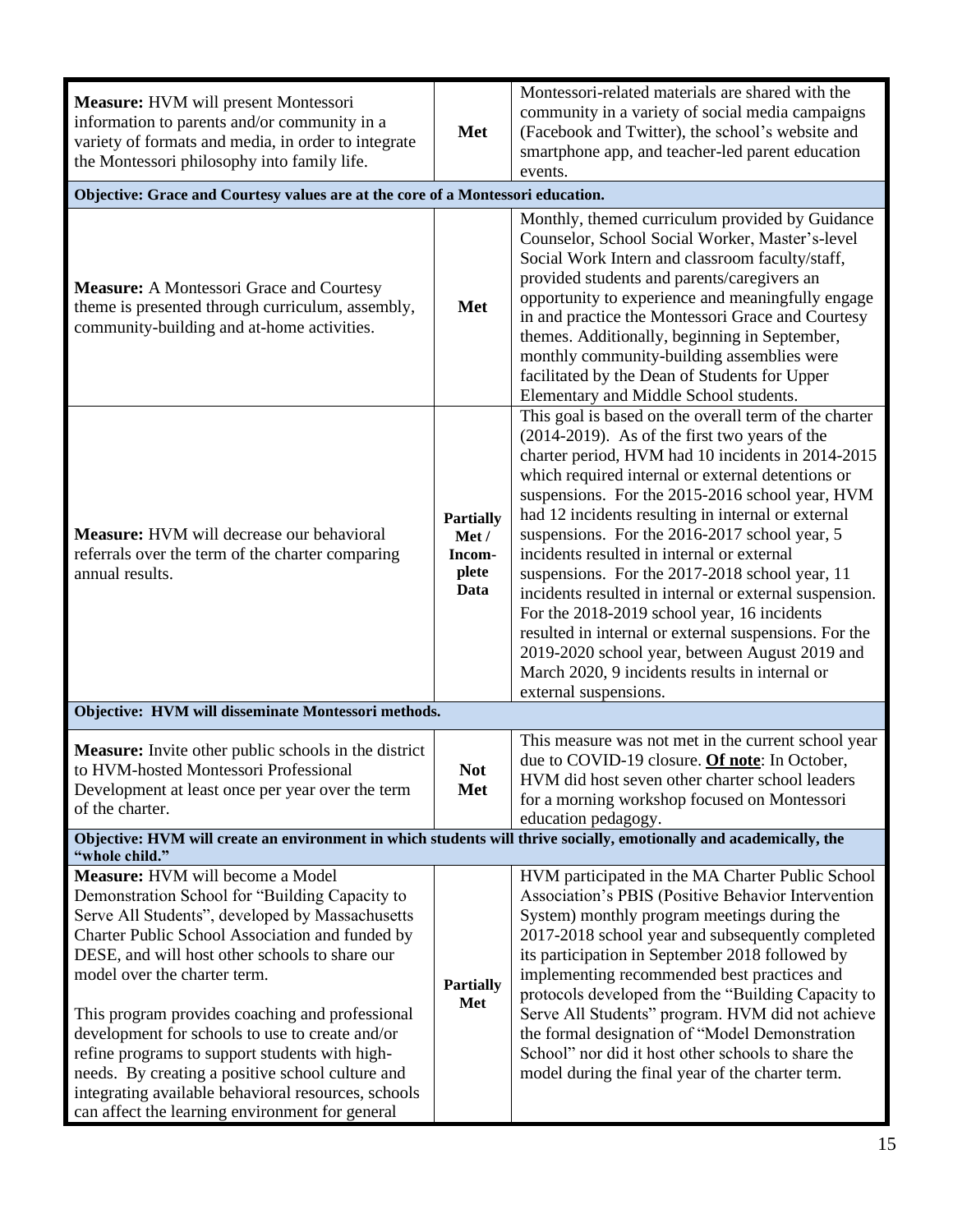<span id="page-15-0"></span>

| special education and high needs<br>education, |  |
|------------------------------------------------|--|
| students.                                      |  |

# *APPENDIX B – RECRUITMENT AND RETENTION PLAN*

# **Recruitment Plan** 2020-2021

School Name: Hill View Montessori Charter Public School

#### **2019-2020 Implementation Summary:**

- 1) Our team was able to complete the components of the current recruitment plan. We again had three times the applicants as we had Kindergarten openings for the upcoming school year (106 applications for 36 seats).
- 2) The HVM administrative team facilitated the school's recruitment plan, communicating with all Haverhill community preschools, YMCA, local library branches, community service agencies, housing agencies and local schools. Staff posted informational flyers throughout Haverhill and prepared newspaper announcements. Our administrative assistants (both bilingual/fluent in Spanish) reviewed, revised, and translated our program materials into Spanish as well as other languages spoken in Haverhill and assisted with their dissemination. The administrative team promptly and professionally answered all communications seeking information about HVM that came into the building. Informational meetings were publicized and implemented prior to the January 2020 enrollment application due date and February 2020 lottery and childcare was offered. We included an employee that spoke fluent Spanish at each event. We utilized our HVM Facebook page to disseminate information about the school in Spanish and with links to Google translate. We enlisted the assistance of our parent community and encouraged the parents to spread the word about upcoming information sessions. Informative videos that provide clear and engaging information about Montessori education are now easily accessible on the school's user-friendly website.
- 3) HVM has a large number of siblings who are included in the subgroupings on our district profile. The 2019-2020 percentages are slightly different from the 2018-19 percentages: High needs - 33.2 %, African American/Black - 5.9%, Hispanic - 25.1% and White - 66.1%.

#### **Describe the school's general recruitment activities, i.e. those intended to reach all students.**

**General Recruitment Activities for 2020-2021:**

HVM's general recruitment strategies are to:

- Advertise via flyers and social media in multiple languages
- Hold Public Montessori Education Information nights
- Update information on the school's website, Facebook page, Twitter account, HVM app and other social media
- Provide information directly to parents via weekly/bi-weekly classroom communications as well as through a more streamlined school-wide communication system
- Advertise in local newspapers and provide press releases for school activities and events
- Promotion of school's name and identity via proactive community outreach and community service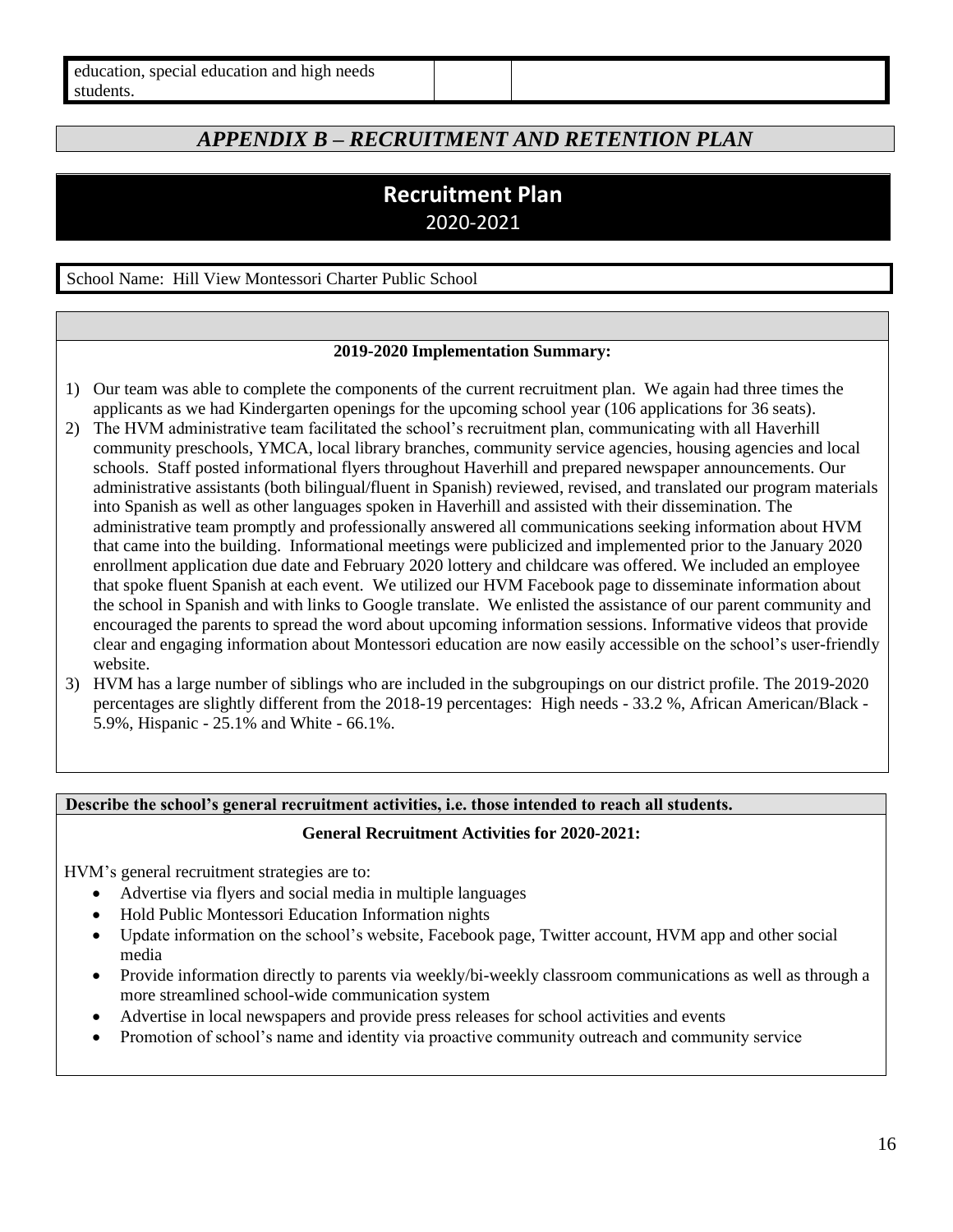|                              | <b>Recruitment Plan – Strategies</b><br>List strategies for recruitment activities for each demographic group.                                                                                         |
|------------------------------|--------------------------------------------------------------------------------------------------------------------------------------------------------------------------------------------------------|
|                              |                                                                                                                                                                                                        |
|                              | Special education students/students with disabilities                                                                                                                                                  |
|                              | (b) 2019-2020 Strategies                                                                                                                                                                               |
|                              | Met GNT/CI: no enhanced/additional strategies needed<br>□                                                                                                                                              |
|                              | Provide indication of special education services delivery program on the school's<br>$\bullet$                                                                                                         |
|                              | website.                                                                                                                                                                                               |
|                              | Include specific and direct special education information with the school's enrollment<br>$\bullet$                                                                                                    |
|                              | materials.                                                                                                                                                                                             |
|                              | All recruitment materials state explicitly in the languages spoken by the families that<br>$\bullet$<br>"children with special needs are welcome at our school."                                       |
|                              | The Special Education Director will collaborate with the Educational Program Director<br>$\bullet$                                                                                                     |
|                              | to provide information to kindergarten applicants with information regarding the                                                                                                                       |
|                              | school's special education program.                                                                                                                                                                    |
|                              | Special Education Director will attend a Haverhill Parent District Council meeting.<br>$\bullet$                                                                                                       |
|                              | Share HVM SEPAC meeting times and dates with Haverhill's Parent District Council.<br>$\bullet$<br>Connect with Haverhill based tutoring service organizations with advertising materials.<br>$\bullet$ |
|                              | At the December 12, 2019 and the January 16, 2019 Information Sessions, the school's<br>$\bullet$                                                                                                      |
| (a) CHART data               | Special Education Coordinator and staff presented to families and were available for                                                                                                                   |
|                              | individual consultations and to describe school resources to serve student needs. (This                                                                                                                |
| School percentage:<br>14.34% | is provided annually.)                                                                                                                                                                                 |
| <b>GNT percentage:</b>       | Deliver flyers to over 55 organizations<br>$\bullet$                                                                                                                                                   |
| N/A                          | Targeted specific local Early Intervention site and build relationship there.<br>$\bullet$<br>Improved, streamlined, and expedited SST process (Student Success Team)                                  |
| CI percentage:               | process.                                                                                                                                                                                               |
| 15.7%                        | $\bullet$                                                                                                                                                                                              |
| The school is below          |                                                                                                                                                                                                        |
| CI percentages.              |                                                                                                                                                                                                        |
| *No GNT data                 | (c) 2020-2021 Additional Strategy(ies), if needed                                                                                                                                                      |
| available in CHART           | Did not meet GNT/CI: additional and/or enhanced strategies needed:<br>⊠                                                                                                                                |
| Enrollment                   |                                                                                                                                                                                                        |
| Snapshot.                    | Student Success Team (i.e., Response to Intervention) process to include EL<br>$\bullet$                                                                                                               |
|                              | program Director and Title I staff (2020-2021).                                                                                                                                                        |
|                              | At the December and January information sessions, representative from the school's<br>$\bullet$                                                                                                        |
|                              | SEPAC (Special Education Parent Advisory Council) will be available to prospective<br>families to discuss Special Education (annually).                                                                |
|                              | Parents from the SEPAC also coordinate outreach events each year for current and<br>$\bullet$                                                                                                          |
|                              | prospective families (two-year process).                                                                                                                                                               |
|                              | Special education staff and parent members of HVM's SEPAC reach out to make<br>$\bullet$                                                                                                               |
|                              | contact with members of SEPAC groups at Haverhill schools, attend their meetings,                                                                                                                      |
|                              | and provide the parents in attendance with information and flyers about HVM and its<br>Special Education services (two-year process).                                                                  |
|                              | Reach out to local DCF (Department of Children and Families) to encourage referrals<br>$\bullet$                                                                                                       |
|                              | of [potential] students with disabilities (ongoing).                                                                                                                                                   |
|                              | The Special Education Department will participate in the annual Kindergarten<br>$\bullet$                                                                                                              |
|                              | Screening Process in May to provide parents with programmatic information (annually)                                                                                                                   |
|                              | (note: this did not occur in May 2020 due to COVID-19 closure)                                                                                                                                         |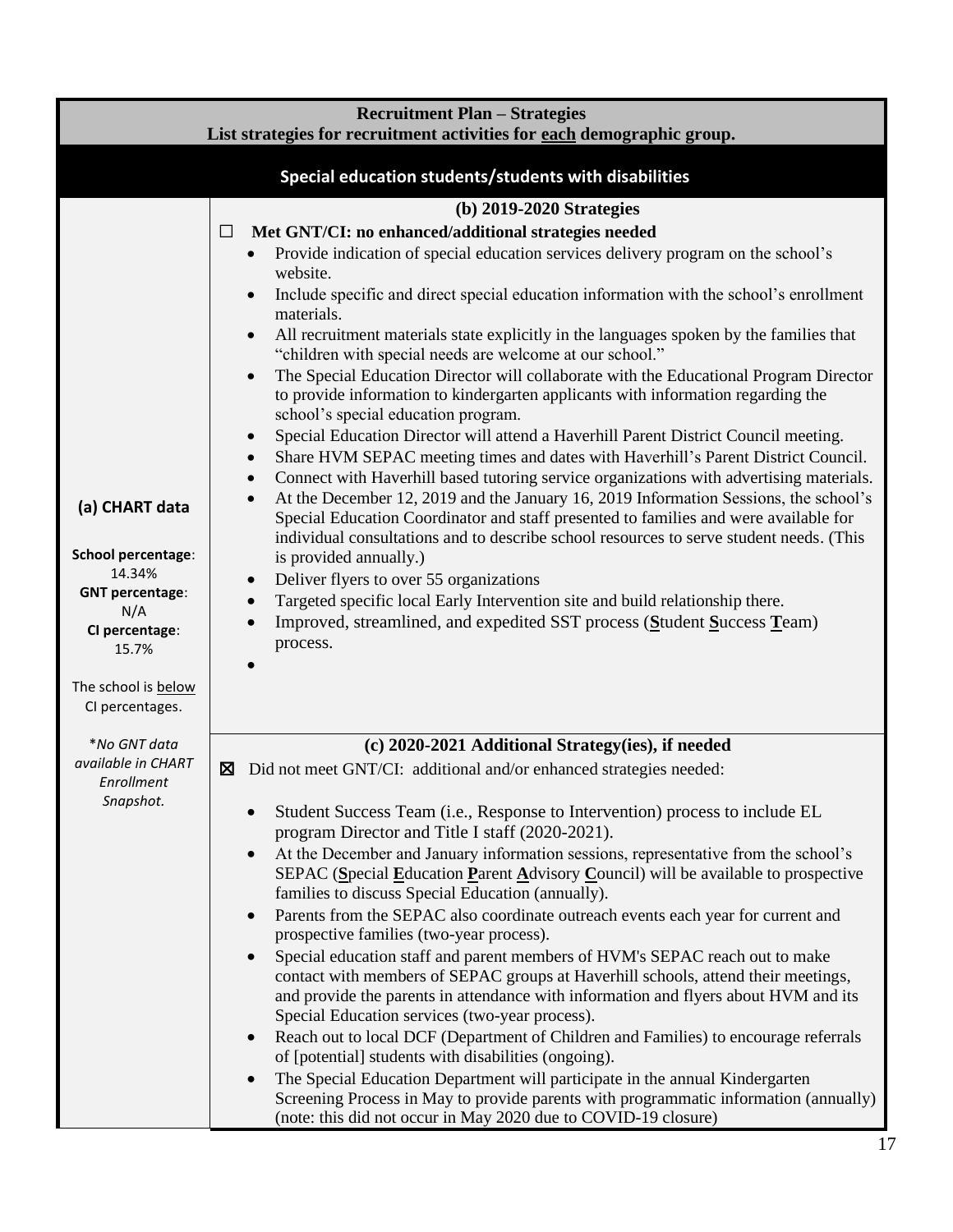|                                                                              | HVM Promotional materials direct prospective families to the school's website and<br>$\bullet$<br>SEPAC page for contact information and details about programs, events, and special<br>needs services (two-year process).                                                                                                                         |
|------------------------------------------------------------------------------|----------------------------------------------------------------------------------------------------------------------------------------------------------------------------------------------------------------------------------------------------------------------------------------------------------------------------------------------------|
|                                                                              | Limited English-proficient students/English learners                                                                                                                                                                                                                                                                                               |
|                                                                              | (b) 2019-2020 Strategies                                                                                                                                                                                                                                                                                                                           |
|                                                                              | X<br>Met GNT/CI: no enhanced/additional strategies needed                                                                                                                                                                                                                                                                                          |
|                                                                              | All flyers are in multiple languages that publicize the lottery, application process and<br>Montessori education information sessions. The flyers are distributed in November,<br>December, and January.                                                                                                                                           |
|                                                                              | Include a Spanish-speaking employee at each of the enrollment sessions as well as at<br>the front desk to field all incoming phone calls/questions.                                                                                                                                                                                                |
|                                                                              | Share with Siglo 21 and Rumbo (local Spanish newspapers) recruitment information<br>and other general information about the school two to three times prior to January<br>enrollment application process and subsequent deadline.                                                                                                                  |
| (a) CHART data                                                               | Share flyers with Hispanic churches, specifically the Trinity Episcopal Church, and<br>$\bullet$<br>others that may be identified.                                                                                                                                                                                                                 |
| School percentage:<br>7.8%                                                   | Have translation services available for all enrollment inquiries.<br>$\bullet$<br>Continue to translate all materials into Spanish including on social media.<br>$\bullet$<br>Hand delivered/send flyers to Destiny Spanish Market, High Street Market, YWCA,<br>$\bullet$                                                                         |
| <b>GNT percentage:</b><br>5.8%                                               | Jacqueline Grocery, Sam's Food Store, Cibao Market and Latina Market, City Hall, the<br>Haverhill Library, the three Market Basket locations, Head Start Program, Family and                                                                                                                                                                       |
| CI percentage: 7.2%                                                          | Community Connection, WICK/Community Action, Presidential Gardens, Haverhill                                                                                                                                                                                                                                                                       |
| The school is above<br><b>GNT</b> percentages<br>and above CI<br>percentages | Housing Authority, Pentucket Medical Pediatrics, Children's Health Care, Boys and<br>Girls Club of Haverhill, Girls, Inc., Child Development Family Services, Merrimack<br>Child Care, Noah's Arc Day Care, The YMCA, Hadley West, Goldman Family Center,<br>Haverhill Day Care Center, International Day Care, Chan's Taekwondo, Little Sprouts   |
|                                                                              | Day Care, Salvation Army, Emmaus House, Dr. Dental, Crowell's School, Golden Hill<br>School, GreenLeaf School, Bartlett School, Marigold Montessori, Zinnia Montessori,<br>Walnut Square School, Moody School, Bradford Elementary School, Pentucket Lake<br>School, Silver Hill School, Tilton School, and additional public locations throughout |
|                                                                              | the Greater Haverhill community.                                                                                                                                                                                                                                                                                                                   |
|                                                                              | (c) 2020-2021 Additional Strategy(ies), if needed                                                                                                                                                                                                                                                                                                  |
|                                                                              | Did not meet GNT/CI: additional and/or enhanced strategies below:<br>ப                                                                                                                                                                                                                                                                             |
|                                                                              | Include the time allotted for each strategy for data change (i.e. 2-3 years, 1 year) and/or if the                                                                                                                                                                                                                                                 |
|                                                                              | school collaborated with a local community organization on these strategies.                                                                                                                                                                                                                                                                       |
|                                                                              | Students eligible for free or reduced lunch (Low Income/Economically Disadvantaged)                                                                                                                                                                                                                                                                |
|                                                                              |                                                                                                                                                                                                                                                                                                                                                    |
| (a) CHART data                                                               | (b) 2019-2020 Strategies<br>Met GNT/CI: no enhanced/additional strategies needed<br>$\Box$                                                                                                                                                                                                                                                         |
| School percentage:<br>18.9%                                                  | Target marketing materials to less affluent neighborhoods by posting flyers in multiple<br>languages in public areas near them.                                                                                                                                                                                                                    |
| CI percentage: 40.8%                                                         | Provide flyers in multiple languages to community service agencies (Community<br>Action, Education Services, Salvation Army, and Emmaus House)                                                                                                                                                                                                     |
| The school is below<br>CI percentages                                        | Continue to supply information in multiple languages to low income housing projects<br>Publicize that HVM offers a breakfast program.                                                                                                                                                                                                              |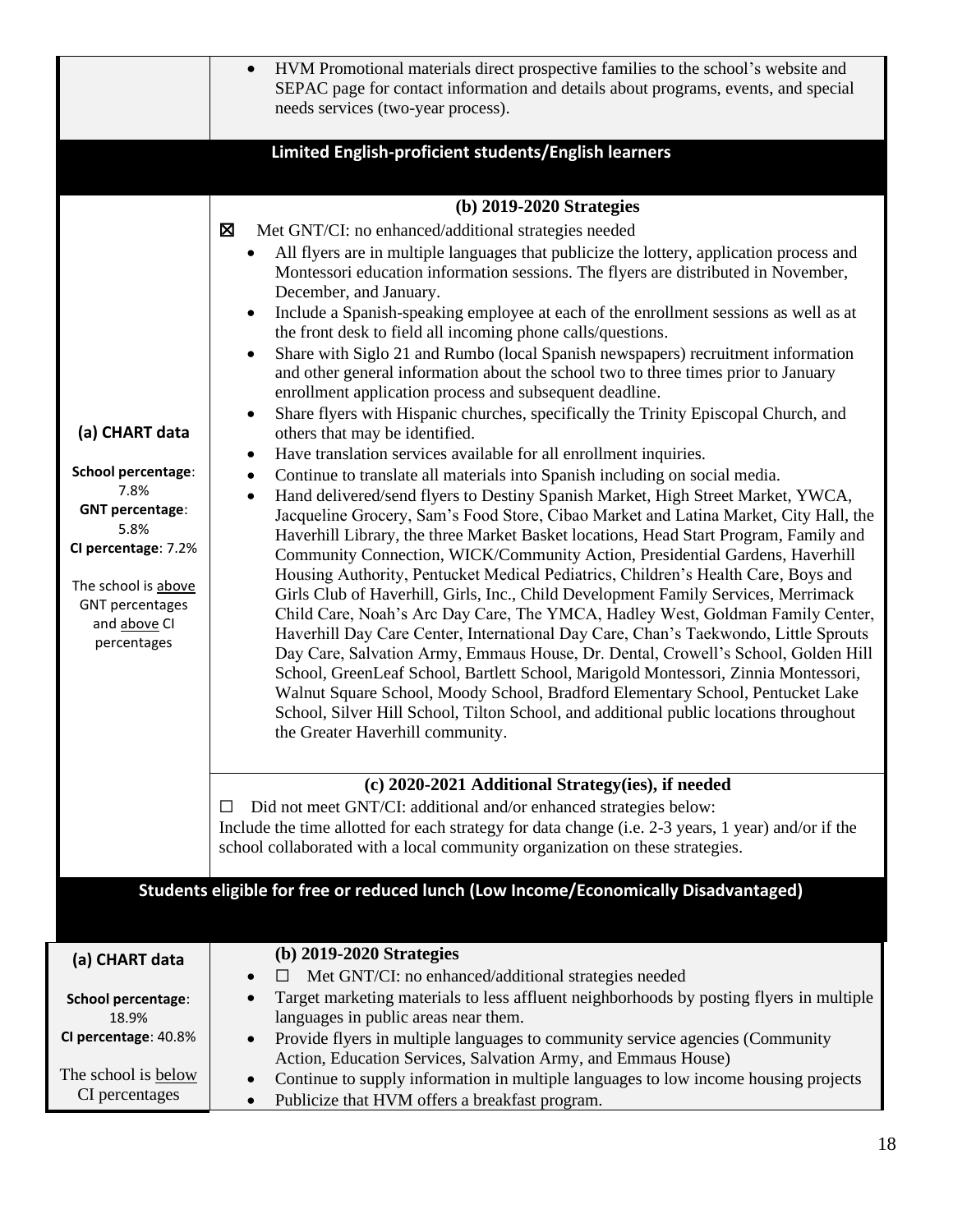|                                                  | Publicize that HVM has snacks available for any student.<br>$\bullet$<br>Publicize HVM's on-site before-school care and on-site after-school care program.<br>Market to community preschools and Head Start programs.<br>$\bullet$<br>Flyers handed out to over 55 local organizations                                                                                                                                                                                                                                                                                                                                                                                                                                                                                                                                                                                                                                                                                                                                                                                                                                                                                                                                                                                                                                                                      |
|--------------------------------------------------|-------------------------------------------------------------------------------------------------------------------------------------------------------------------------------------------------------------------------------------------------------------------------------------------------------------------------------------------------------------------------------------------------------------------------------------------------------------------------------------------------------------------------------------------------------------------------------------------------------------------------------------------------------------------------------------------------------------------------------------------------------------------------------------------------------------------------------------------------------------------------------------------------------------------------------------------------------------------------------------------------------------------------------------------------------------------------------------------------------------------------------------------------------------------------------------------------------------------------------------------------------------------------------------------------------------------------------------------------------------|
|                                                  | (c) 2020-2021 Additional Strategy(ies), if needed                                                                                                                                                                                                                                                                                                                                                                                                                                                                                                                                                                                                                                                                                                                                                                                                                                                                                                                                                                                                                                                                                                                                                                                                                                                                                                           |
|                                                  |                                                                                                                                                                                                                                                                                                                                                                                                                                                                                                                                                                                                                                                                                                                                                                                                                                                                                                                                                                                                                                                                                                                                                                                                                                                                                                                                                             |
|                                                  | Did not meet GNT/CI: additional and/or enhanced strategies below:<br>⊠<br>Post flyers in multiple languages at the Haverhill Boys and Girls Club, the Haverhill<br>YMCA, and Haverhill community athletic programs that tend to service lower income<br>families and their children.<br>Make contact with community resources used by low income families, including<br>SNAP and WIC/food stamp programs, food pantries, thrift shops, social service<br>agencies. Provide contact persons with flyers in multiple languages and information<br>regarding Montessori education information sessions, enrollment information sessions,<br>etc. Provide childcare at school-based information sessions.<br>Provide refreshments and child care at one or more on-site information sessions.<br>$\bullet$<br>Identify community programs similar to the Haverhill Boys and Girls Club, Haverhill<br>YMCA, and Haverhill community athletic programs. Using the school's new full-time<br>Director of Development, Grant Writing and Community Outreach, establish<br>relationships with these organizations and make information available to organization<br>leaders and post flyers.<br>Proactively provide promotional materials in multiple languages and Montessori<br>information session and enrollment announcements made at local Head Start site[s]. |
|                                                  |                                                                                                                                                                                                                                                                                                                                                                                                                                                                                                                                                                                                                                                                                                                                                                                                                                                                                                                                                                                                                                                                                                                                                                                                                                                                                                                                                             |
| Students who are<br>sub-proficient               | $(d)$ 2019-2020 Strategies<br>Flyers to local schools announcing HVM's enrollment information sessions and lottery<br>application process.<br>Have regular representation at the Haverhill Parent District Council Meetings.                                                                                                                                                                                                                                                                                                                                                                                                                                                                                                                                                                                                                                                                                                                                                                                                                                                                                                                                                                                                                                                                                                                                |
|                                                  | (e) 2019-2020 Strategies                                                                                                                                                                                                                                                                                                                                                                                                                                                                                                                                                                                                                                                                                                                                                                                                                                                                                                                                                                                                                                                                                                                                                                                                                                                                                                                                    |
| Students at risk of<br>dropping out of<br>school | Continue to provide Haverhill Public School guidance department with flyers<br>announcing HVM's enrollment information sessions and lottery application process.                                                                                                                                                                                                                                                                                                                                                                                                                                                                                                                                                                                                                                                                                                                                                                                                                                                                                                                                                                                                                                                                                                                                                                                            |
|                                                  | $(f)$ 2019-2020 Strategies                                                                                                                                                                                                                                                                                                                                                                                                                                                                                                                                                                                                                                                                                                                                                                                                                                                                                                                                                                                                                                                                                                                                                                                                                                                                                                                                  |
| Students who<br>have dropped out<br>of school    | Not Applicable                                                                                                                                                                                                                                                                                                                                                                                                                                                                                                                                                                                                                                                                                                                                                                                                                                                                                                                                                                                                                                                                                                                                                                                                                                                                                                                                              |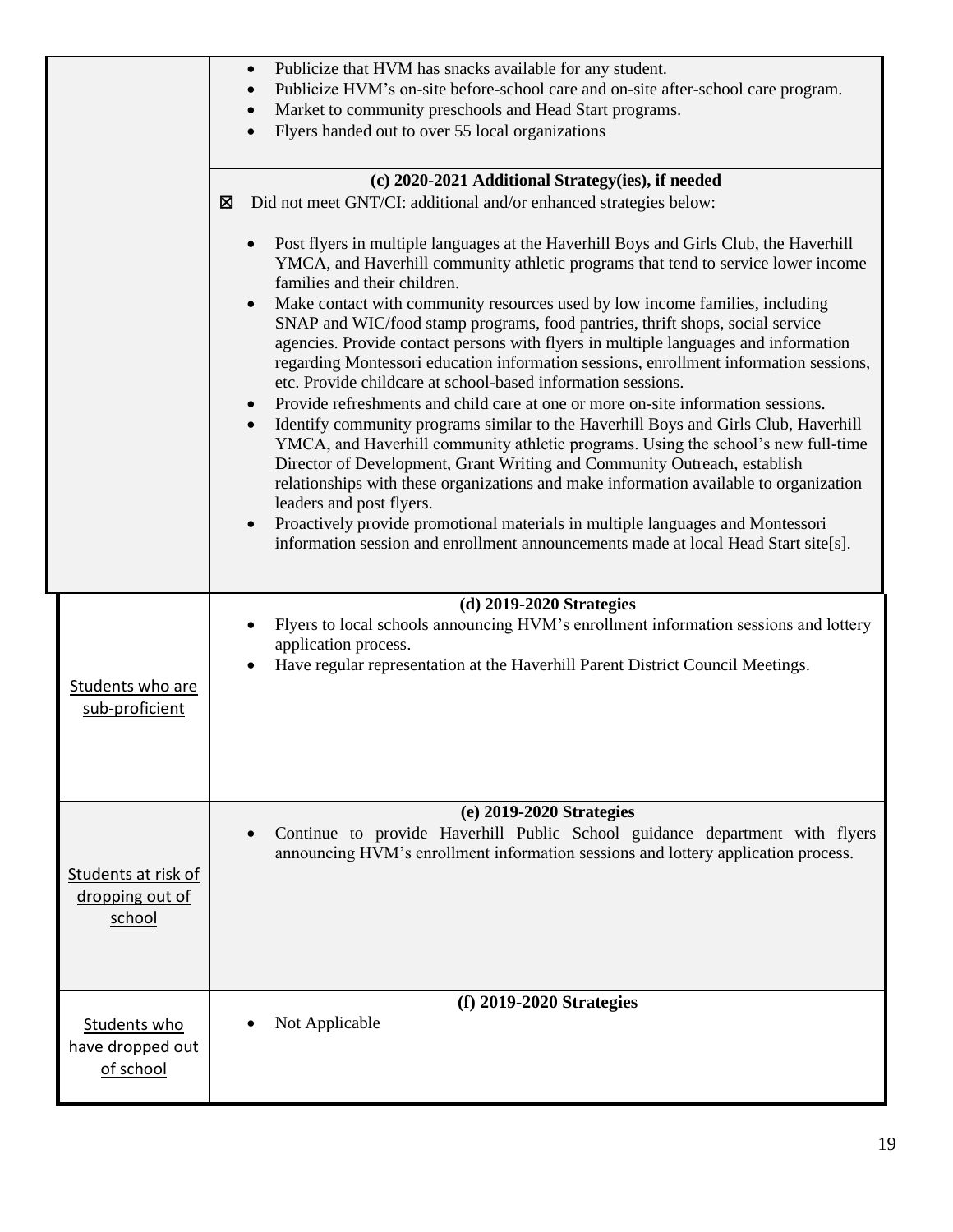### **(g) 2020-2021 Strategies**

**OPTIONAL**  Other subgroups of students who should be targeted to eliminate the achievement gap

Other groups to target include minority groups such as those designated in HVM's nondiscrimination policy (e.g., minority races and ethnic and religious groups, students of color, those with cognitive or physical disabilities, families/students who identify as LGBQT, etc.)

• Share enrollment information in multiple languages with related support groups at the local hospital Northeast ARC, Team Coordinating Agency, Northeast Behavioral Health, New England Rehab and outside therapists.

# **Retention Plan** 2020-2021

**Please provide a brief narrative report on the successes and challenges of implementing last year's retention strategies from the 2019-2020 Retention Plan.** 

#### **2019-2020 Implementation Summary:**

Hill View Montessori has enjoyed a very positive retention program with attrition primarily related to relocation of our families. During the summer of 2019, HVM had seven families move out of state and one family move to another district. Aside from those withdrawals, HVM experienced the withdrawal from the school of only one student during the entire 2019-2020 school year. (The withdrawal was a Kindergarten student in September 2019, two weeks into the new school year.) Students joyfully hop out of cars and off the buses every morning with smiles and eagerness to get to their classrooms. Parents report that students complain when the school is closed for snow days. Parents send their children to HVM for a public Montessori education. A typical comment expressed by HVM parents during the COVID-19 closure: *"My child misses [their] teacher so much and wants to know when [they] can start school again!"*

We will continue to use the strategies that have shown to be successful during the 2018-2019 and 2019-2020 school years along with some tweaks and adjustments to improve our successful delivery of a public Montessori education for the 2020-2021 school year:

- Incredible relationship-building and teacher-support being facilitated by HVM's Dean of Student; the Dean of Students is dedicated to connecting with parents and families as well as working directly on classroom management with lead teachers, classroom assistants, Title I teachers, and subject specialists.
- Dean of Students also established positive relationships with students and implemented highly proactive positive communication with parents.
- HVM's three full-time Special Education Co-Coordinators/Teachers continued the Special Education service delivery – both before COVID-19 and after the COVID-19 closure -- and Special Education compliance oversight and held weekly department meetings with the Executive Director to address the needs of this population.
- The school's Executive Director facilitated two dynamic and engaging Montessori education informational meetings for prospective parents.
- 83% of all Lead Teachers, Special Education teachers, Title I Teachers, and EL Teachers are identified as SEI endorsed/certified.
- HVM's Executive Director, Dean of Students, School Social Worker, and graduate-level Social Work Intern worked with families to provide additional services through local agencies as needed for a variety of circumstances, (lack of food, emotional issues, social issues, and transitional issues.)
- We continue to assess and refine the public Montessori program to meet the student where he/she/they cognitively, socially-emotionally, physically, and psychologically resides.
- HVM has a full-time Guidance Counselor on staff to work with teachers and students on classroom management strategies utilizing the Montessori Grace and Courtesy curriculum.
- The National Center for Montessori in the Public Sector provided a year-long consultation for HVM's Middle School Team as the school worked towards transitioning its  $7<sup>th</sup>$  and  $8<sup>th</sup>$  grade program to a Project-Based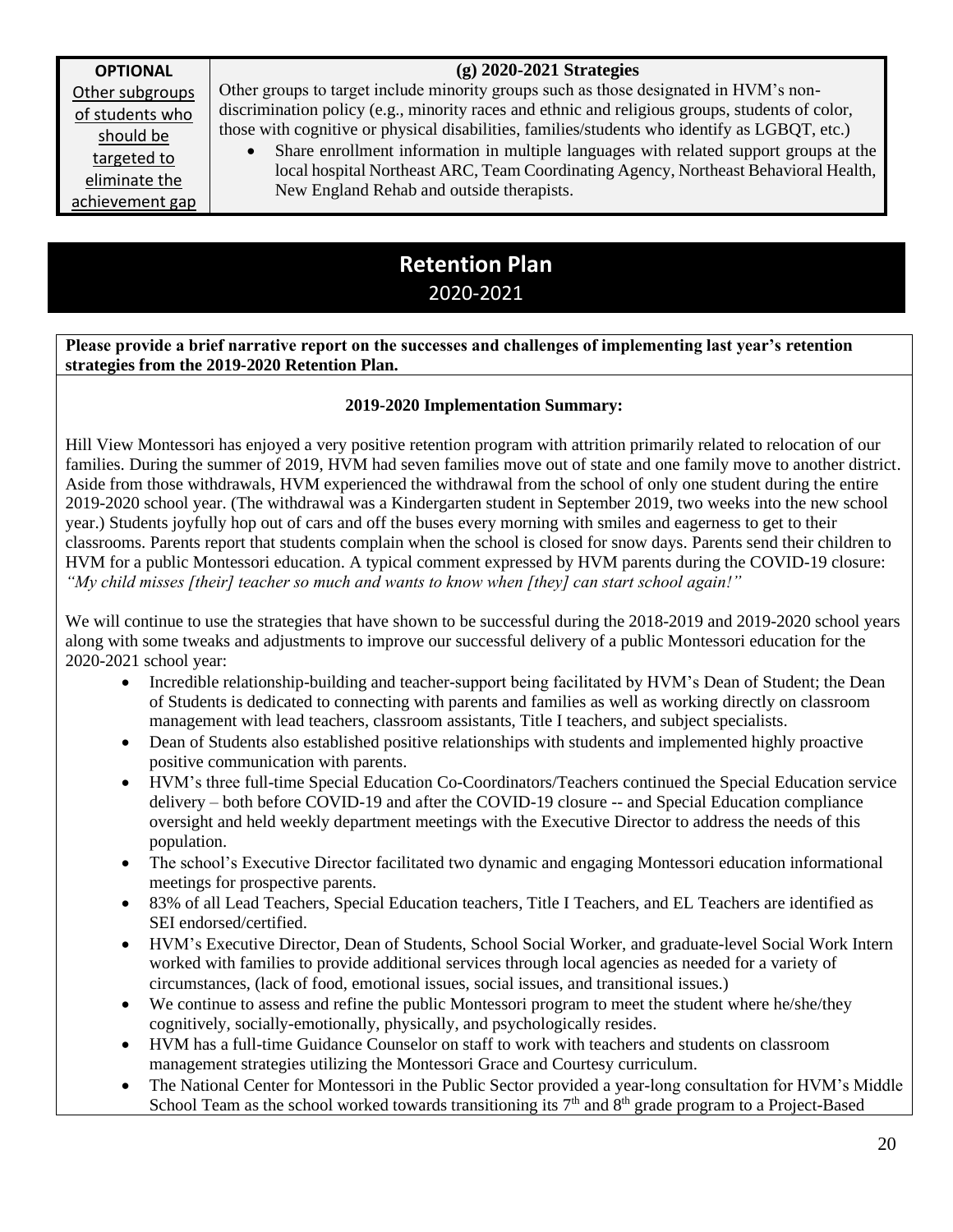Learning Model.

- Professional Development addressed the Montessori lessons enhancing the continuity of instruction across the four levels (K, Lower Elementary, Upper Elementary and Middle School). A special focus was on Trauma-Informed Practices in the Classroom, improved skills in the area of Reading Assessment administration and benchmarking, and competency and confidence in teaching Mathematics. The Middle School continued to use an Advisory/Community Meeting curriculum for the 2019-2020 school year.
- HVM continued the Before School programs, providing breakfast and snacks for any student.
- HVM's Fitness Teacher and School Social Worker continued facilitating two student leadership groups within Upper Elementary and Middle School.
- Early morning fitness groups for Lower Elementary students were continued to help them settle in to their work period with clear minds and relaxed bodies.
- HVM hired a full-time Montessori Pedagogical Director for the 2019-2020 school year; the MPD position was dedicated strictly to supporting lead teachers, classroom assistants, Title I teachers, and subject specialists in the facilitation of the Montessori pedagogy and the delivery of the Montessori curriculum.
- HVM hired a full-time Director of Development, Grant Writing, and Community Outreach hired for 2019- 2020 school year to enhance school identity, school's presence in the community, and school's outreach to underserved areas of the Haverhill community.

| <b>Overall Student Retention Goal</b>              |     |  |
|----------------------------------------------------|-----|--|
| Annual goal for student retention<br>(percentage): | 97% |  |

| <b>Retention Plan -Strategies</b><br>List strategies for retention activities for each demographic group. |                                                                                                                                                                                                                                                                         |  |  |  |
|-----------------------------------------------------------------------------------------------------------|-------------------------------------------------------------------------------------------------------------------------------------------------------------------------------------------------------------------------------------------------------------------------|--|--|--|
|                                                                                                           | Special education students/students with disabilities                                                                                                                                                                                                                   |  |  |  |
|                                                                                                           | (b) 2019-2020 Strategies                                                                                                                                                                                                                                                |  |  |  |
|                                                                                                           | 区<br>Below third quartile: no enhanced/additional strategies needed                                                                                                                                                                                                     |  |  |  |
|                                                                                                           | Continue to strengthen the Special Education program through ongoing professional<br>development in both Montessori pedagogical strategies and best practice for student-<br>identified needs.                                                                          |  |  |  |
| (a) CHART data                                                                                            | Improve early intervention/early identification process through Student Success Team<br>process.                                                                                                                                                                        |  |  |  |
|                                                                                                           | Collect exit data from departing families.<br>$\bullet$                                                                                                                                                                                                                 |  |  |  |
| School percentage: 2.2%                                                                                   | Collect data from parent survey and share with Special Education Department.<br>Communicate parent meetings through personal invitations.                                                                                                                               |  |  |  |
| Third Quartile: 16.7%                                                                                     | Integrate software use into programs on newly purchased iPads and/or                                                                                                                                                                                                    |  |  |  |
| The school is below third<br>quartile percentages.                                                        | Chromebooks.                                                                                                                                                                                                                                                            |  |  |  |
|                                                                                                           | (c) 2020-2021 Additional Strategy(ies), if needed                                                                                                                                                                                                                       |  |  |  |
|                                                                                                           | Above third quartile: additional and/or enhanced strategies described below: Include the<br>П<br>time allotted for each strategy for data change (i.e. 2-3 years, 1 year) and/or if the school<br>collaborated with a local community organization on these strategies. |  |  |  |
|                                                                                                           |                                                                                                                                                                                                                                                                         |  |  |  |
|                                                                                                           | Limited English-proficient students/English learners                                                                                                                                                                                                                    |  |  |  |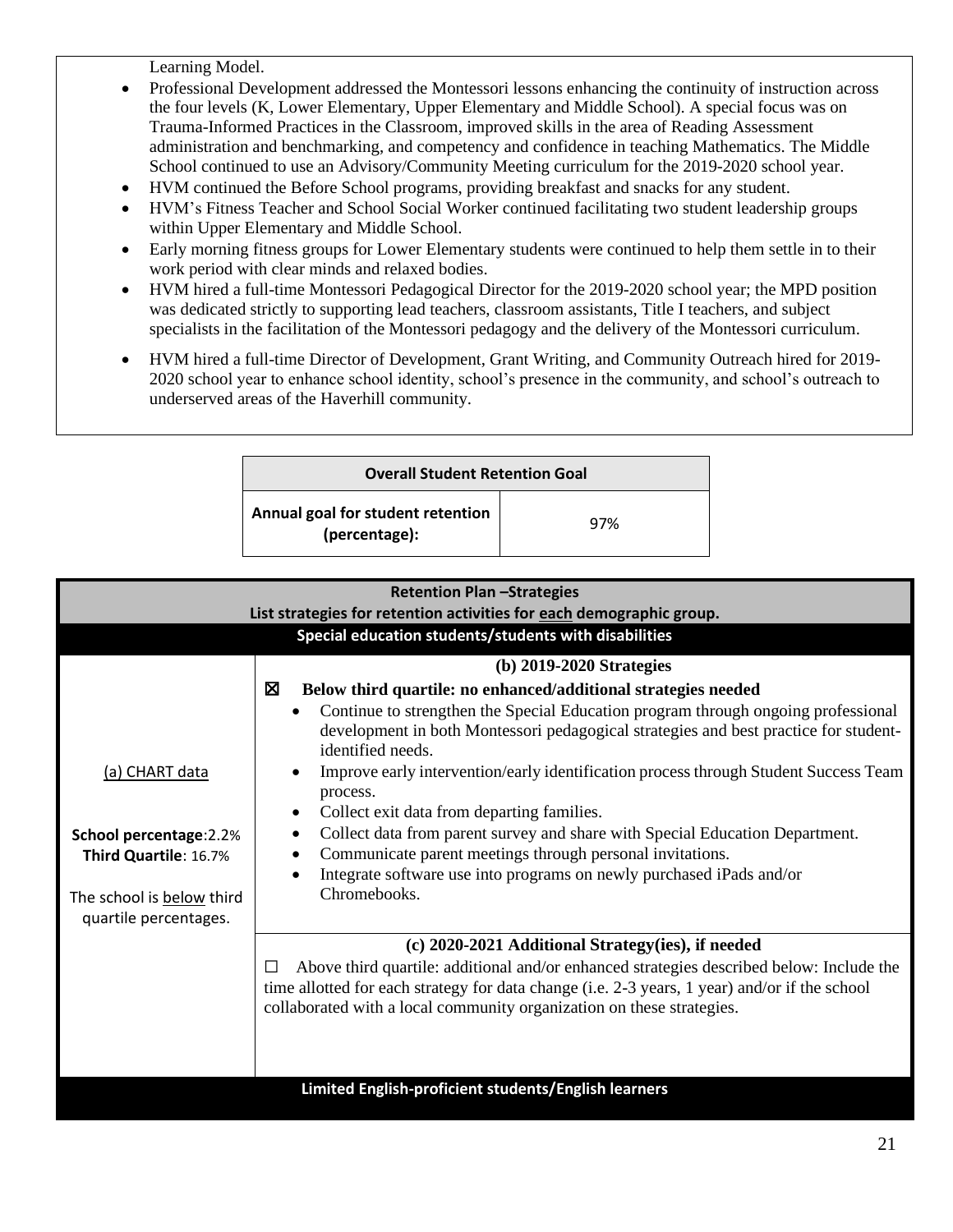| Limited English-proficient students                                                             |                                                                                                                                                                                                                                                                                                                                                                                                                                                                                                                                                                           |  |  |
|-------------------------------------------------------------------------------------------------|---------------------------------------------------------------------------------------------------------------------------------------------------------------------------------------------------------------------------------------------------------------------------------------------------------------------------------------------------------------------------------------------------------------------------------------------------------------------------------------------------------------------------------------------------------------------------|--|--|
| (a) CHART data<br>School percentage: 6.5%<br>Third Quartile: 41.3%                              | (b) 2019-2020 Strategies<br>Below third quartile: no enhanced/additional strategies needed<br>⊠<br>Provide students with ELL certified teachers (22 teachers/staff members are<br>Sheltered English Immersion certified).<br>Provide interpreters at Parent-Teacher conferences.<br>$\bullet$<br>Translate parent information documents and provide Google translate links on all<br>documents.<br>Host one multi-cultural event each year.<br>Offer summer session where applicable.<br>$\bullet$                                                                        |  |  |
| The school is below third<br>quartile percentages.                                              | (c) 2020-2021 Additional Strategy(ies), if needed<br>Above third quartile: additional and/or enhanced strategies described below. Include the<br>time allotted for each strategy for data change (i.e. 2-3 years, 1 year) and/or if the school<br>collaborated with a local community organization on these strategies.<br>No ELs were enrolled during the 2019-2020 school year. No retention strategies needed.                                                                                                                                                         |  |  |
|                                                                                                 | Students eligible for free or reduced lunch (low income/economically disadvantaged)                                                                                                                                                                                                                                                                                                                                                                                                                                                                                       |  |  |
| (a) CHART data<br>School percentage: 6.4%<br>Third Quartile: 21.6%<br>The school is below third | (b) 2019-2020 Strategies<br>Below median and third quartile: no enhanced/additional strategies needed<br>⊠<br>Support families with identified needs utilizing our School Social Worker, Social<br>Work Intern (master's level), Guidance Counselor, Dean of Students, Student<br>Success Team, and Community Services.<br>Negotiate with Food Service company to offer appealing lunches and breakfasts<br>$\bullet$<br>Unused fruit and a wide variety of snacks are available to any student during the<br>$\bullet$<br>day.<br>Continue to provide breakfast program. |  |  |
| quartile percentages.                                                                           | (c) 2020-2021 Additional Strategy(ies), if needed<br>Above third quartile: additional and/or enhanced strategies described below. Include the<br>□<br>time allotted for each strategy for data change (i.e. 2-3 years, 1 year) and/or if the school<br>collaborated with a local community organization on these strategies.                                                                                                                                                                                                                                              |  |  |
| Students who are sub-<br>proficient                                                             | (d) 2019-2020 Strategies<br>Provide a summer session for children in need of sustaining activities.<br>$\bullet$<br>Continually assess/benchmark reading and math proficiency.<br>Improve early intervention identification process through proactive Student Success<br>Team process.<br>Monitor Title 1 Reading and Math services throughout the year.<br>$\bullet$                                                                                                                                                                                                     |  |  |
| Students at risk of<br>dropping out of school                                                   | (e) 2019-2020 Strategies<br>Provide support from Dean of Students, School Social Worker, Social Work Intern<br>(master's level), Guidance Counselor, Student Success Team, and outside counselors<br>to student and parents.                                                                                                                                                                                                                                                                                                                                              |  |  |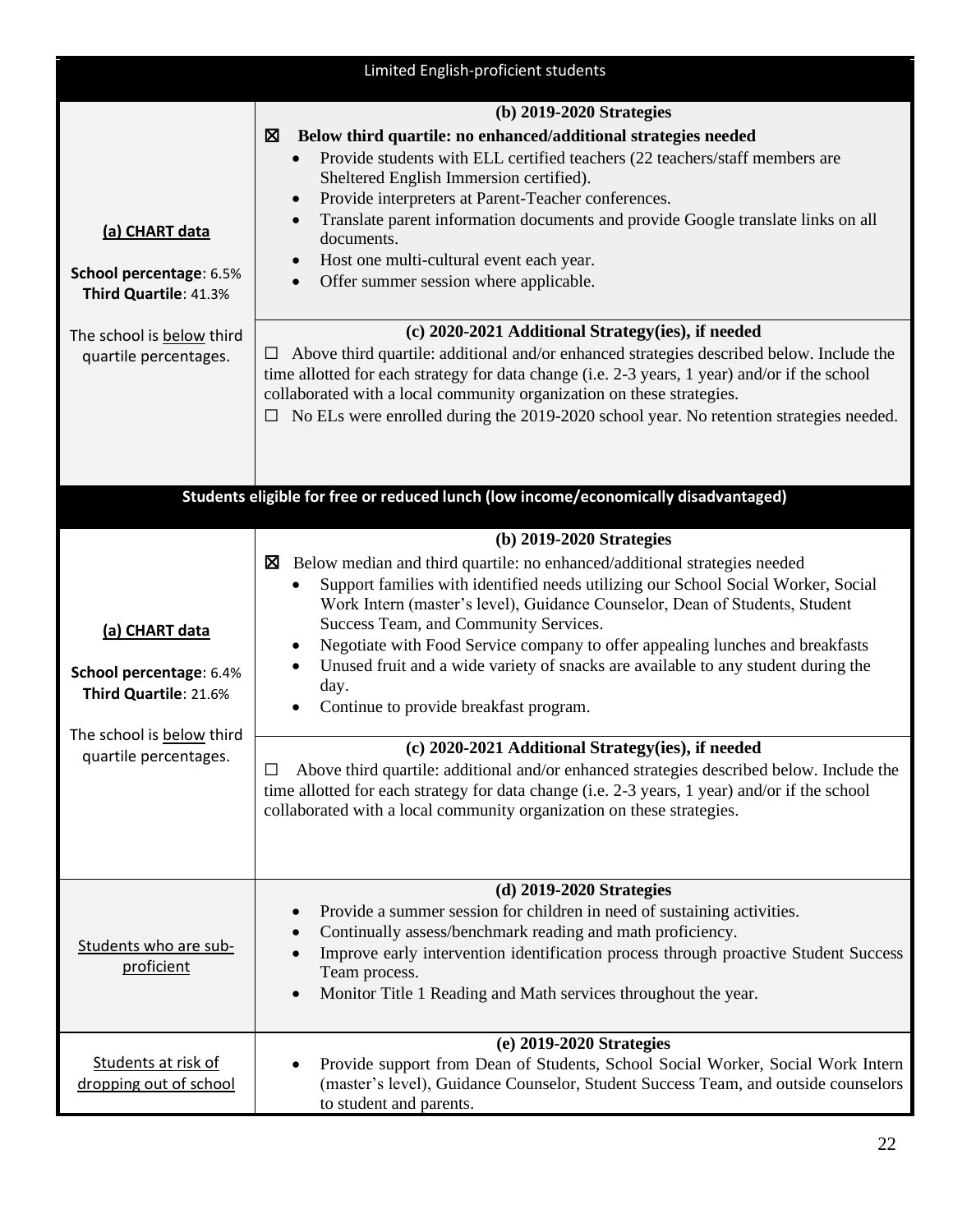<span id="page-22-0"></span>

|                                            | • HVM does not have drop outs.                            |
|--------------------------------------------|-----------------------------------------------------------|
| Students who have<br>dropped out of school | $(f)$ 2019-2020 Strategies<br>Not Applicable<br>$\bullet$ |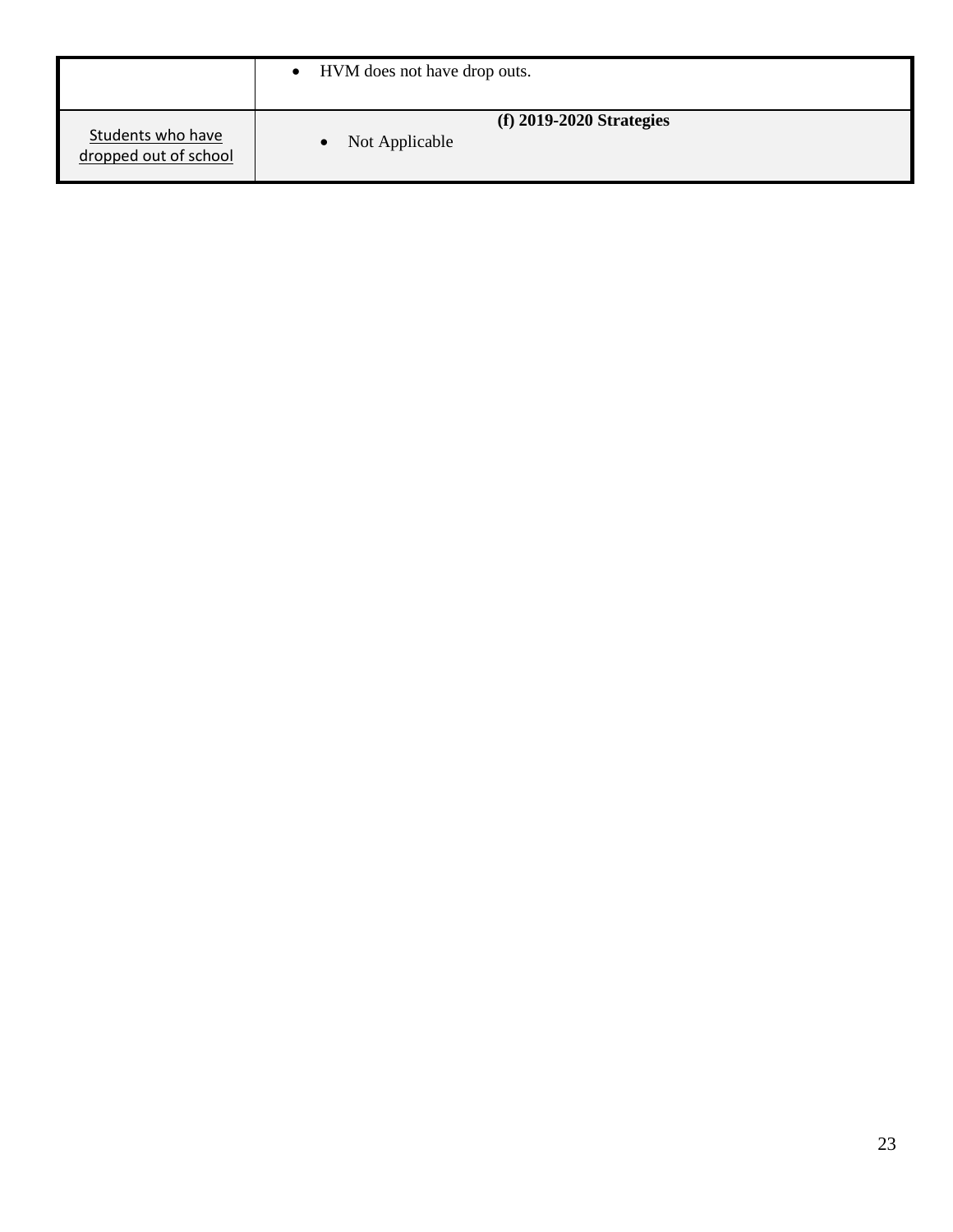# *APPENDIX C - SCHOOL AND STUDENT DATA*

## **Hill View Montessori Charter Public School district profile link:**

**<http://profiles.doe.mass.edu/profiles/student.aspx?orgcode=04550050&orgtypecode=6&>**

| STUDENT DEMOGRAPHIC AND SUBGROUP INFORMATION |                 |                             |  |
|----------------------------------------------|-----------------|-----------------------------|--|
| Race/Ethnicity                               | $#$ of students | % of entire student<br>body |  |
| African-American                             | 18              | 5.9%                        |  |
| Asian                                        |                 | .3%                         |  |
| Hispanic                                     | 77              | 25.1%                       |  |
| Native American                              | 0               | $0.0\%$                     |  |
| White                                        | 202             | 66.1%                       |  |
| Native Hawaiian, Pacific Islander            |                 | $0.0\%$                     |  |
| Multi-race, non-Hispanic                     | 8               | 2.6%                        |  |
| Special education                            | 44              | 14.3%                       |  |
| Limited English proficient                   | 24              | 7.8%                        |  |
| <b>Economically Disadvantaged</b>            | 58              | 18.9%                       |  |

| <b>ADMINISTRATIVE ROSTER FOR THE 2019-2020 SCHOOL YEAR</b> |                                      |                   |                                                          |
|------------------------------------------------------------|--------------------------------------|-------------------|----------------------------------------------------------|
| Name, Title                                                | <b>Brief Job Description</b>         | <b>Start date</b> | <b>End date</b><br>(if no longer employed at the school) |
| Phil Arnold, Executive Director                            | <b>Executive Director</b>            | 07/2018           |                                                          |
| Cheryl McMahon, Montessori<br>Pedagogical Director         | Educational<br>Program Director      | 07/2019           |                                                          |
| Jason Smith, Dean of Students                              | Dean of Students                     | 01/2019           |                                                          |
| Jorge Gonzalez, Facilities Director                        | <b>Facilities Director</b>           | 07/2019           |                                                          |
| Niamh Dolan, Special Education<br>Director                 | <b>Special Education</b><br>Director | 07/2019           |                                                          |

| <b>TEACHERS AND STAFF ATTRITION FOR THE 2019-2020 SCHOOL YEAR</b> |                                                              |                                                |                                             |                                          |
|-------------------------------------------------------------------|--------------------------------------------------------------|------------------------------------------------|---------------------------------------------|------------------------------------------|
|                                                                   | Number as of the last<br>day of the 2019-2020<br>school year | Departures during the<br>2019-2020 school year | Departures at the end<br>of the school year | <b>Reason(s) for Departure</b>           |
| <b>Teachers</b>                                                   |                                                              |                                                |                                             | 1 terminated                             |
| Other Staff                                                       | 28                                                           |                                                |                                             | 4 non-renewals of<br>employment contract |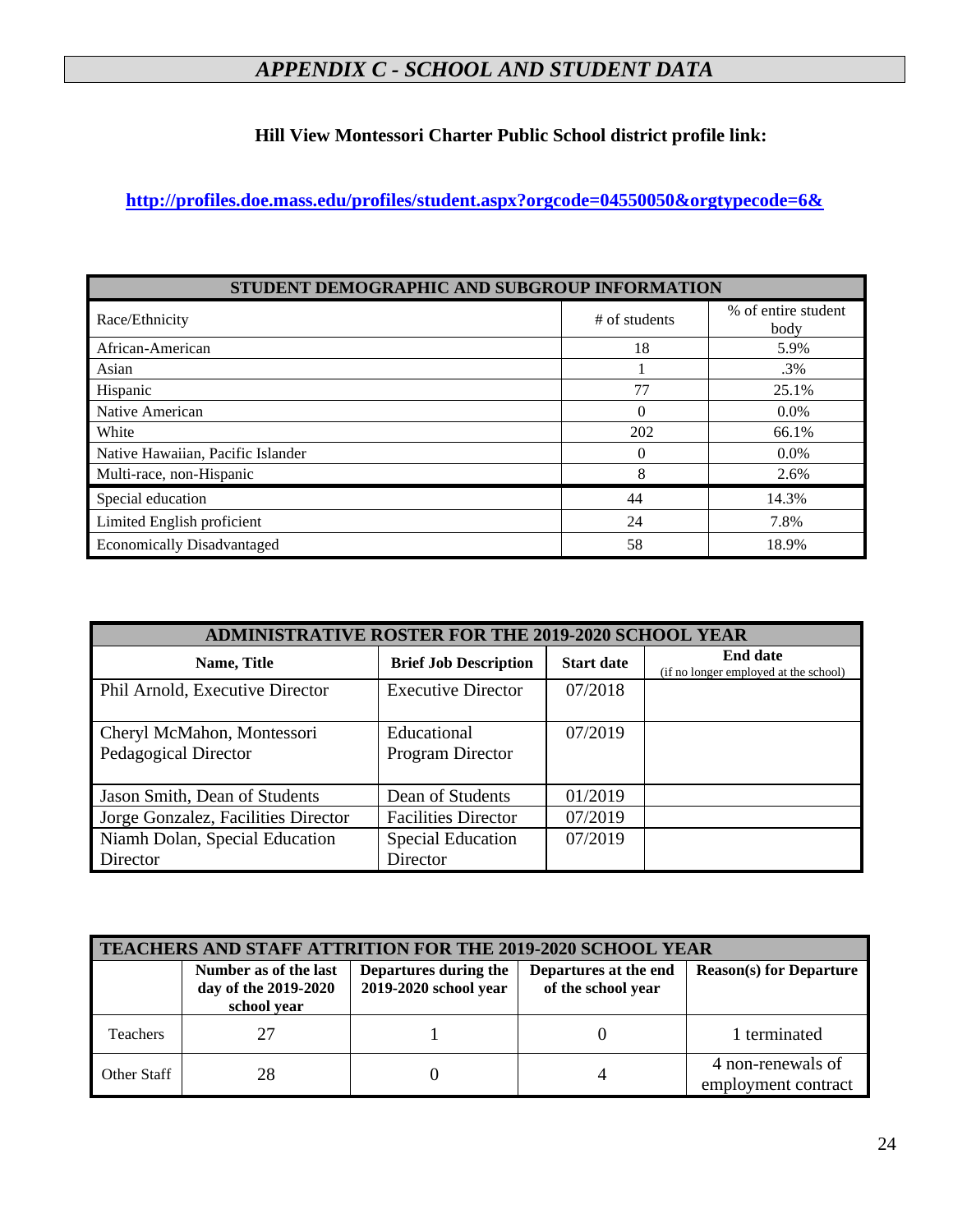| <b>BOARD MEMBERS FOR THE 2019-2020 SCHOOL YEAR</b> |                                        |                                    |                           |                                                                                                        |
|----------------------------------------------------|----------------------------------------|------------------------------------|---------------------------|--------------------------------------------------------------------------------------------------------|
| <b>Name</b>                                        | <b>Position on the</b><br><b>Board</b> | <b>Committee</b><br>affiliation(s) | Number of terms<br>served | Length of each term (including date<br>of election and expiration)                                     |
| Stephanie Tanguay                                  | Chair                                  | Executive<br>Committee             | $\overline{2}$            | Elected June 2015; Term ends June<br>2021                                                              |
| Ryan Turner                                        | Vice-Chair                             | Executive<br>Committee             | 1                         | Elected February 2019; Term ends<br>June 2022                                                          |
| Sandi Keys                                         | Secretary                              | Accountability<br>Committee        | 1                         | Elected June 2017; Term ends June<br>2020 (Note: Ms. Keys opted to remain<br>on Board until June 2021) |
| Jonnie Lyn Evans                                   | Trustee                                |                                    | 1                         | Elected October 2018; Term ends June<br>2021                                                           |
| Zyon Bessette                                      | Trustee                                |                                    | 1                         | Elected October 2019; Term ends June<br>2022                                                           |
| Lisa Phillips                                      | Treasurer                              | Finance<br>Committee               | $\overline{2}$            | Elected March 2014; Term ended June<br>2020                                                            |
| Nicholas Hirth                                     | Trustee                                | Finance<br>Committee               | $\overline{2}$            | Elected June 2014; Term ended June<br>2020                                                             |
| <b>Stewart Lytle</b>                               | Trustee                                | Development<br>Committee           | $\mathfrak{D}$            | Elected July 2015; Term ends June<br>2021 - RESIGNED, March 2020                                       |
| Mike Petersen                                      | <b>Trustee</b>                         | Accountability<br>Committee        | 1                         | Elected November 2018; Term ends<br>June 2021 - RESIGNED, JUNE 2020                                    |
| Phil Arnold                                        | Ex-Officio                             | A11                                | 1                         | Serving since July 2018                                                                                |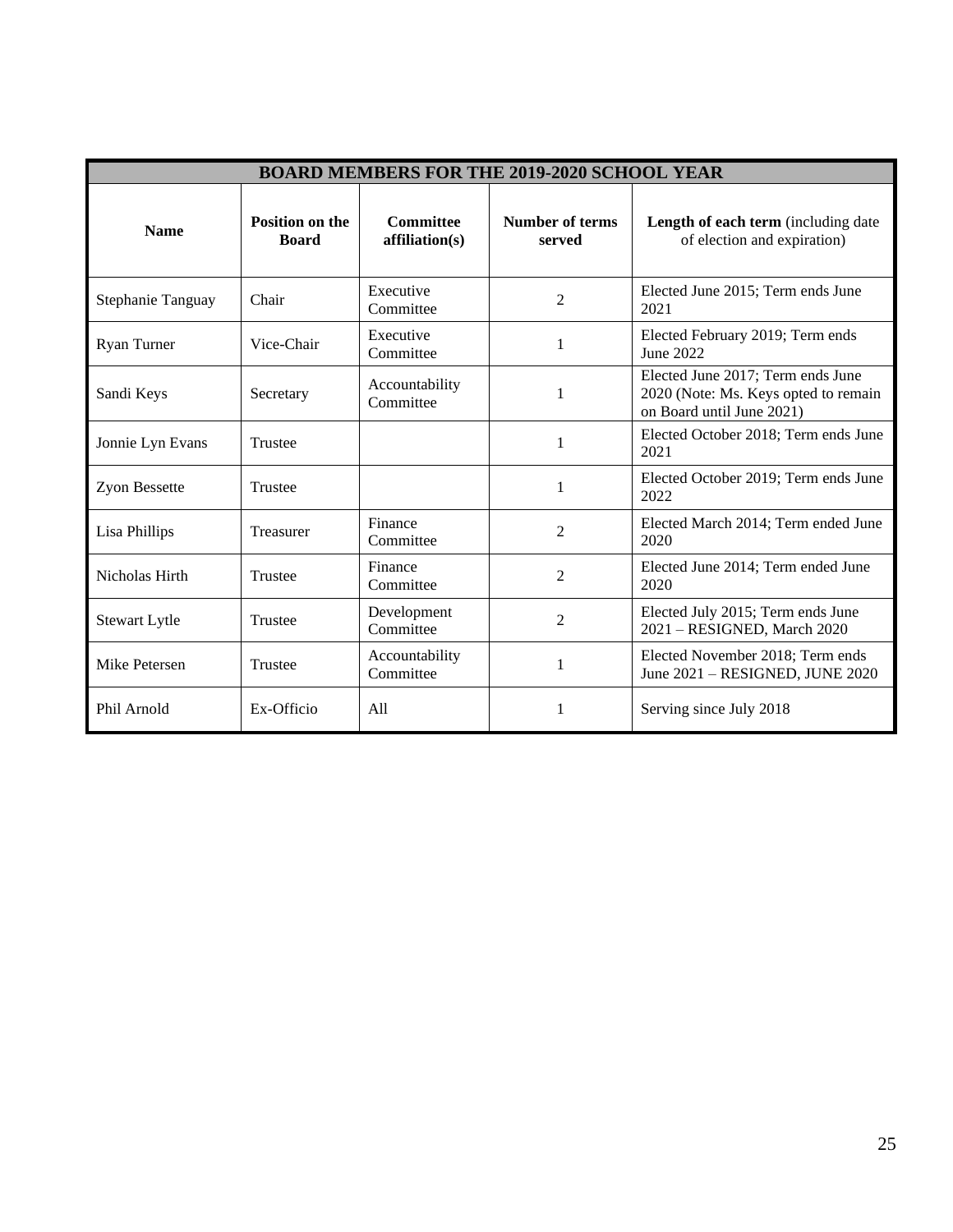# <span id="page-25-0"></span>*APPENDIX D - ADDITIONAL REQUIRED INFORMATION*

## **Key Leadership Changes**

| <b>Position</b>                      | <b>Name</b>           | <b>No Change/New/Open Position</b> |
|--------------------------------------|-----------------------|------------------------------------|
| Board of Trustees Chairperson        | Stephanie Tanguay     | No Change                          |
| <b>Charter School Leader</b>         | Phil Arnold           | No Change                          |
| Montessori Pedagogical<br>Director   | Cheryl McMahon        | New Educational Program Director   |
| Dean of Students                     | Jason Smith           | No Change                          |
| <b>Special Education Director</b>    | Niamh Dolan           | New Special Education Director     |
| <b>MCAS Test Coordinator</b>         | Phil Arnold           | No Change                          |
| <b>SIMS</b> Coordinator/Contact      | Tai Polanco           | New Data Input Specialist          |
| English Language Learner<br>Director | Phil Arnold           | No Change                          |
| <b>School Business Official</b>      | <b>Central Source</b> | No Change                          |
| <b>IT Coordinator</b>                | <b>HIQ</b>            | Outsourced to IT company (HIQ)     |

## **Facilities**

| Location                       | <b>Dates of Occupancy</b> |
|--------------------------------|---------------------------|
| 75 Foundation Avenue           | $2010$ - Present          |
| Haverhill, Massachusetts 01835 |                           |

### **Enrollment**

| <b>Action</b>                       | $2020-2021$ School Year Date(s) |
|-------------------------------------|---------------------------------|
| <b>Student Application Deadline</b> | January 25, 2021                |
| Lottery                             | February 4, 2021                |

## **Complaints**

There were zero formal complaints submitted to or received by the Charter School during the 2019-2020 school year.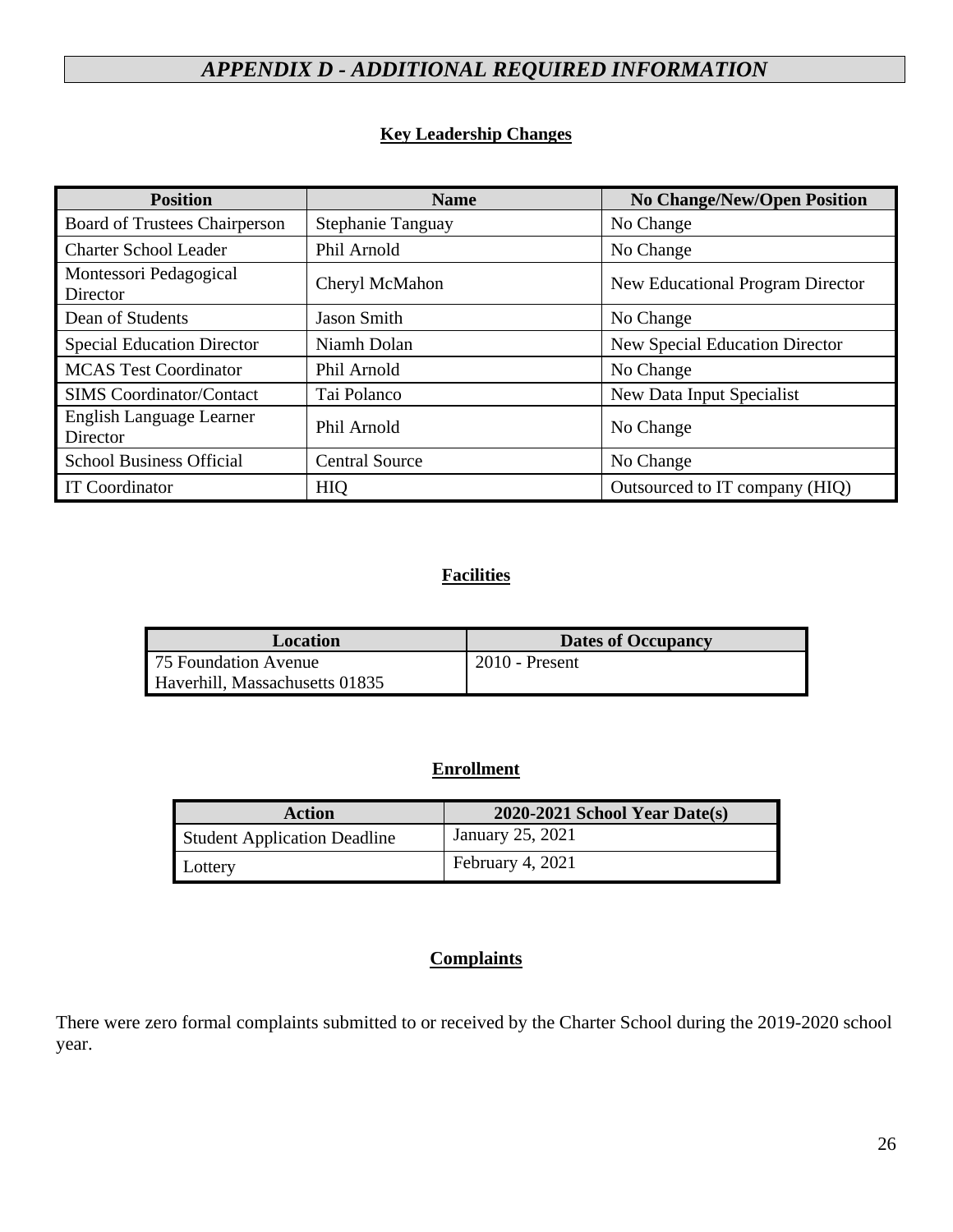# **APPENDIX E – BOARD OF TRUSTEES MEETING SCHEDULE FOR 2020-2021**

- o **Thursday, August 20, 2020, at 6:30 p.m.** Meeting to be held in the conference room at the school location (75 Foundation Avenue, Haverhill, MA 01835)
- o **Thursday, September 17, 2020, at 6:30 p.m.** Meeting to be held in the conference room at the school location (75 Foundation Avenue, Haverhill, MA 01835)
- o **Thursday, October 15, 2020, at 6:30 p.m.** Meeting to be held in the conference room at the school location (75 Foundation Avenue, Haverhill, MA 01835)
- o **Thursday, November 19, 2020, at 6:30 p.m.** Meeting to be held in the conference room at the school location (75 Foundation Avenue, Haverhill, MA 01835)
- o **Thursday, December 17, 2020, at 6:30 p.m.** Meeting to be held in the conference room at the school location (75 Foundation Avenue, Haverhill, MA 01835)
- o **Thursday, January 21, 2021, at 6:30 p.m.** Meeting to be held in the conference room at the school location (75 Foundation Avenue, Haverhill, MA 01835)
- o **Thursday, February 11, 2021, at 6:30 p.m.** Meeting to be held in the conference room at the school location (75 Foundation Avenue, Haverhill, MA 01835)
- o **Thursday, March 18 2021, at 6:30 p.m.** Meeting to be held in the conference room at the school location (75 Foundation Avenue, Haverhill, MA 01835)
- o **Thursday, April 15, 2021, at 6:30 p.m.** Meeting to be held in the conference room at the school location (75 Foundation Avenue, Haverhill, MA 01835)
- o **Thursday, May 20, 2021, at 6:30 p.m.** Meeting to be held in the conference room at the school location (75 Foundation Avenue, Haverhill, MA 01835)
- o **Thursday, June 17, 2021, at 6:30 p.m.** Meeting to be held in the conference room at the school location (75 Foundation Avenue, Haverhill, MA 01835)

| <b>BOARD OF TRUSTEES COMMITTEE MEETING SCHEDULE FOR 2020-2021</b> |                                                                 |                      |  |
|-------------------------------------------------------------------|-----------------------------------------------------------------|----------------------|--|
| <b>Name of Committee</b>                                          | Date/Time                                                       | Location             |  |
| Committee on Trustees                                             | 2 <sup>nd</sup> Thursday of each month at 10:00<br>am           | <b>Zoom Meetings</b> |  |
| Accountability                                                    | 2 <sup>nd</sup> Wednesday of each month at<br>$4:00 \text{ pm}$ | <b>Zoom Meetings</b> |  |
| Development                                                       | 2 <sup>nd</sup> Tuesday of each month at 4:30<br>pm             | <b>Zoom Meetings</b> |  |
| Finance                                                           | 3rd Monday of each month at 6:00<br>pm                          | GoToMeetings         |  |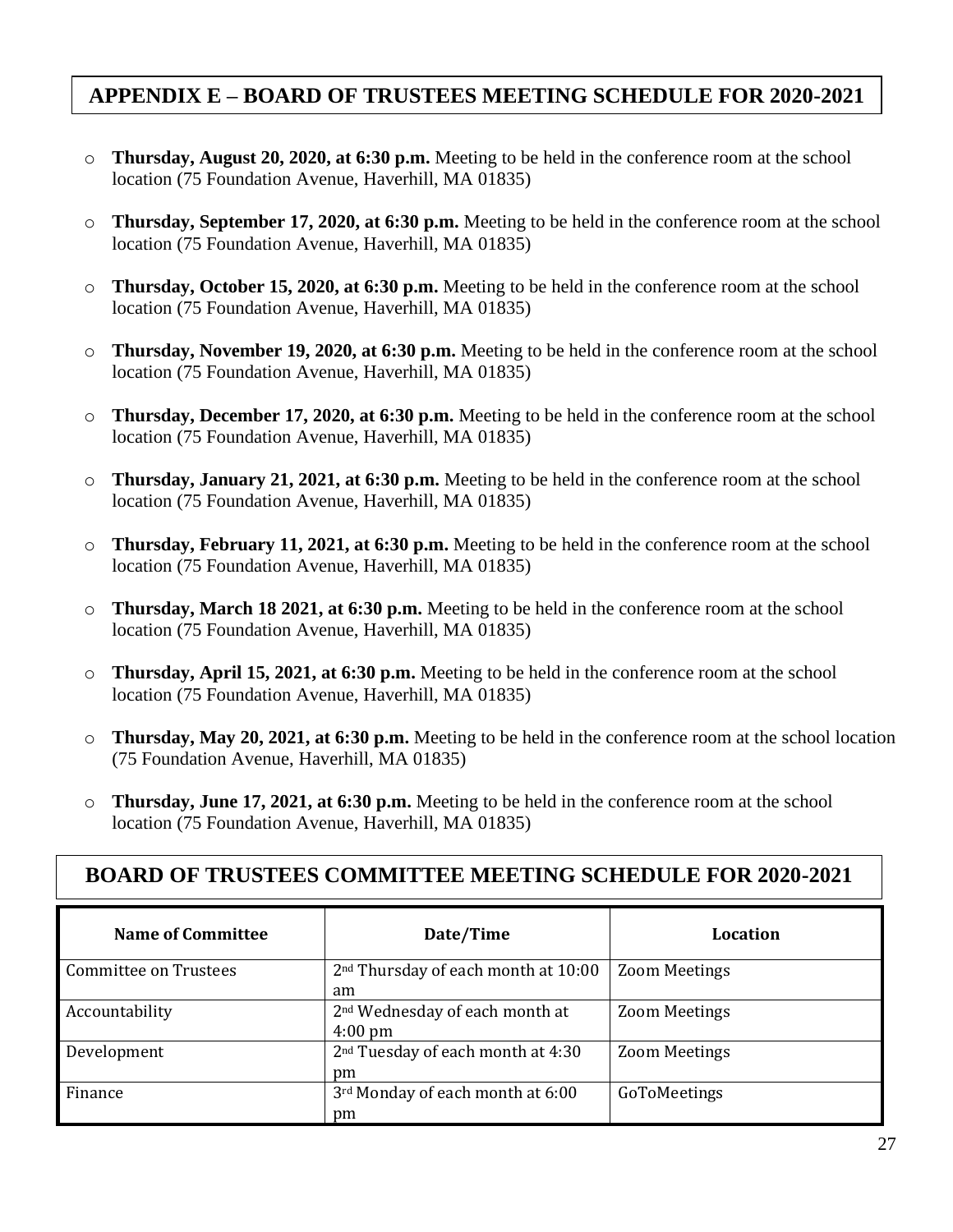# *ATTACHMENTS*

# <span id="page-27-0"></span>**Attachment Item 1: Unaudited DRAFT Income Statement for FY20 July 2019 - June 2020**

#### **Ordinary Income/Expense**

| <b>Income</b>                           |              |
|-----------------------------------------|--------------|
| 4401 • Component Unit Contributions     | 75,005.53    |
| 4400 - Individual Contributions         | 1,205.00     |
| 4000 · State Sources                    |              |
| 4010 - Tuition                          | 3,624,170.00 |
| Total 4000 - State Sources              | 3,624,170.00 |
| 4200 · Federal Sources                  |              |
| 4021 - EEC 262                          | 2,544.00     |
| 4022 - SPED Idea 240                    | 70,601.88    |
| 4023 - TITLE Grants                     |              |
| 4024 - TITLE I 305                      | 31,503.00    |
| 4025 - TITLE IIA 140                    | 5,744.00     |
| 4040 - Title IV A                       | 10,000.00    |
| Total 4023 - TITLE Grants               | 47,247.00    |
| Total 4200 - Federal Sources            | 120,392.88   |
| 4700 · Student Services Income          |              |
| 4701 - School Lunch - Fed & State       |              |
| 4701 Fe - Student Lunch- Federal        | 24,435.52    |
| 4701 MA - Student Lunch-State           | 389.96       |
| Total 4701 - School Lunch - Fed & State | 24,825.48    |
| 4702 - Student Lunch Payments           | 6,778.11     |
| Total 4700 - Student Services Income    | 31,603.59    |
| 4800 - Other Sources                    |              |
| 4804 · Fundraiser Income                | 2,480.41     |
| Total 4800 - Other Sources              | 2,480.41     |
| 4900 - Gifts In Kind                    |              |
| 4900.2 · Transportation In Kind         | 106,406.00   |
| 4900.1 MTRS In-Kind                     | 717,167.00   |
| 4900 - Gifts In Kind - Other            | 9,000.00     |
| Total 4900 · Gifts In Kind              | 832,573.00   |
| <b>Total Income</b>                     | 4,687,430.41 |
| <b>Gross Profit</b>                     | 4,687,430.41 |
| <b>Expense</b>                          |              |
| 6 - Occupancy                           |              |
| 5450 - Insurance                        |              |
| 5452 - Insurance Expense - #530         | 20,276.80    |
| 5454 - Liability Insurance - #530       | 21,162.60    |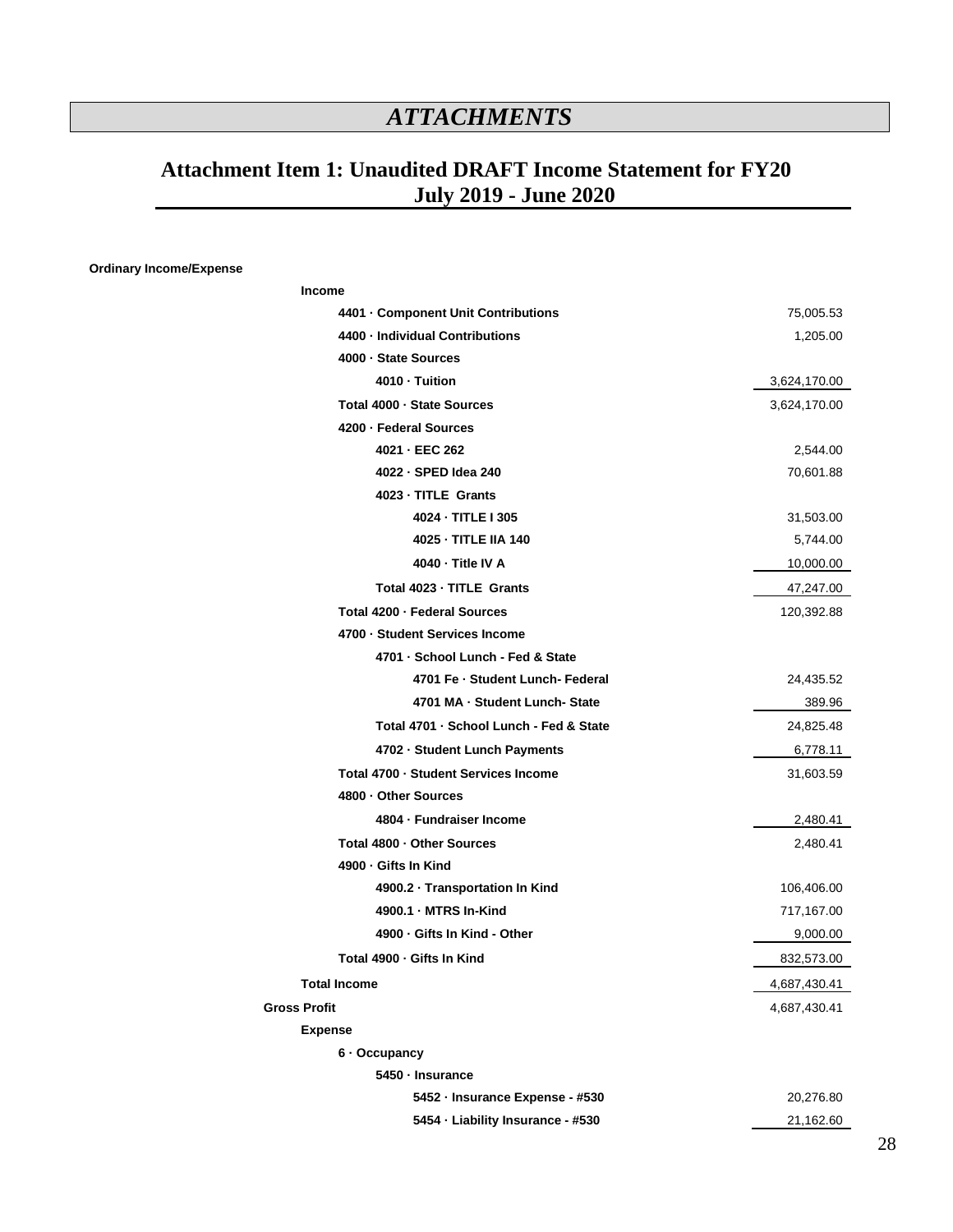| Total 5450 - Insurance                         | 41,439.40  |
|------------------------------------------------|------------|
| 5350 - Facilities                              |            |
| 5353 · Repairs & maintenance - #410            | 33,945.98  |
| 5354 - Utilities - #420                        |            |
| 5354.1 · Electricity                           | 43,616.50  |
| 5354.2 · Gas                                   | 11,048.41  |
| 5354.3 Water                                   | 3,496.41   |
| 5801 · Computer Internet/Phone                 | 6,568.29   |
| <b>Total 5354 - Utilities - #420</b>           | 64,729.61  |
| 5355 - Building supplies - #410                | 5,912.80   |
| 5356 · Outside Cleaning Services- #410         |            |
| 5356.1 · Rental/Lease of Equipment- #550       | 0.00       |
| Total 5356 - Outside Cleaning Services- #410   | 0.00       |
| 5357.1 Contracted Facility Services            | 8,640.94   |
| 5358 Gapital Lease-Bld Rent Interest           | 102,060.00 |
| 5359 - Permits/Fees                            |            |
| 5359.1 · Inspections/Build Permits- #410       | 1,295.00   |
| 5359 - Permits/Fees - Other                    | 430.00     |
| Total 5359 - Permits/Fees                      | 1,725.00   |
| 5360 - Security Services                       | 449.06     |
| Total 5350 - Facilities                        | 217,463.39 |
| Total 6 · Occupancy                            | 258,902.79 |
| 5 - Other Student Activities                   |            |
| 5850.6 · Health/Ath/Food/StuServTrav#300       | 6,020.13   |
| 5750 · Student Services Expenses               |            |
| 5751 - Lunch & Breakfast Expense #335          | 1,069.21   |
| 5754 - Field Trips- School Events(net)         |            |
| 5754.1 - Field Trip Busses                     | 2,555.00   |
| 5754 · Field Trips- School Events(net) - Other | 3,221.54   |
| Total 5754 - Field Trips- School Events(net)   | 5,776.54   |
| 5756 - Fundraiser Event                        | 2,301.27   |
| 5757 · Student Transportation                  | 106,406.00 |
| Total 5750 · Student Services Expenses         | 115,553.02 |
| 5760 - Extra Curricular Expenses               |            |
| 5760.3 · Cross Country Expenses (net)          | 514.00     |
| 5760.4 · Ski Club Expenses (net)               | 0.00       |
| 5760.6 · Track Expenses                        | -505.00    |
| Total 5760 - Extra Curricular Expenses         | 9.00       |
| Total 5 - Other Student Activities             | 121,582.15 |
| 4 - Instructional                              |            |
| 5650 · Prof. Development -#241                 |            |
| 5662 · PD Seacoast Training                    | 30,550.00  |
| 5850.2 · PD Inst. Travel #244                  | 8,415.51   |
| 5558 · PD Supplies and Materials #243          | 5,024.04   |
| 5652 - PD Consultant Trainers - #242           | 16,325.00  |
| 5653 - PD SPED - #241.2                        | 3,000.00   |
| 5654 · PD Specialist - #241.1                  | 1,600.00   |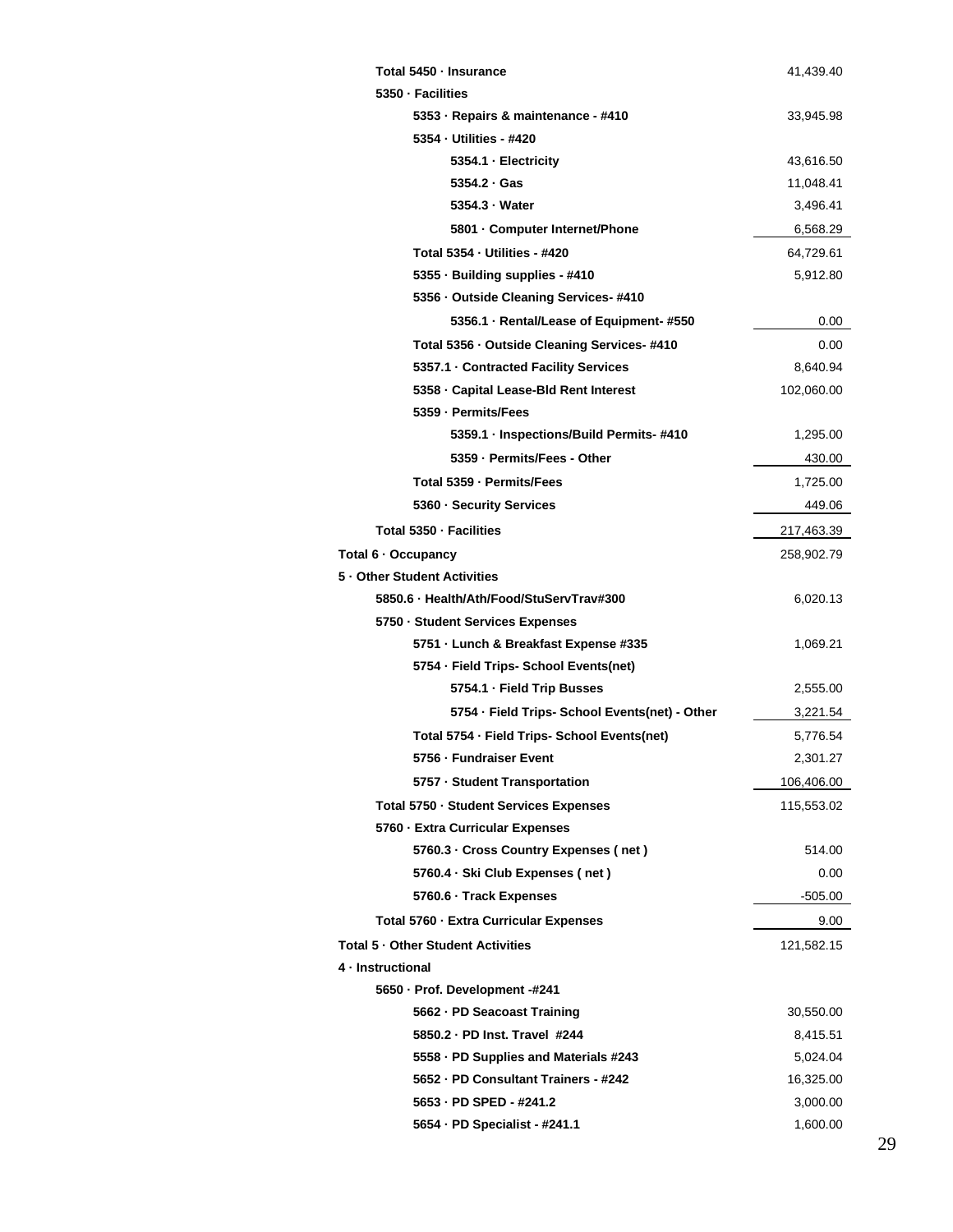| 5655 · PD Non-Instructional - #241.3           | 494.40     |
|------------------------------------------------|------------|
| 5656 · PD Instructional - GE #241.1            | 46,178.39  |
| 5657 - PD Montessori Training                  | 7,825.00   |
| 5661 · PD Inst Guidance, Psych & Test          | 1,626.94   |
| Total 5650 - Prof. Development -#241           | 121,039.28 |
| 5550 · Materials & Supplies                    |            |
| 5553 - M&S Instruc classroom-Teachers          |            |
| 5553.1 · M&S Instr-Laminator/Copy Paper        | 2,949.75   |
| 5553 · M&S Instruc classroom-Teachers - Other  | 11,846.26  |
| Total 5553 - M&S Instruc classroom-Teachers    | 14,796.01  |
| 5554 - M&S Educational Materials               |            |
| 5554.03 - Curriculum                           | 9,778.34   |
| 5554.04 - Montessori Materials                 | 30,448.46  |
| 5554.06 · Project Groups                       | 1,437.47   |
| Total 5554 - M&S Educational Materials         | 41,664.27  |
| 5555 - M&S SPED                                | 8,291.59   |
| 5556 - M&S Specialists                         |            |
| 5556.2 - M&S Fitness #320                      | 1,425.24   |
| 5556.4 - M&S Art                               | 2,293.77   |
| 5556.5 - M&S Music                             | 16,622.08  |
| Total 5556 · M&S Specialists                   | 20,341.09  |
| 5557 - M&S Non-Instructional                   | 3,845.60   |
| Total 5550 · Materials & Supplies              | 88,938.56  |
| 5800 · Technology & Telecommunications         |            |
| 5803 - Computer Maintenance & Supplies         |            |
| 5803.2 Computer M&S-Instructional #264         | 3,538.67   |
| 5803.3 Gomputer M&S- Non-Instruct #163         | 4,275.00   |
| 5803 · Computer Maintenance & Supplies - Other | 94.50      |
| Total 5803 - Computer Maintenance & Supplies   | 7,908.17   |
| 5805 · Computer Software Instruc #268          |            |
| 5805.1 · Instructional Software Expense        | 13,350.00  |
| 5805.31 - SPED Software                        |            |
| 5805.10 · SPED Inst. Software                  | 1,866.50   |
| Total 5805.31 - SPED Software                  | 1,866.50   |
| Total 5805 - Computer Software Instruc #268    | 15,216.50  |
| 5807 · Computer Hardware Expenses              |            |
| 5807.2 · Non-Instructional Hardware #163       | 283.69     |
| Total 5807 - Computer Hardware Expenses        | 283.69     |
| Total 5800 · Technology & Telecommunications   | 23,408.36  |
| 5300 · Equipment & Furniture                   |            |
| 5302 - Non-Instructional Furniture             | 76.66      |
| 5303 · Copier Lease - #263                     | 6,784.23   |
| 5305 - Instructional Furniture                 | 25,824.65  |
| Total 5300 - Equipment & Furniture             | 32,685.54  |
| 5250 · School Outside Services                 |            |
| 5252 - Consult-Instructional                   | 2,825.00   |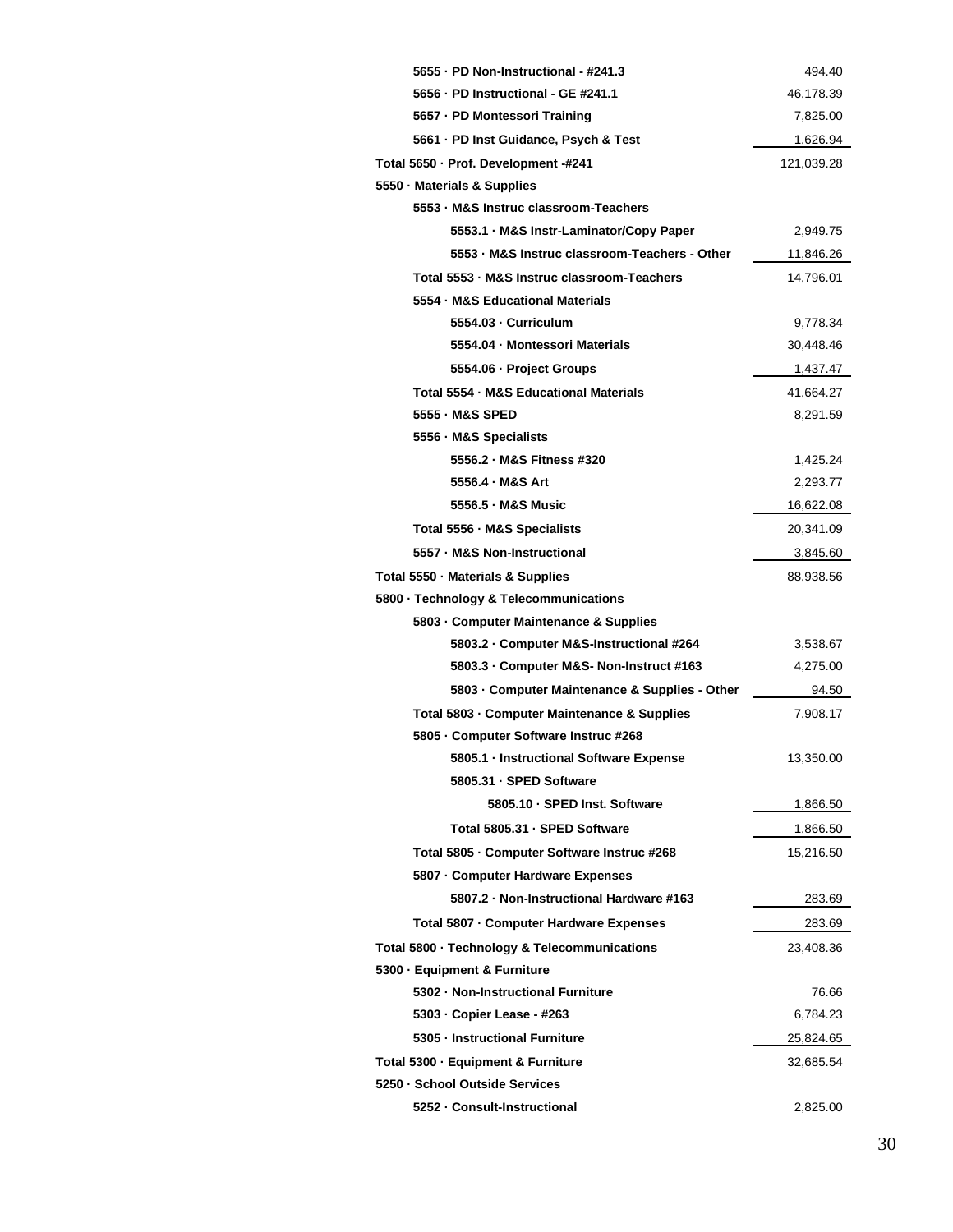| 5253 - Consult-School Psychologist       | 41,888.75    |
|------------------------------------------|--------------|
| 5254 Consult-Specialist                  | 8,079.12     |
| 5256 - Consult-Lunch Services - #335     | 40,265.76    |
| 5257 - Consult-OT - #234                 | 23,041.91    |
| 5258 - Consult-PT - #234                 | 12,371.87    |
| 5261 - Consult-ST                        | 2,059.80     |
| Total 5250 - School Outside Services     | 130,532.21   |
| Total 4 - Instructional                  | 396,603.95   |
| $3 -$ Admin                              |              |
| 5359.2 · Fingerprinting/Cori's           | 1,381.40     |
| 5850 - Travel/Meals Misc                 | 6,978.42     |
| 5400 · Fees/Memberships/Dues             |              |
| 5400.2 · Recruiting/Advertising #183     | 2,003.23     |
| 5400 · Fees/Memberships/Dues - Other     | 17,822.42    |
| Total 5400 - Fees/Memberships/Dues       | 19,825.65    |
| 5600 · Office Supplies Expenses - #185   | 10,350.52    |
| 5700 - Business Outside Services         |              |
| 5251 - Consult-Administrative            | 86,110.00    |
| 5270 - Consult-IT                        | 32,430.00    |
| 5262 · Consult-Medicaid #182             | 24.51        |
| 5702 - Audit                             | 20,017.00    |
| 5704 · Payroll Service Fees - #142       |              |
| 5704.1 · Payroll Processing Fees #142    | 37,920.63    |
| 5704.2 · Human Resources #142            | 15,433.90    |
| Total 5704 - Payroll Service Fees - #142 | 53,354.53    |
| 5705 - Administrative                    | 10,992.00    |
| 5706 · 403B Administrative Fee           | 600.00       |
| 5808 · Contract Application Design #162  | 4,980.00     |
| Total 5700 - Business Outside Services   | 208,508.04   |
| 5804.4 · Computer Software Admin #163    | 5,171.44     |
| Total 3 · Admin                          | 252,215.47   |
| 1 - Personnel Costs                      |              |
| 5453 · Workers Comp. Insurance - #520    | 12,380.00    |
| 6900 - Payroll Tax - #510                |              |
| 6906 - FMLA Insurance                    | 4.78         |
| 6901 - Medicare - #510                   | 36,277.64    |
| 6902 - OASDI - #510                      | 49,886.43    |
| 6903 - MA Unemployment - #520            | 24,003.71    |
| 6905 - EMAC Supplement                   | 5,701.28     |
| Total 6900 · Payroll Tax - #510          | 115,873.84   |
| 6000 · Salaries & Wages                  |              |
| 6410 - Facilities & Maintenance          | 55,549.83    |
| 6121.3 · Admin - School Leaders          | 108,255.00   |
| 6171.3 · Admin - Development             | 62,362.66    |
| 6181.3 - Admin - Other Admin             | 152,169.85   |
| 6221.1 · Inst - Teachers - GE            | 1,027,235.43 |
| 6222.1 · Inst - Teach - Spec - GE        | 185,120.00   |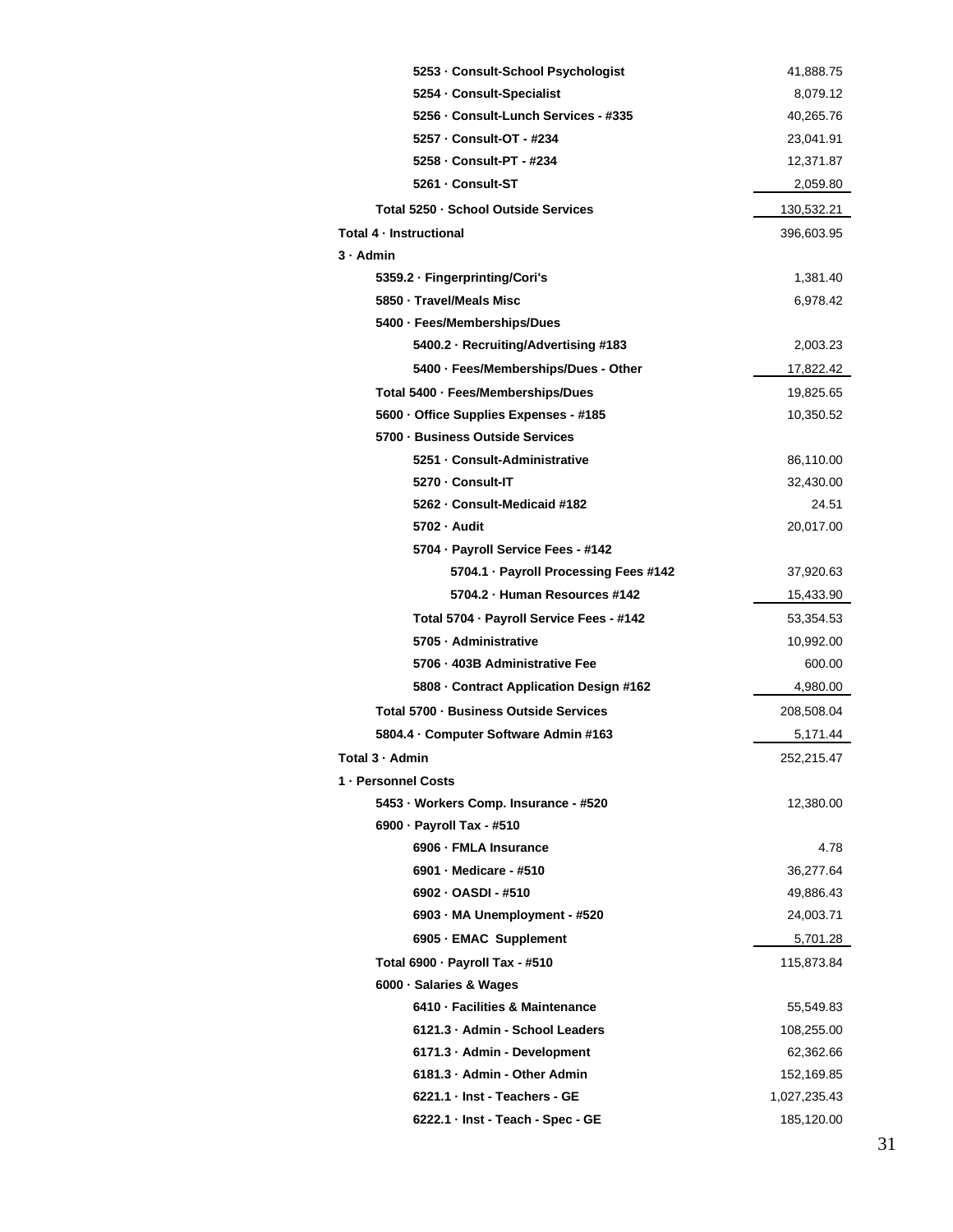|                             | 6222.2 · Inst - Teach - Spec-SPED        | 221,759.89     |
|-----------------------------|------------------------------------------|----------------|
|                             | 6231 - Substitutes                       |                |
|                             | 6231.1 · Substitutes-General Education   | 186,517.57     |
|                             | 6231.3 · Substitutes - Pupil Services    | 3,640.00       |
|                             | Total 6231 - Substitutes                 | 190,157.57     |
|                             | 6232.1 - Inst - Asst - GE                | 353,639.12     |
|                             | 6232.2 - Inst - Asst - SPED              | 61,976.65      |
|                             | 6251.1 · Inst - Guidance, Psych, Testing | 194,725.00     |
|                             | 6310.3 · Pupil Services                  | 89,928.27      |
|                             | 6000 · Salaries & Wages - Other          | 15,919.00      |
|                             | Total 6000 · Salaries & Wages            | 2,718,798.27   |
|                             | 5100 · Employee Benefits - #520          |                |
|                             | 5107 · Life, STD, LTD and AD&D           | 13,110.87      |
|                             | 5106 - MTRS                              | 1,598.27       |
|                             | 5101 · Health insurance (net)            | 134,649.90     |
|                             | 5102 · Dental insurance (net)            | 11,433.68      |
|                             | 5104 · Employee Insurance (net-Aflac)    | $-1,065.21$    |
|                             | 5105 - Med FSA (net)                     | 4,627.53       |
|                             | 5100 · Employee Benefits - #520 - Other  | 722,142.45     |
|                             | Total 5100 - Employee Benefits - #520    | 886,497.49     |
|                             | <b>Total 1 - Personnel Costs</b>         | 3,733,549.60   |
|                             | <b>Total Expense</b>                     | 4,762,853.96   |
| <b>Net Ordinary Income</b>  |                                          | -75,423.55     |
| <b>Other Income/Expense</b> |                                          |                |
|                             | Other Income                             |                |
|                             | 7010 - Interest Income                   | 12,709.44      |
|                             | <b>Total Other Income</b>                | 12,709.44      |
|                             | <b>Other Expense</b>                     |                |
|                             | 7015 - Loss on Asset Disposal            | 1,368.00       |
|                             | 8000 - Depreciation                      |                |
|                             | 8001 Depreciation - Buildings - #750     | 130,524.00     |
|                             | 8002 · Depreciation-Capital Equip-#750   | 29,519.62      |
|                             | Total 8000 · Depreciation                | 160,043.62     |
|                             | <b>Total Other Expense</b>               | 161,411.62     |
| <b>Net Other Income</b>     |                                          | -148,702.18    |
| Net Income                  |                                          | $-224, 125.73$ |
|                             |                                          |                |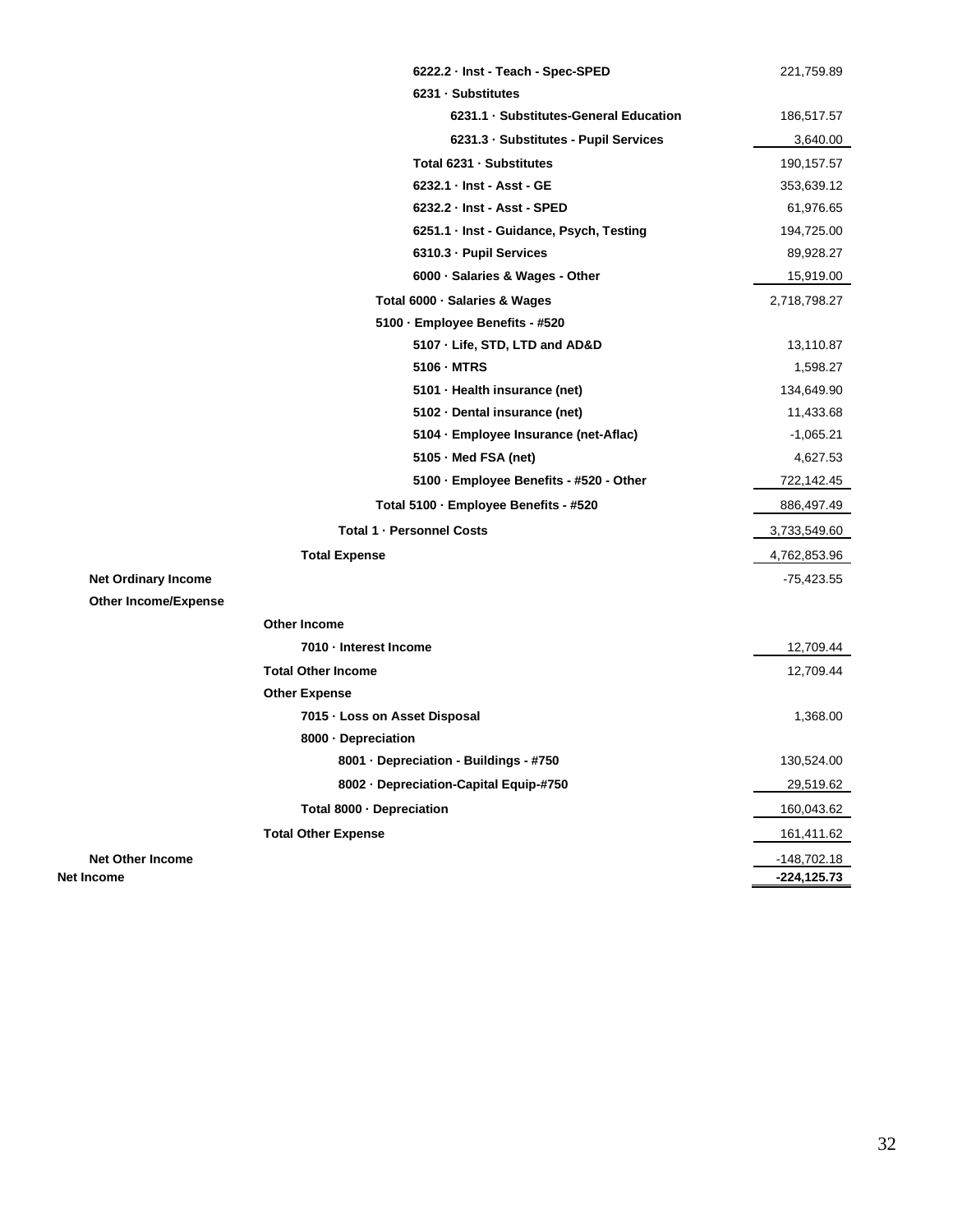## **As of June 30, 2020**

| <b>ASSETS</b>                           |              |
|-----------------------------------------|--------------|
| <b>Current Assets</b>                   |              |
| <b>Checking/Savings</b>                 |              |
| 1010 · Pentucket Checking 3361          | 341,541.45   |
| 1020 · Pentucket Savings 3536           | 32,084.72    |
| 1022 · Pentucket Capital Reserve 2015   | 9,658.11     |
| 1031 · Playground Reserve Fund 9259     | 38,780.82    |
| 1035 · Pentucket Beautification 8804    | 18.75        |
| 1036 · Pentucket Meal Payments 7126     | 3.22         |
| 1045 · Pentucket Money Market 9346      | 4,290.35     |
| 1047 · Pentucket CD 3599                | 516,161.84   |
| 1040 · Petty Cash                       | 385.00       |
| <b>Total Checking/Savings</b>           | 942,924.26   |
| <b>Accounts Receivable</b>              |              |
| 1201 · Grants Receivable                | 8,152.00     |
| <b>Total Accounts Receivable</b>        | 8,152.00     |
| <b>Other Current Assets</b>             |              |
| 1350 · Prepaid Expenses                 |              |
| 1351 · Prepaid Insurance                | 5,757.00     |
| $1352 \cdot$ Prepaid Rent               | 15,144.61    |
| 1350 · Prepaid Expenses - Other         | 32,175.37    |
| Total 1350 · Prepaid Expenses           | 53,076.98    |
| <b>Total Other Current Assets</b>       | 53,076.98    |
| <b>Total Current Assets</b>             | 1,004,153.24 |
| <b>Fixed Assets</b>                     |              |
| 1610 · Leasehold Improvements-Net       |              |
| 1611 · Leasehold Improvements-Cost      | 72,353.41    |
| 1615 · Accum. Depr.-Leasehold Improve   | $-26,868.88$ |
| Total 1610 · Leasehold Improvements-Net | 45,484.53    |
| $1620 \cdot$ Computer Equipment-Net     |              |
| 1621 • Computer Equipment-Cost          | 90,982.41    |
| 1625 · Accum. Depr.-Computer Equip      | $-87,193.98$ |
| Total 1620 · Computer Equipment-Net     | 3,788.43     |
| $1630 \cdot$ Equipment-Net              |              |
| 1630.0 · Equipment-Mechanical           | 15,206.65    |
| 1631 · Equipment-Instructional          | 25,957.75    |
| 1632 · Equipment-Administrative         | 19,180.00    |
| $1633 \cdot$ Mechanical Equipment       | $-13,685.76$ |
| 1635 · Accum. Depr.-Equipment           | $-45,137.75$ |
| Total 1630 · Equipment-Net              | 1,520.89     |
| 1640 · Classroom Furniture-Net          |              |
| 1641 · Classroom Furniture-Cost         | 97,783.00    |
| 1645 · Accum. Depr.-Classroom Furniture | $-94,716.36$ |
| Total 1640 · Classroom Furniture-Net    | 3,066.64     |
| $1650 \cdot$ Office Furniture-Net       |              |
| 1651 · Office Furniture-Cost            | 23,560.00    |
| 1652 · Accum. Depr.-Office Furniture    | $-23,560.00$ |
| Total 1650 · Office Furniture-Net       | 0.00         |
| 1660 · Building- 75 Foundation Ave.     |              |
| 1661 · Building-75 Foundation Ave.Cost  | 78,831.00    |
| 1662 · Accum.Depr.- Building            | -29,385.00   |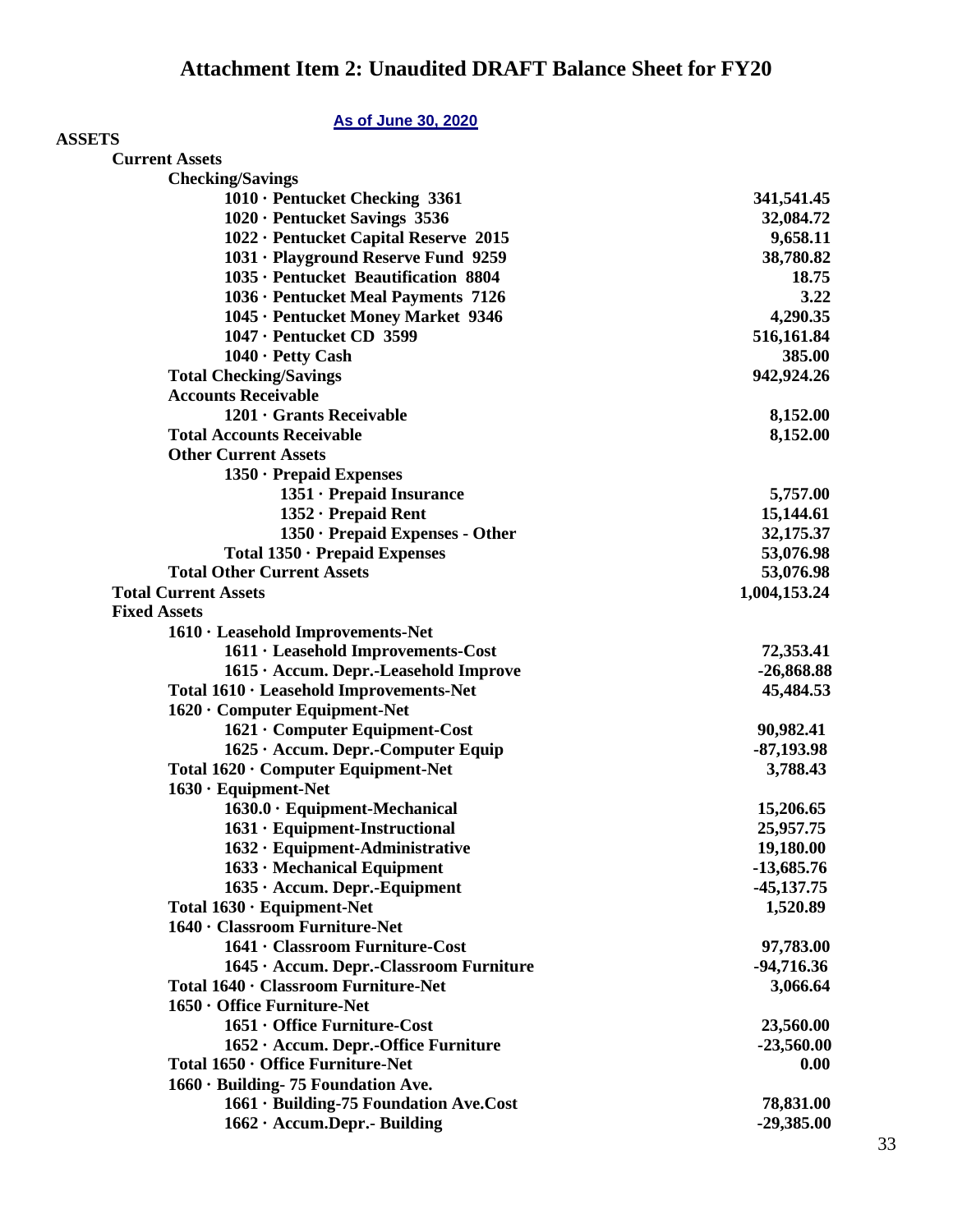| Total 1660 · Building- 75 Foundation Ave.   | 49,446.00       |
|---------------------------------------------|-----------------|
| 1670 · CapLease Building&Improvements       |                 |
| $1671 \cdot$ Capital Lease-Building         | 3,786,775.00    |
| 1672 · Capital Lease-Improvements           | 50,045.00       |
| 1673 · Accum Depr-Cap Lease Building        | $-1,308,911.00$ |
| 1674 · AccumDepre-CapLeaseImprovements      | $-15,012.00$    |
| Total 1670 · CapLease Building&Improvements | 2,512,897.00    |
| 1680 · Playground-Net                       |                 |
| 1681 · Playground - Cost                    | 144,861.39      |
| 1682 · Accum.Depr.- Playground              | $-70,964.12$    |
| Total 1680 · Playground-Net                 | 73,897.27       |
| <b>Total Fixed Assets</b>                   | 2,690,100.76    |
| <b>TOTAL ASSETS</b>                         | 3,694,254.00    |
| <b>LIABILITIES &amp; EQUITY</b>             |                 |
| <b>Liabilities</b>                          |                 |
| <b>Current Liabilities</b>                  |                 |
| <b>Accounts Payable</b>                     |                 |
| 2000 · Accounts Payable                     | 17,839.51       |
| <b>Total Accounts Payable</b>               | 17,839.51       |
| <b>Other Current Liabilities</b>            |                 |
| $2700 \cdot$ PTO pass through               | 7,429.65        |
| 2100 · Payroll Liabilities                  |                 |
| $2106 \cdot 403$ (b) payable                | 2,775.20        |
| 2107 · Mass Teachers Retirement Fund        | 13,177.36       |
| Total 2100 · Payroll Liabilities            | 15,952.56       |
| $2300 \cdot \text{Accrued Express}$         |                 |
| 2301 · Accrued Salaries and Wages           | 23,995.92       |
| Total 2300 · Accrued Expenses               | 23,995.92       |
| 2400 · Deferred Revenue                     | 4,916.00        |
| <b>Total Other Current Liabilities</b>      | 52,294.13       |
| <b>Total Current Liabilities</b>            | 70,133.64       |
| <b>Long Term Liabilities</b>                |                 |
| 2021 · Capital Lease Payable-Principal      | 2,899,532.00    |
| <b>Total Long Term Liabilities</b>          | 2,899,532.00    |
| <b>Total Liabilities</b>                    | 2,969,665.64    |
| <b>Equity</b>                               |                 |
| 3300 · Retained Earnings                    | 948,714.09      |
| <b>Net Income</b>                           | $-224, 125.73$  |
| <b>Total Equity</b>                         | 724,588.36      |
| <b>TOTAL LIABILITIES &amp; EQUITY</b>       | 3,694,254.00    |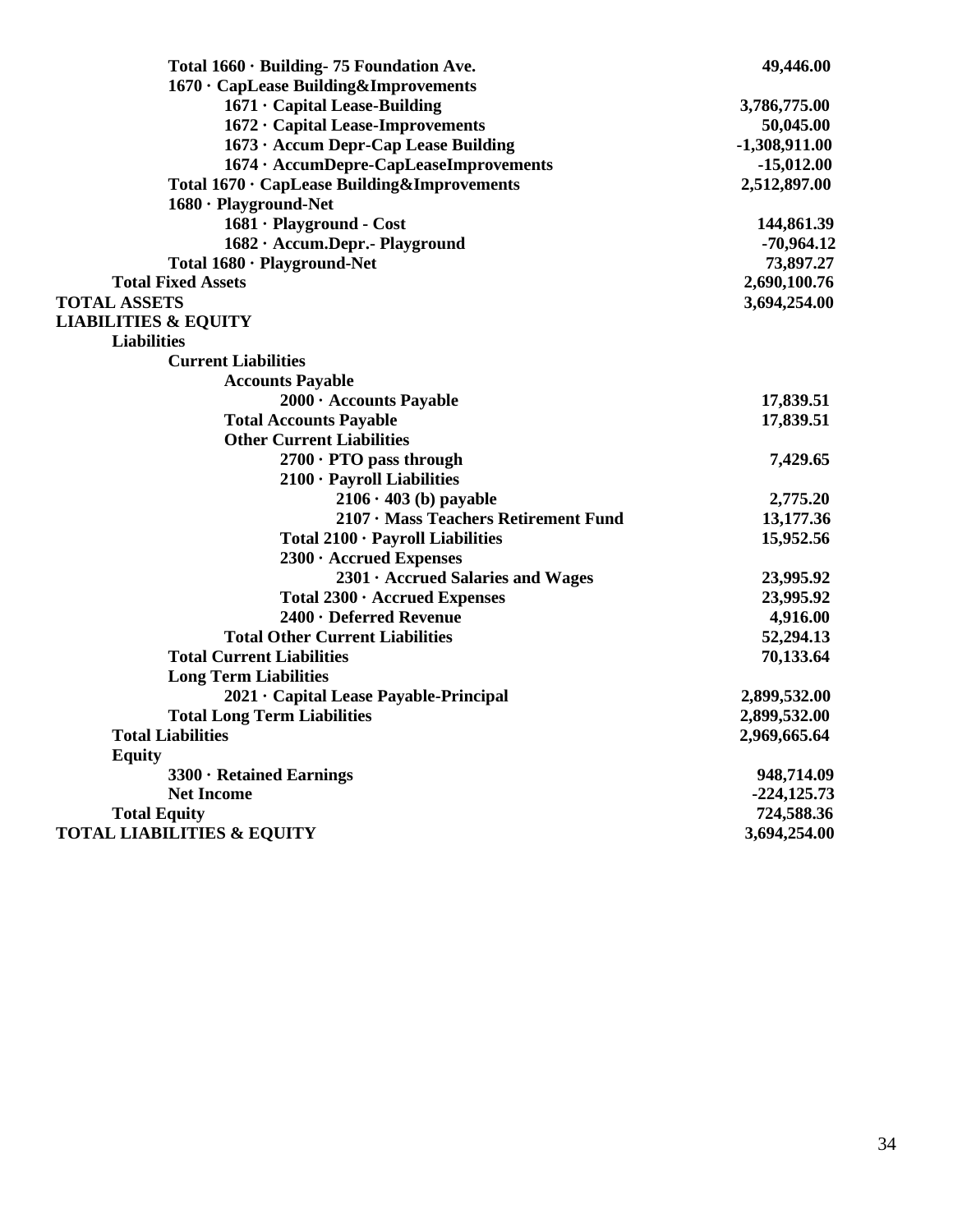# **Attachment Item 3: School Budget for FY21 -Approved by Board of Trustees on June 23, 2020**

|                                                                   | <b>FY21 APPROVED Budget</b> |
|-------------------------------------------------------------------|-----------------------------|
| <b>Enrollment</b>                                                 | 306                         |
| <b>PPT</b>                                                        | 11,862                      |
| <b>Revenues</b>                                                   |                             |
| Tuition                                                           | 3,629,772                   |
| <b>Entitlement Grants</b>                                         | 144,367                     |
| Other                                                             | 65,000                      |
| <b>Individual Contributions</b><br><b>Foundation Contribution</b> | 50,000                      |
| E-Rate Funding                                                    | 25,000                      |
|                                                                   |                             |
| <b>Total Revenues</b>                                             | 3,914,139                   |
| <b>Expenses</b>                                                   |                             |
| <b>Personnel Costs</b>                                            |                             |
| <b>Personnel Salaries</b>                                         | 2,747,298                   |
| <b>Fringe Benefits</b>                                            | 195,136                     |
| <b>Work Comp</b>                                                  | 19,276                      |
| Payroll Taxes                                                     | 118,134                     |
| Total 5000 · Personnel Costs                                      | 3,079,844                   |
|                                                                   |                             |
| <b>Administrative Costs</b>                                       |                             |
| Contr Serv - Business & Finance                                   | 50,000                      |
| Contr Serv - Human Resources                                      | 41,000                      |
| Contr Serv - Technology                                           | 31,800                      |
| Contr Serv - Legal                                                | 1,000                       |
| Contr Serv - Audit                                                | 16,500                      |
| Supplies & Materials - IT                                         | 2,500                       |
| <b>Recruitment and Advertising</b>                                | 2,500                       |
| Travel, Dues & Other Exp - Admin                                  | 9,000                       |
| Supplies & Materials - Admin                                      | 4,500                       |
| Total 5100 · Administrative Costs                                 | 158,800                     |
|                                                                   |                             |
| <b>Instructional Services</b>                                     |                             |
| Contr Serv - Other Teaching                                       | 85,594                      |
| Contr Serv - Prof Development                                     | 25,000                      |
| Contr Serv - Seacoast Training                                    | 55,000                      |
| <b>NCMPS Montessori EER Review</b>                                |                             |
| Travel & Other Exp - Prof Develop                                 | 2,500                       |
| <b>Instructional Copier</b>                                       | 6,665                       |
| Instructional Furniture & Equip.                                  | 7,470                       |